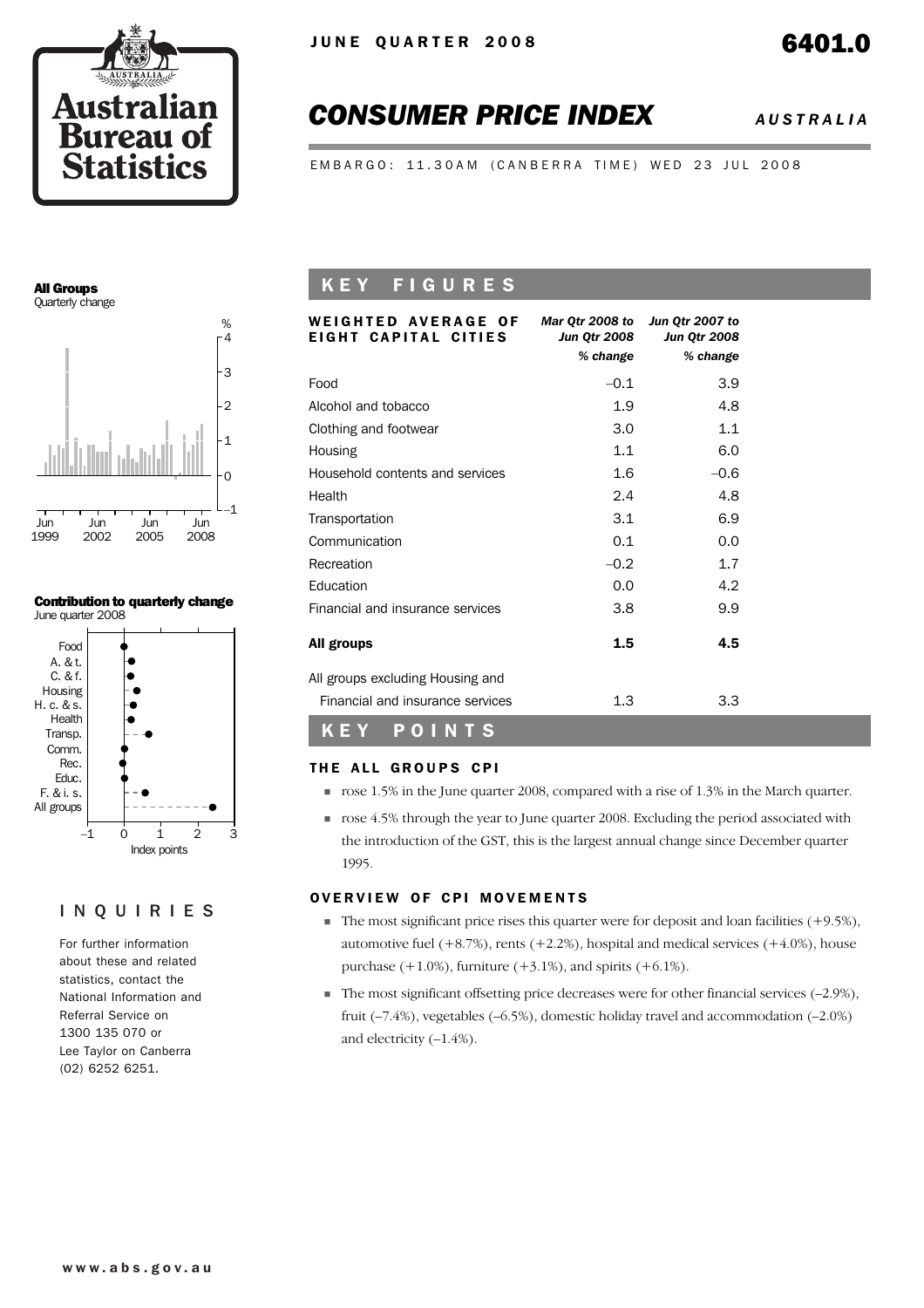# NOTES

| FORTHCOMING ISSUES     | ISSUE (Quarter)                                                                              | <b>RELEASE DATE</b>                                                                          |  |  |  |
|------------------------|----------------------------------------------------------------------------------------------|----------------------------------------------------------------------------------------------|--|--|--|
|                        | September 2008                                                                               | 22 October 2008                                                                              |  |  |  |
|                        | December 2008                                                                                | 28 January 2009                                                                              |  |  |  |
|                        | March 2009                                                                                   | 22 April 2009                                                                                |  |  |  |
|                        | June 2009                                                                                    | 22 July 2009                                                                                 |  |  |  |
|                        |                                                                                              |                                                                                              |  |  |  |
| ROUNDING               |                                                                                              | Any discrepancies between totals and sums of components in this publication are due to       |  |  |  |
|                        | rounding.                                                                                    |                                                                                              |  |  |  |
|                        |                                                                                              |                                                                                              |  |  |  |
| CHANGES IN THIS ISSUE  | An article describing the conceptual and methodological issues relevant to the               |                                                                                              |  |  |  |
|                        |                                                                                              | construction of price indexes for deposit and loan facilities in the CPI can be found in the |  |  |  |
|                        | Appendix on page 34 of this issue.                                                           |                                                                                              |  |  |  |
|                        |                                                                                              |                                                                                              |  |  |  |
| ABBREVIATIONS          | ABS Australian Bureau of Statistics                                                          |                                                                                              |  |  |  |
|                        | CPI Consumer Price Index                                                                     |                                                                                              |  |  |  |
|                        |                                                                                              |                                                                                              |  |  |  |
| LINKS TO OTHER PARTS   | To access the 'Main Contributors to Change' data (on the website) use the link 'Main         |                                                                                              |  |  |  |
| OF THIS RELEASE ON THE | Contributors to Change' as shown below.                                                      |                                                                                              |  |  |  |
| WEBSITE                | To access the 'Capital Cities Comparison' data (on the website) use the link 'Capital Cities |                                                                                              |  |  |  |
|                        | Comparison' as shown below.                                                                  |                                                                                              |  |  |  |
|                        | The standard way to access links to other parts of this or any release on the website is by  |                                                                                              |  |  |  |
|                        | selecting the required link from the links list in the box at the top left hand side of the  |                                                                                              |  |  |  |
|                        |                                                                                              |                                                                                              |  |  |  |
|                        | 'Summary' page.                                                                              |                                                                                              |  |  |  |

| Main Features |                             |  |
|---------------|-----------------------------|--|
|               | Main Contributors to Change |  |
|               | Capital Cities Comparison   |  |

Brian Pink Australian Statistician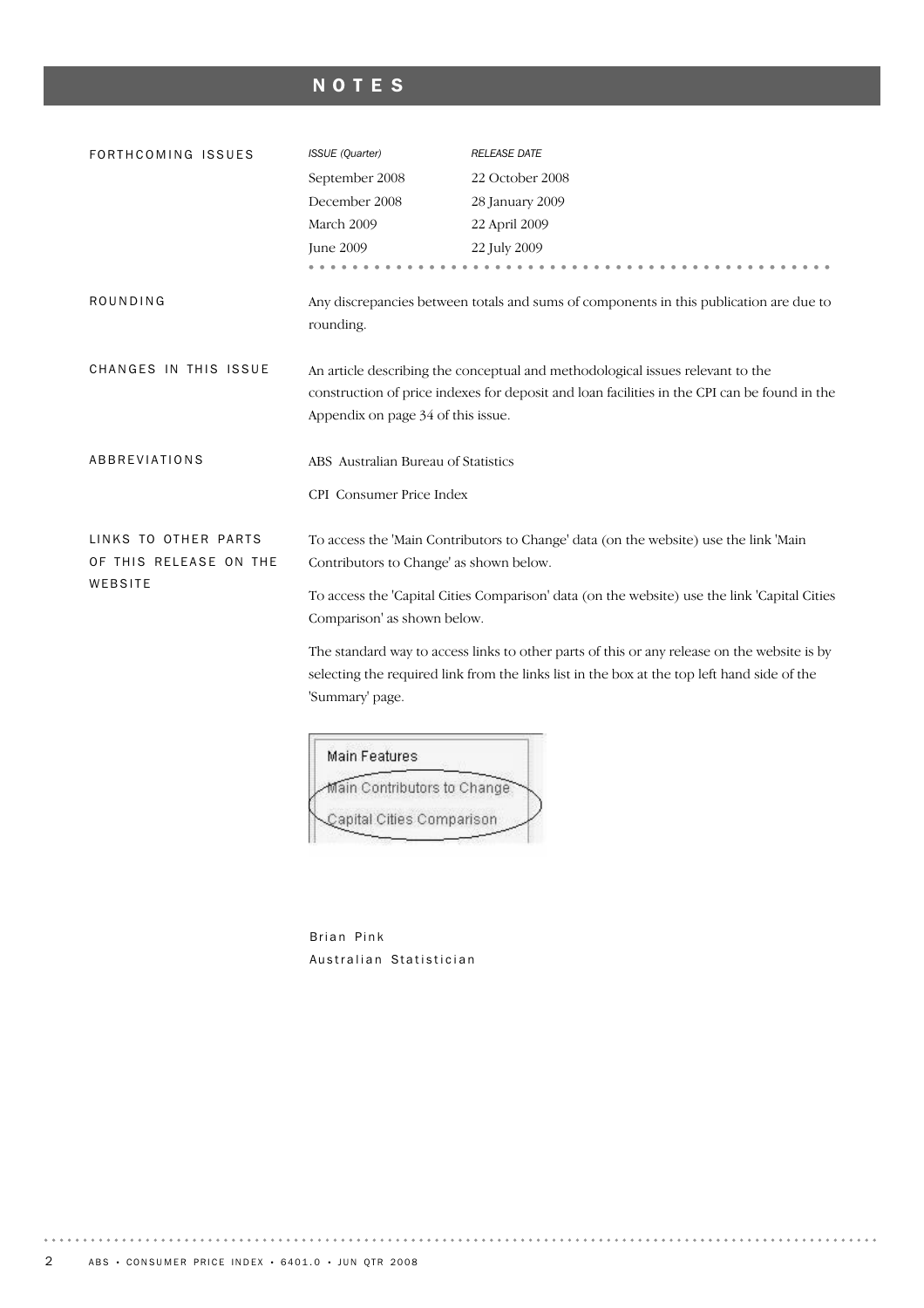#### MAIN CONTRIBUTORS TO CHANGE

CPI GROUPS

The discussion of the CPI groups below is ordered in terms of their absolute significance to the change in All groups index points for the quarter (see tables 6 and 7).

#### WEIGHTED AVERAGE OF EIGHT CAPITAL CITIES, Percentage change from previous quarter



## TRANSPORTATION

 $(+3.1\%)$ 

The increase in transportation costs this quarter was mainly due to the rise in the price of automotive fuel  $(+8.7%)$ . There were minor increases in most other categories of transportation, with motor vehicle repair and servicing (+0.8%) and other motoring charges (+0.8%) being the most significant. There was a small offsetting fall in the price of motor vehicles (–0.1%).

Automotive fuel prices rose in January  $(+1.3\%)$ , fell in February  $(-2.7\%)$ , then rose in March  $(+2.8\%)$ , April  $(+2.7\%)$ , May  $(+3.3\%)$  and June  $(+7.5\%)$ . The automotive fuel expenditure class contributed 0.63 index points to the increase in the All Groups CPI in June quarter 2008 and 1.23 index points to the through the year change.

The following graph shows the pattern of the average daily prices for unleaded petrol for the eight capital cities over the last fifteen months.



AVERAGE PRICE OF ULP, cents per litre

Over the twelve months to June quarter 2008, the transportation group rose 6.9%, with the main contributors being automotive fuel (+18.4%), motor vehicle repair and servicing  $(+3.4%)$ , other motoring charges  $(+5.3%)$ , urban transport fares  $(+4.9%)$  and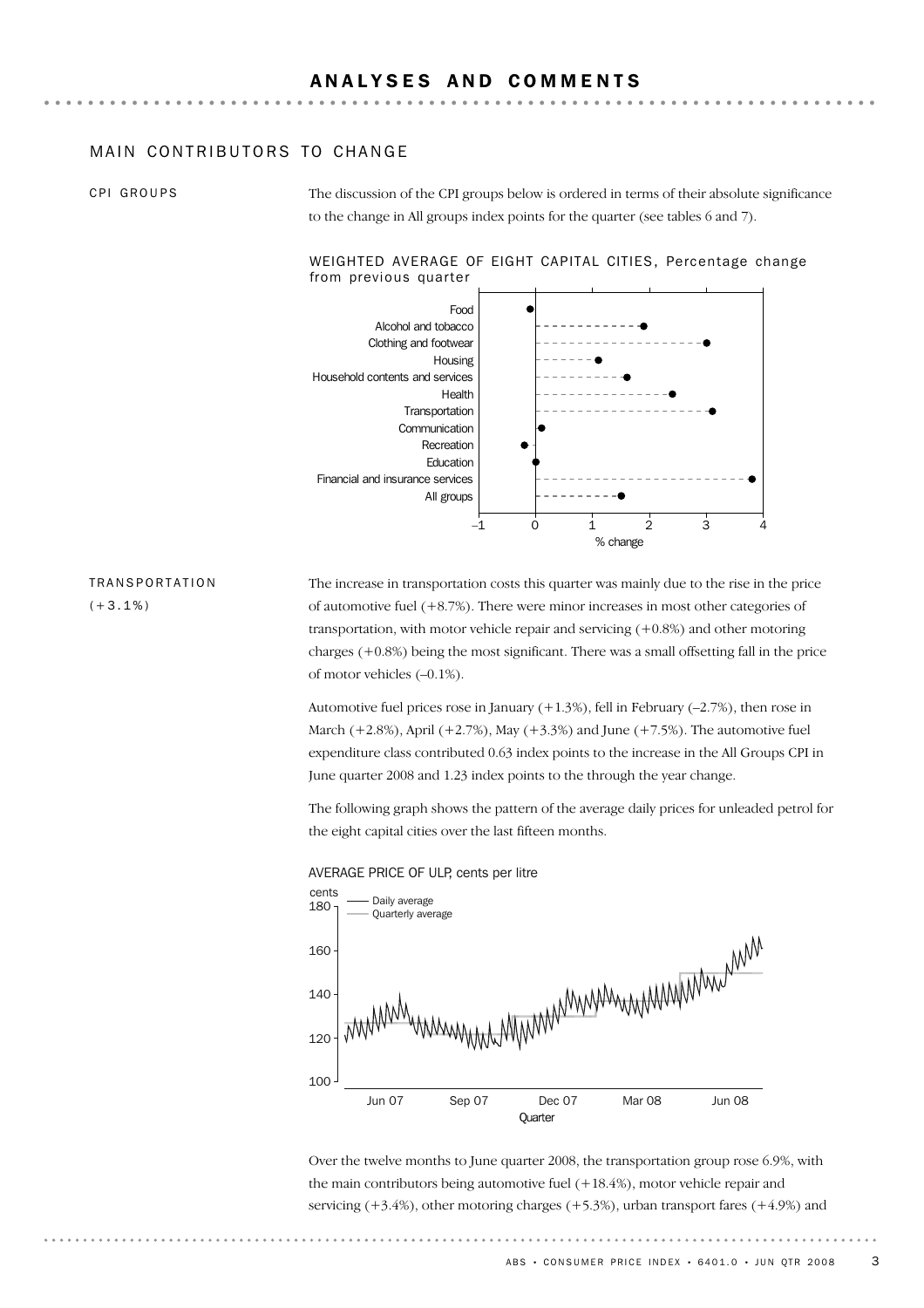| <b>TRANSPORTATION</b><br>$(+3.1\%)$ continued     | motor vehicle parts and accessories $(+5.0\%)$ . There was an offsetting fall in motor<br>vehicles $(-1.3\%)$ .                                                                                                                                                                                                                                                                                                                                                                                                                                                                                                                                                                                                    |
|---------------------------------------------------|--------------------------------------------------------------------------------------------------------------------------------------------------------------------------------------------------------------------------------------------------------------------------------------------------------------------------------------------------------------------------------------------------------------------------------------------------------------------------------------------------------------------------------------------------------------------------------------------------------------------------------------------------------------------------------------------------------------------|
| FINANCIAL AND<br>INSURANCE SERVICES<br>$(+3.8\%)$ | The rise in financial and insurance services this quarter is a result of increases in deposit<br>and loan facilities $(+9.5%)$ and insurance services $(+2.5%)$ , offset by a fall in other<br>financial services $(-2.9\%).$                                                                                                                                                                                                                                                                                                                                                                                                                                                                                      |
|                                                   | The rise in the price of deposit and loan facilities has occurred at a time when banks are<br>facing increased costs due to the global financial crisis. As foreshadowed in the March<br>quarter 2008 publication, the ABS is continuing to work with data providers, and<br>reviewing and updating where necessary, a range of methods relating to the collection<br>and compilation of financial sector output, income, transactions, positions and prices. As<br>a result of this work, this quarter's results include a correction for under-estimation in<br>the previous quarters' estimates. This work is continuing and further improvements in<br>sources and methods may lead to additional corrections. |
|                                                   | The Appendix at page 34 explains the current approach used to construct the deposit<br>and loan facilities index.                                                                                                                                                                                                                                                                                                                                                                                                                                                                                                                                                                                                  |
|                                                   | There has also been a review of the methodology used to calculate the index for other<br>financial services. This has resulted in a correction to the index that impacts on the<br>quarterly movement but does not impact on the through the year movement.                                                                                                                                                                                                                                                                                                                                                                                                                                                        |
|                                                   | Over the twelve months to June quarter 2008, financial and insurance services rose 9.9%,<br>with increases in the prices of all components – deposit and loan facilities $(+16.2\%)$ ,<br>insurance services $(+7.0\%)$ and other financial services $(+3.1\%)$ .                                                                                                                                                                                                                                                                                                                                                                                                                                                  |
| HOUSING $(+1.1%)$                                 | The rise in housing this quarter was mainly due to rents $(+2.2%)$ and house purchase<br>$(+1.0\%)$ . Electricity $(-1.4\%)$ provided a small offsetting fall.                                                                                                                                                                                                                                                                                                                                                                                                                                                                                                                                                     |
|                                                   | The increase in average rents is the largest quarterly increase since March quarter 1989.<br>Average rents rose in all capital cities, ranging from 1.0% in Hobart to 3.3% in Perth.                                                                                                                                                                                                                                                                                                                                                                                                                                                                                                                               |
|                                                   | Increases in house purchase prices were recorded in all capital cities, ranging from 0.3%<br>in Melbourne to 1.4% in both Brisbane and Adelaide.                                                                                                                                                                                                                                                                                                                                                                                                                                                                                                                                                                   |
|                                                   | Over the twelve months to June quarter 2008, the housing group rose 6.0%, mainly due<br>to rents $(+7.7%)$ , house purchase $(+5.0%)$ and electricity $(+9.8%)$ . Annually, the<br>strongest increases in housing were in Brisbane $(+8.0\%)$ , Canberra $(+6.7\%)$ , Melbourne<br>and Darwin (both $+6.0\%$ ). Perth recorded the smallest increase ( $+4.8\%$ ).                                                                                                                                                                                                                                                                                                                                                 |
| HOUSEHOLD CONTENTS<br>AND SERVICES (+1.6%)        | Most categories of household contents and services rose this quarter with increases in<br>furniture $(+3.1\%)$ , other household supplies $(+2.1\%)$ , towels and linen $(+3.8\%)$ ,<br>glassware, tableware and household utensils (+2.6%), major household appliances<br>$(+1.8%)$ and floor and window coverings $(+1.6%)$ . There were no significant price falls.                                                                                                                                                                                                                                                                                                                                             |
|                                                   | The rises were largely due to the March quarter seeing the end of widespread<br>discounting associated with post-Christmas and summer sales at major retailers in most<br>cities. There were increases in gross child care fees and increases in the number of<br>families exceeding thresholds for the Child Care Benefit as family income levels rose,                                                                                                                                                                                                                                                                                                                                                           |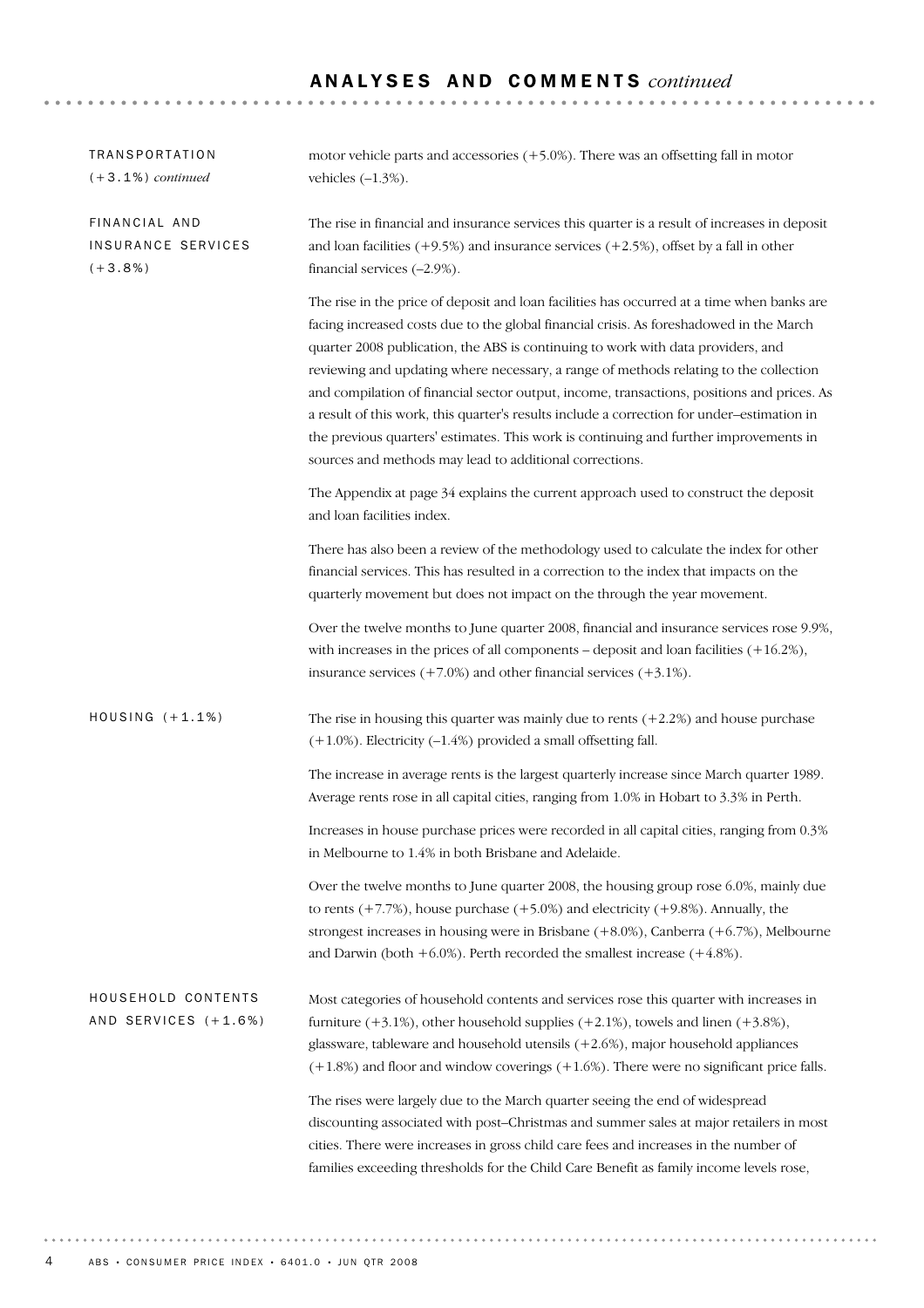| HOUSEHOLD CONTENTS<br>AND SERVICES (+1.6%) | meaning that the net benefit of the subsidy was reduced. This had the effect of a small<br>increase $(+1.2%)$ in out-of-pocket expenses.                                                                                                                                                                                                                                                                                                                                                  |  |  |  |  |
|--------------------------------------------|-------------------------------------------------------------------------------------------------------------------------------------------------------------------------------------------------------------------------------------------------------------------------------------------------------------------------------------------------------------------------------------------------------------------------------------------------------------------------------------------|--|--|--|--|
| continued                                  | Through the year to June quarter 2008, the household contents and services group fell<br>0.6%, mainly due to a fall of 28.7% in the net price of child care. This was due to the<br>impact of the inclusion in the September quarter 2007 of the Child Care Tax Rebate<br>(CCTR) as a rebate for the first time and the additional 10% indexation of the Child Care<br>Benefit (CCB) rates on top of the usual annual CPI indexation.                                                     |  |  |  |  |
| ALCOHOL AND TOBACCO<br>$(+1.9%)$           | All four components in the alcohol and tobacco group rose in all cities this quarter with<br>price increases in spirits $(+6.1\%)$ , tobacco $(+1.5\%)$ , wine $(+1.7\%)$ and beer $(+0.5\%)$ .                                                                                                                                                                                                                                                                                           |  |  |  |  |
|                                            | This is the largest quarterly increase in the price of spirits since the series began in<br>September quarter 1980 and was predominantly due to the introduction of an increased<br>tax on all pre-mixed spirits from 27 April 2008.                                                                                                                                                                                                                                                      |  |  |  |  |
|                                            | The rises in tobacco prices are mainly due to the residual effects of the increase in the<br>Federal excise tax in the March quarter 2008. The index for wine prices rose this quarter<br>mainly due to the discontinuation of specials and some price rises. The increase in beer<br>prices is also due to a combination of the discontinuation of specials and price rises,<br>some of which may be attributable to the flow on effects of the excise increase in the<br>March quarter. |  |  |  |  |
|                                            | Over the twelve months to June quarter 2008, the alcohol and tobacco group rose 4.8%,<br>with increases for the year ranging from 3.0% for wine to 9.2% for spirits.                                                                                                                                                                                                                                                                                                                      |  |  |  |  |
| HEALTH $(+2.4%)$                           | The rise in health costs was largely due to an increase in hospital and medical services<br>$(+4.0\%)$ , and a less significant increase in dental services $(+1.3\%)$ . These rises were<br>partially offset by a fall in the net cost of pharmaceuticals (-0.9%), mainly due to the<br>effect of the Pharmaceutical Benefits Scheme safety net.                                                                                                                                         |  |  |  |  |
|                                            | Hospital and medical services rose mainly as a result of increases in private health fund<br>premiums from 1 April 2008.                                                                                                                                                                                                                                                                                                                                                                  |  |  |  |  |
|                                            | Through the year to June quarter 2008, the health group rose 4.8% due to increases in<br>hospital and medical services $(6.1\%)$ , dental services $(+5.4\%)$ and pharmaceuticals<br>$(+1.3\%).$                                                                                                                                                                                                                                                                                          |  |  |  |  |
| CLOTHING AND<br>FOOTWEAR (+3.0%)           | All categories of clothing and footwear rose this quarter, with the most significant<br>contributions being accessories $(+6.8%)$ , men's outerwear $(+4.9%)$ , women's<br>underwear, nightwear and hosiery $(+4.0\%)$ and children and infants' clothing $(+3.8\%)$ .                                                                                                                                                                                                                    |  |  |  |  |
|                                            | The rises were due in part to prices rebounding from the end-of-summer season sales<br>in the March quarter 2008, as well as the arrival of new winter season clothing.                                                                                                                                                                                                                                                                                                                   |  |  |  |  |
|                                            | Over the twelve months to June quarter 2008, prices of clothing and footwear rose 1.1%,<br>with increases in most categories. Women's outerwear $(-1.2%)$ provided an offsetting<br>fall.                                                                                                                                                                                                                                                                                                 |  |  |  |  |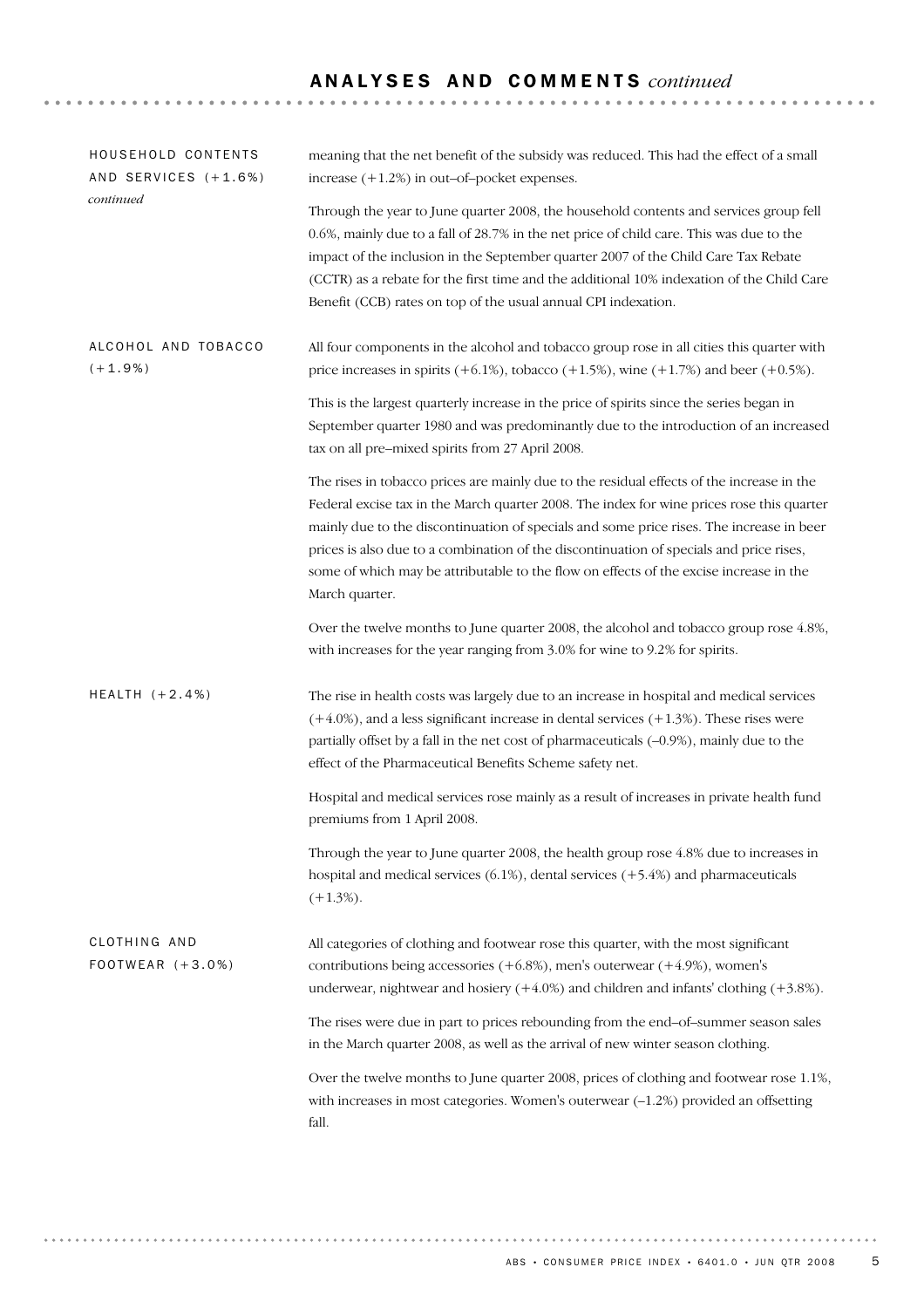| RECREATION (-0.2%)             | The fall in recreation was due mainly to domestic holiday travel and accommodation<br>$(-2.0\%)$ and audio, visual and computing equipment $(-1.9\%)$ . The major offsetting price<br>rises were in other recreational activities $(+2.2%)$ and overseas holiday travel and<br>accommodation $(+1.0\%)$ .                                                                                                                                                                                                                                                                                                                                                                                                       |
|--------------------------------|-----------------------------------------------------------------------------------------------------------------------------------------------------------------------------------------------------------------------------------------------------------------------------------------------------------------------------------------------------------------------------------------------------------------------------------------------------------------------------------------------------------------------------------------------------------------------------------------------------------------------------------------------------------------------------------------------------------------|
|                                | Annually, Recreation rose 1.7% with the strongest rises being in overseas holiday travel<br>and accommodation $(+7.1%)$ , other recreational activities $(+6.6%)$ , domestic holiday<br>travel and accommodation $(+2.1\%)$ and sports participation $(+6.3\%)$ .                                                                                                                                                                                                                                                                                                                                                                                                                                               |
| $FOOD (-0.1%)$                 | The small fall in food prices was mostly due to falls in fruit $(-7.4%)$ and vegetables<br>(-6.5%) offsetting rises in most other food categories. The most significant rises were for<br>take away and fast foods $(+1.7%)$ , ice cream and other dairy products $(+6.4%)$ ,<br>restaurant meals $(+1.2%)$ and cakes and biscuits $(+2.3%)$ , due to price rises combined<br>with some items returning from specials.                                                                                                                                                                                                                                                                                          |
|                                | Fruit was in plentiful supply due to seasonal factors, including peak seasonal production<br>for some fruits. Price falls were observed across a range of fruit, most significantly apples,<br>bananas, pears and oranges. Some offsetting rises were observed for strawberries and<br>rockmelons.                                                                                                                                                                                                                                                                                                                                                                                                              |
|                                | The fall in vegetable prices was due to plentiful supply and specials. The largest falls were<br>observed for lettuce, broccoli, cauliflower and pumpkin. Small offsetting rises were<br>observed for carrots and cabbages.                                                                                                                                                                                                                                                                                                                                                                                                                                                                                     |
|                                | Over the year to June quarter 2008, food prices rose 3.9%, with significant contributions<br>from take away and fast foods $(+6.5%)$ , restaurant meals $(+4.5%)$ , milk $(+12.1%)$ , cakes<br>and biscuits $(+8.2%)$ , snacks and confectionery $(+5.3%)$ , cheese $(+14.2%)$ , poultry<br>$(+11.0\%)$ , bread $(+6.8\%)$ and soft drinks, waters and juices $(+5.0\%)$ . There were<br>offsetting annual falls in fruit $(-12.7%)$ , vegetables $(-3.3%)$ and bacon and ham $(-0.3%)$ .                                                                                                                                                                                                                       |
| TRADABLES AND<br>NON-TRADABLES | The non-tradables component (see table 8) of the CPI rose 1.4% in the June quarter.<br>This component includes goods and services whose prices are largely determined by<br>domestic price pressures and represents approximately 58% of the CPI. Within<br>non-tradables, the services component rose 1.7%, mainly due to deposit and loan<br>facilities, rents, hospital and medical services, insurance services and other recreational<br>activities. The only significant offsets were provided by other financial services and<br>domestic holiday travel and accommodation. The non-tradable goods component rose<br>0.7% mainly due to price increases for house purchase and take away and fast foods. |
|                                | The tradables component of the All groups CPI rose 1.5%. This component includes<br>goods and services whose prices are largely determined on the world market and<br>represents approximately 42% of the weight of the CPI. The tradable goods component<br>rose 1.6%, driven by increases in automotive fuel, with less significant contributions from<br>furniture, spirits, accessories and tobacco. Fruit and vegetables provided the most<br>significant offsetting falls.                                                                                                                                                                                                                                |
|                                | Over the twelve months to June quarter 2008, non-tradables rose 5.6% and tradables<br>rose 2.9%. This compares with rises of 5.0% and 3.3%, respectively, for these<br>components through the year to March quarter 2008. The main drivers in non-tradables<br>were deposit and loan facilities, rents, house purchase, hospital and medical services,                                                                                                                                                                                                                                                                                                                                                          |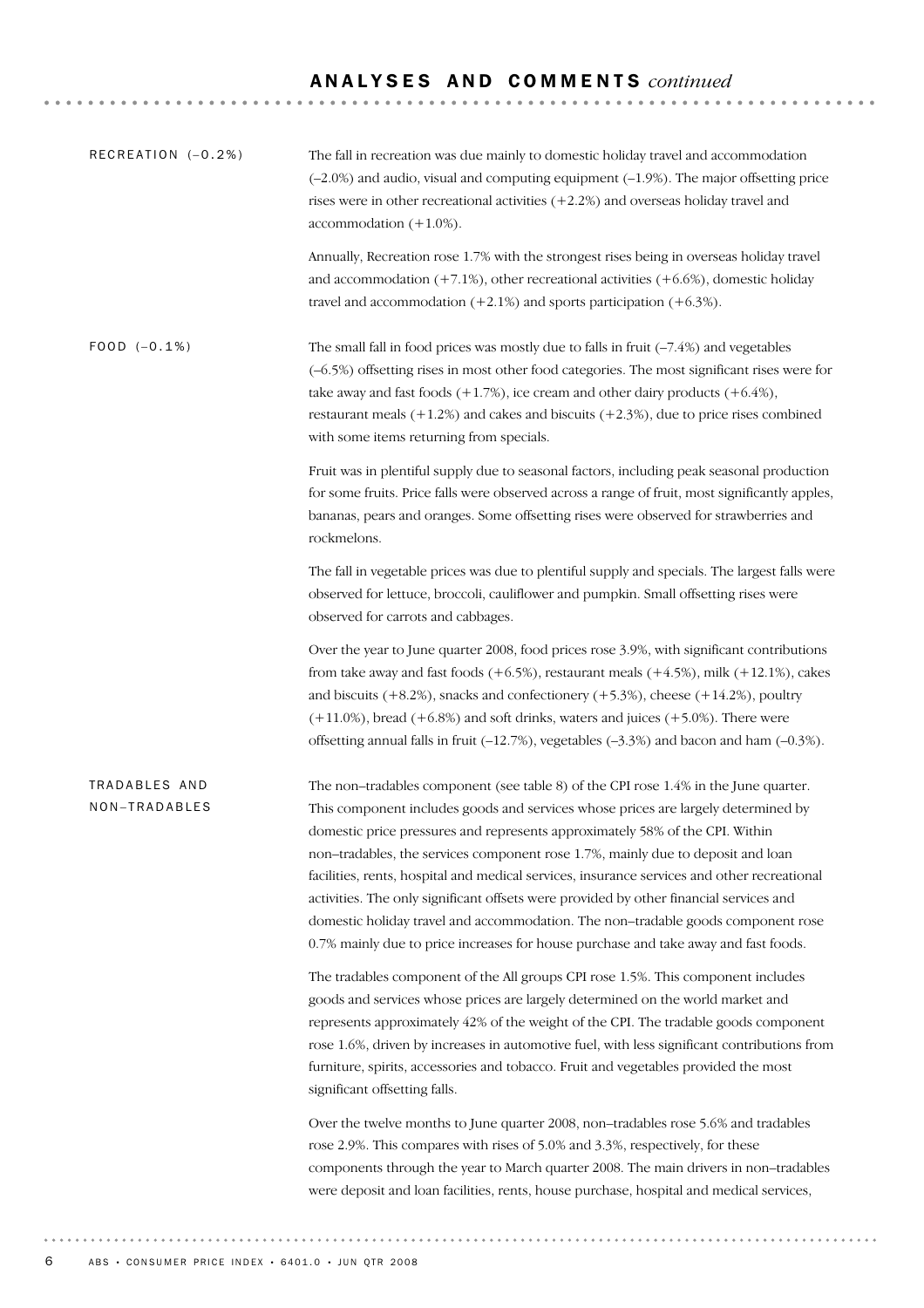TRADABLES AND NON–TRADABLES *continued*

. . . . . . . . .

 $\sim$   $\sim$ 

take away and fast foods, and electricity. The net cost of child care provided a significant offset. Automotive fuel was the main contributor to the rise in tradables, with less significant contributions from overseas holiday travel and accommodation, tobacco and spirits. There were significant falls in audio, visual and computing equipment and fruit.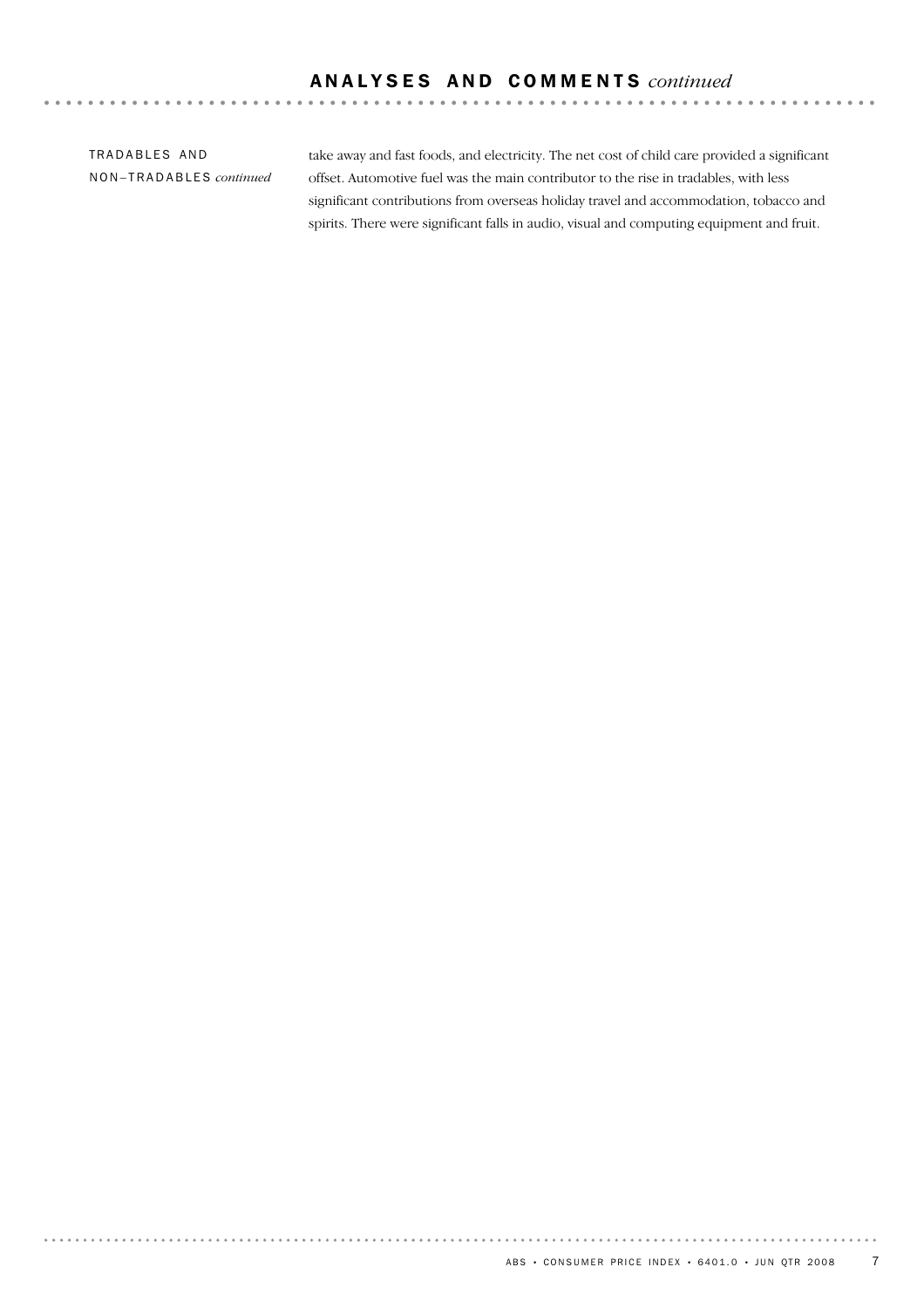#### CAPITAL CITIFS COMPARISON

### ALL GROUPS ALL GROUPS: PERCENTAGE CHANGE FROM PREVIOUS QUARTER



At the All groups level, the CPI rose in all capital cities this quarter. Brisbane rose 1.7%, Perth rose 1.6%, Sydney and Darwin rose 1.5%, Adelaide rose 1.3%, Melbourne and Canberra rose 1.2%, while Hobart rose 1.0%.

Deposit and loan facilities and automotive fuel were the main contributors in all cities. Rents also rose strongly in most cities. Food prices were generally less significant and fell in some cities due to the impact of falls in fruit and vegetable prices.

The relatively lower increase for Hobart was mainly due to smaller than average contributions from financial and insurance services, housing and food, combined with a stronger than average fall in recreation and a fall in household contents and services where other cities showed rises.

Over the twelve months to June quarter 2008, the All groups CPI rose in all capital cities with the increases ranging from 3.5% in Hobart to 5.1% in Brisbane. The higher result in Brisbane is largely due to stronger than average contributions from housing, transportation and clothing and footwear.

#### CPI, All groups index numbers and percentage changes

| PERCENTAGE CHANGE<br>Mar Otr 2008 to<br>Jun 0tr 2008<br>1.5<br>1.2<br>1.7 | Jun Qtr 2007 to<br>Jun 0tr 2008<br>4.3<br>4.4<br>5.1 |
|---------------------------------------------------------------------------|------------------------------------------------------|
|                                                                           |                                                      |
|                                                                           |                                                      |
|                                                                           |                                                      |
|                                                                           |                                                      |
|                                                                           |                                                      |
|                                                                           |                                                      |
| 1.3                                                                       | 4.6                                                  |
| 1.6                                                                       | 4.5                                                  |
| 1.0                                                                       | 3.5                                                  |
| 1.5                                                                       | 3.9                                                  |
| 1.2                                                                       | 4.4                                                  |
|                                                                           |                                                      |
| 1.5                                                                       | 4.5                                                  |
|                                                                           |                                                      |

(a) Base of each index: 1989–90 = 100.0.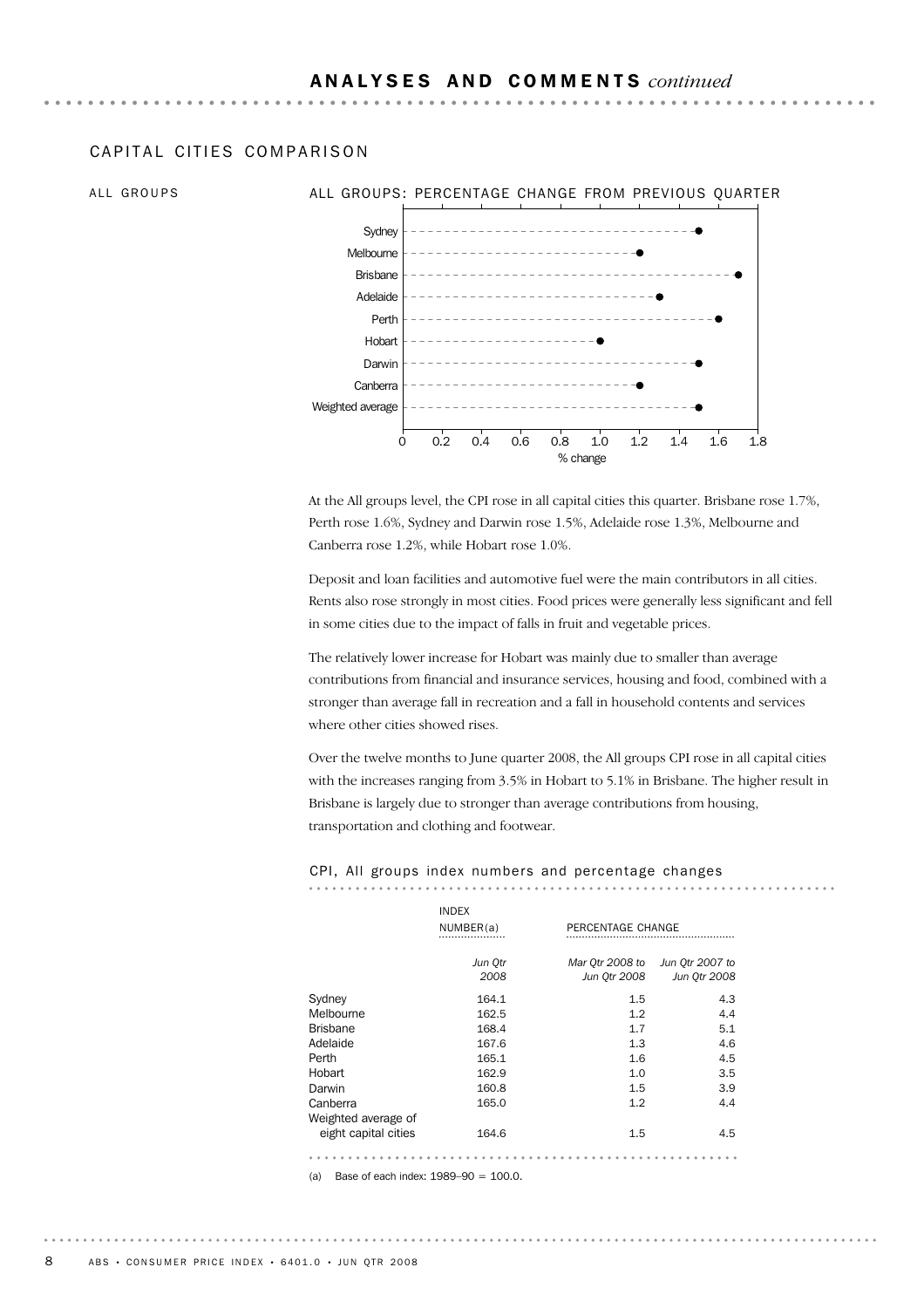### LIST OF TABLES

#### CONSUMER PRICE INDEX

. . . . . . . .

| 1  |                                                                                                         |
|----|---------------------------------------------------------------------------------------------------------|
| 2  |                                                                                                         |
| 3  | CPI groups, weighted average of eight capital cities, index numbers $\dots$ 12, 13                      |
| 4  | CPI groups, weighted average of eight capital cities, percentage                                        |
|    | 14, 15<br>changes $\ldots \ldots \ldots \ldots \ldots \ldots \ldots \ldots \ldots \ldots \ldots \ldots$ |
| 5  |                                                                                                         |
| 6  | Contribution to change in all groups indexes  19 - 21                                                   |
| 7  | Group, sub-group and expenditure class, weighted average of eight                                       |
|    |                                                                                                         |
| 8  | Special series, weighted average of eight capital cities 25                                             |
| 9  |                                                                                                         |
| 10 |                                                                                                         |
| 11 | International comparisons, all groups excluding housing and financial                                   |
|    |                                                                                                         |
| 12 | International comparisons, all groups excluding housing and financial                                   |
|    |                                                                                                         |

#### ADDITIONAL CPI TABLES AVAILABLE ON ABS WEBSITE

| 13 | Group, sub-group and expenditure class, index numbers by capital |
|----|------------------------------------------------------------------|
|    | city                                                             |

- 14 Group, sub-group and expenditure class, percentage change from corresponding quarter of previous year by capital city
- **15** Group, sub-group and expenditure class, percentage change from previous quarter by capital city
- 16 Group, sub-group and expenditure class, points contribution by capital city

*page*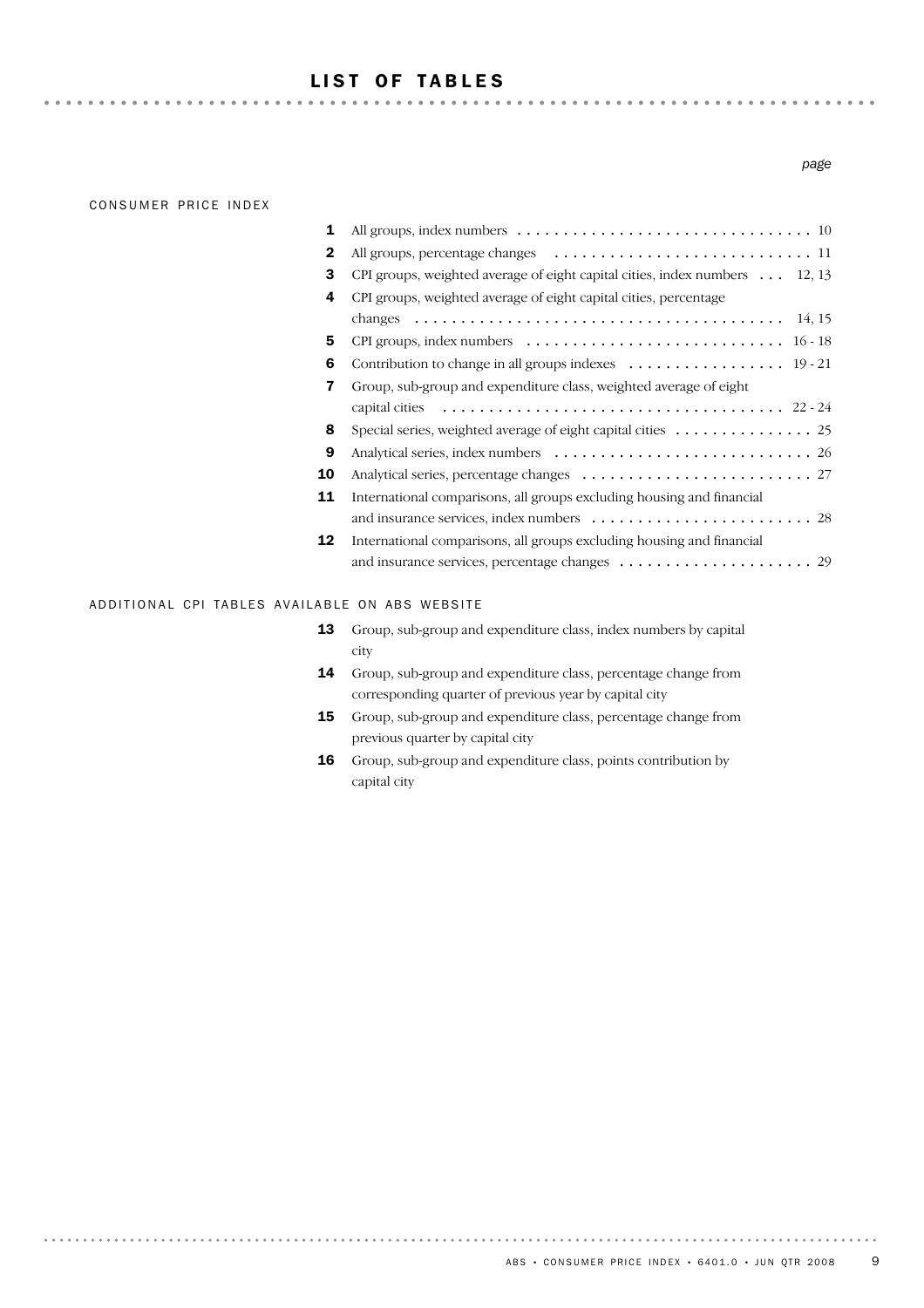

ALL GROUPS, Index numbers(a)

|           |        |           |                 |          |       |        |        |          | Weighted<br>average<br>of eight |
|-----------|--------|-----------|-----------------|----------|-------|--------|--------|----------|---------------------------------|
|           |        |           |                 |          |       |        |        |          | capital                         |
| Period    | Sydney | Melbourne | <b>Brisbane</b> | Adelaide | Perth | Hobart | Darwin | Canberra | cities                          |
|           |        |           |                 |          |       |        |        |          |                                 |
| 2004-05   | 147.7  | 145.7     | 148.5           | 150.4    | 144.0 | 147.1  | 141.8  | 146.7    | 147.0                           |
| 2005-06   | 152.1  | 150.2     | 153.2           | 155.2    | 150.1 | 151.8  | 146.5  | 151.9    | 151.7                           |
| 2006-07   | 156.2  | 154.2     | 158.3           | 159.2    | 156.1 | 155.7  | 152.9  | 156.4    | 156.1                           |
| 2007-08   | 160.9  | 159.6     | 164.8           | 164.4    | 161.7 | 160.3  | 158.3  | 162.0    | 161.4                           |
| 2004      |        |           |                 |          |       |        |        |          |                                 |
| June      | 145.5  | 143.9     | 146.3           | 148.6    | 141.0 | 144.3  | 139.6  | 144.8    | 144.8                           |
| September | 146.2  | 144.2     | 146.8           | 149.0    | 142.0 | 145.0  | 140.8  | 145.5    | 145.4                           |
| December  | 147.3  | 145.3     | 148.0           | 150.0    | 143.3 | 146.7  | 141.1  | 146.3    | 146.5                           |
| 2005      |        |           |                 |          |       |        |        |          |                                 |
| March     | 148.2  | 146.4     | 149.2           | 150.9    | 144.4 | 148.0  | 141.9  | 147.0    | 147.5                           |
| June      | 149.0  | 146.9     | 150.0           | 151.8    | 146.3 | 148.8  | 143.2  | 147.8    | 148.4                           |
| September | 150.5  | 148.6     | 150.9           | 153.4    | 147.8 | 150.1  | 144.7  | 149.7    | 149.8                           |
| December  | 151.0  | 149.2     | 152.1           | 154.1    | 149.0 | 151.0  | 145.4  | 150.9    | 150.6                           |
| 2006      |        |           |                 |          |       |        |        |          |                                 |
| March     | 152.2  | 150.5     | 153.5           | 155.6    | 150.5 | 152.2  | 146.7  | 152.2    | 151.9                           |
| June      | 154.7  | 152.6     | 156.2           | 157.6    | 153.2 | 154.0  | 149.2  | 154.9    | 154.3                           |
| September | 156.1  | 153.7     | 157.5           | 159.3    | 154.9 | 155.1  | 151.8  | 156.0    | 155.7                           |
| December  | 155.8  | 153.5     | 157.3           | 158.8    | 155.5 | 154.7  | 152.6  | 155.6    | 155.5                           |
| 2007      |        |           |                 |          |       |        |        |          |                                 |
| March     | 155.6  | 153.8     | 158.0           | 158.4    | 155.8 | 155.4  | 152.6  | 155.9    | 155.6                           |
| June      | 157.4  | 155.6     | 160.2           | 160.3    | 158.0 | 157.4  | 154.7  | 158.0    | 157.5                           |
| September | 158.1  | 156.9     | 161.7           | 161.5    | 158.9 | 157.9  | 156.6  | 159.2    | 158.6                           |
| December  | 159.5  | 158.5     | 163.4           | 163.1    | 160.2 | 159.2  | 157.1  | 160.8    | 160.1                           |
| 2008      |        |           |                 |          |       |        |        |          |                                 |
| March     | 161.7  | 160.6     | 165.6           | 165.5    | 162.5 | 161.3  | 158.5  | 163.0    | 162.2                           |
| June      | 164.1  | 162.5     | 168.4           | 167.6    | 165.1 | 162.9  | 160.8  | 165.0    | 164.6                           |
|           |        |           |                 |          |       |        |        |          |                                 |

(a) Base of each index:  $1989-90 = 100.0$ .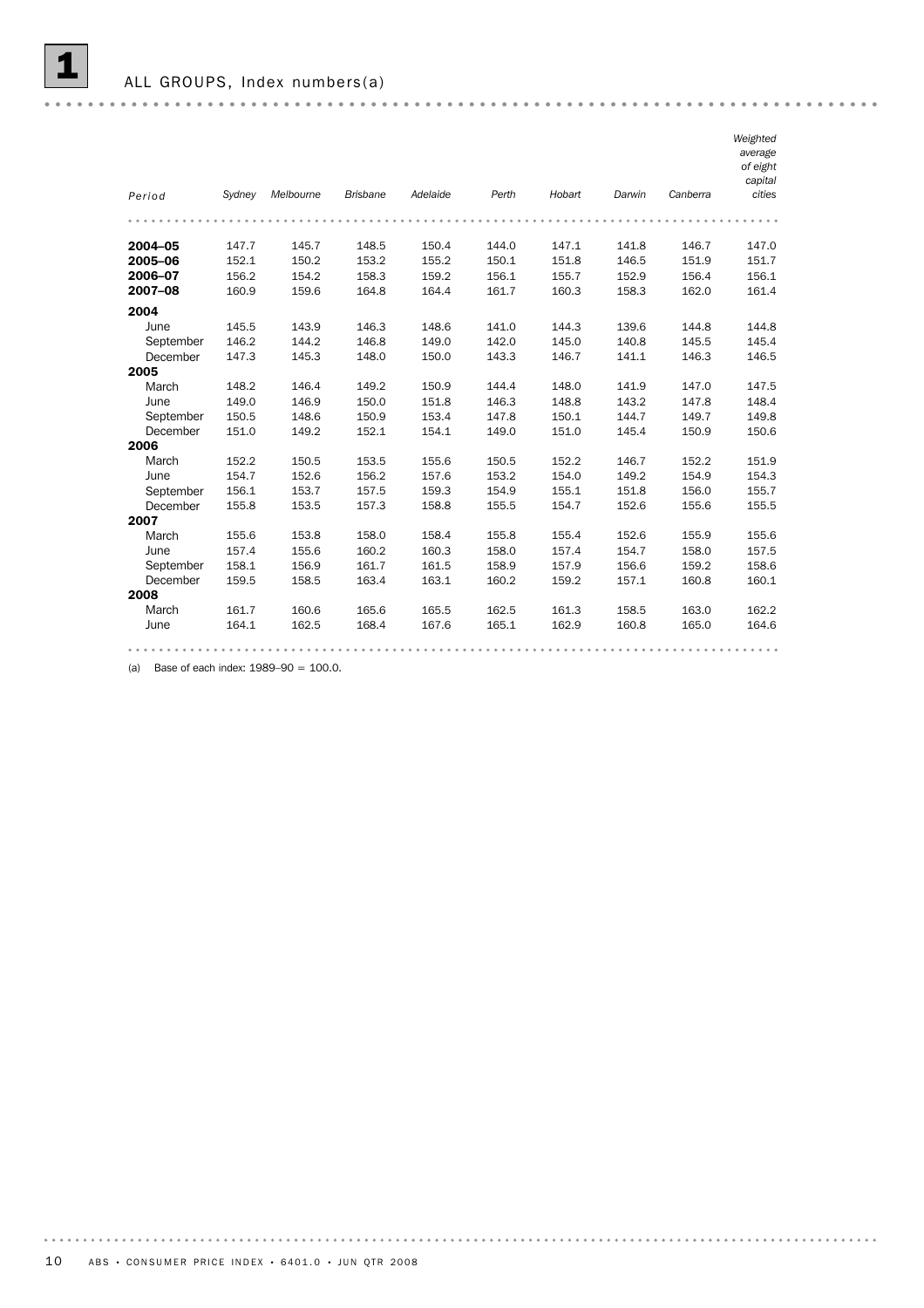

#### ALL GROUPS, Percentage changes

|                       |            |                                                                 |                 |                  |            |                                           |            |            | Weighted<br>average<br>of eight<br>capital |
|-----------------------|------------|-----------------------------------------------------------------|-----------------|------------------|------------|-------------------------------------------|------------|------------|--------------------------------------------|
| Period                | Sydney     | Melbourne                                                       | <b>Brisbane</b> | Adelaide         | Perth      | Hobart                                    | Darwin     | Canberra   | cities                                     |
|                       |            | PERCENTAGE CHANGE (from previous financial year)                |                 |                  | .          | .                                         |            |            |                                            |
| 2004-05               | 2.5        | 2.0                                                             | 2.6             | 2.3              | 3.2        | 3.2                                       | 2.2        | 2.3        | 2.4                                        |
| 2005-06               | 3.0        | 3.1                                                             | 3.2             | 3.2              | 4.2        | 3.2                                       | 3.3        | 3.5        | 3.2                                        |
| 2006-07               | 2.7        | 2.7                                                             | 3.3             | 2.6              | 4.0        | 2.6                                       | 4.4        | 3.0        | 2.9                                        |
| 2007-08               | 3.0        | 3.5                                                             | 4.1             | 3.3              | 3.6        | 3.0                                       | 3.5        | 3.6        | 3.4                                        |
|                       |            |                                                                 |                 | .                |            |                                           |            |            | $\cdots$                                   |
|                       |            | PERCENTAGE CHANGE (from corresponding quarter of previous year) |                 |                  |            |                                           |            |            |                                            |
| 2004                  |            |                                                                 |                 |                  |            |                                           |            |            |                                            |
| June                  | 2.3        | 2.1                                                             | 3.2             | 3.0              | 2.6        | 2.5                                       | 1.2        | 2.9        | 2.5                                        |
| September<br>December | 2.7<br>2.6 | 1.7<br>2.3                                                      | 2.4<br>2.6      | 2.5<br>2.6       | 2.5<br>2.9 | 2.8<br>3.3                                | 2.2<br>1.9 | 2.5<br>2.4 | 2.3<br>$2.6\,$                             |
| 2005                  |            |                                                                 |                 |                  |            |                                           |            |            |                                            |
| March                 | 2.2        | 2.0                                                             | 2.6             | 2.2              | 3.4        | 3.5                                       | 2.1        | $2.2\,$    | 2.4                                        |
| June                  | 2.4        | 2.1                                                             | 2.5             | $2.2\phantom{0}$ | 3.8        | 3.1                                       | 2.6        | 2.1        | 2.5                                        |
| September             | 2.9        | 3.1                                                             | 2.8             | 3.0              | 4.1        | 3.5                                       | 2.8        | 2.9        | 3.0                                        |
| December              | 2.5        | 2.7                                                             | 2.8             | 2.7              | 4.0        | 2.9                                       | 3.0        | 3.1        | 2.8                                        |
| 2006<br>March         | 2.7        | 2.8                                                             | 2.9             | 3.1              | 4.2        | 2.8                                       | 3.4        | 3.5        | 3.0                                        |
| June                  | 3.8        | 3.9                                                             | 4.1             | 3.8              | 4.7        | 3.5                                       | 4.2        | 4.8        | 4.0                                        |
| September             | 3.7        | 3.4                                                             | 4.4             | 3.8              | 4.8        | 3.3                                       | 4.9        | 4.2        | 3.9                                        |
| December              | 3.2        | 2.9                                                             | 3.4             | 3.0              | 4.4        | 2.5                                       | 5.0        | 3.1        | 3.3                                        |
| 2007                  |            |                                                                 |                 |                  |            |                                           |            |            |                                            |
| March                 | 2.2        | 2.2                                                             | 2.9             | 1.8              | 3.5        | 2.1                                       | 4.0        | 2.4        | 2.4                                        |
| June                  | 1.7<br>1.3 | 2.0<br>2.1                                                      | 2.6<br>2.7      | 1.7<br>1.4       | 3.1<br>2.6 | 2.2<br>1.8                                | 3.7<br>3.2 | 2.0<br>2.1 | 2.1<br>1.9                                 |
| September<br>December | 2.4        | 3.3                                                             | 3.9             | 2.7              | 3.0        | 2.9                                       | 2.9        | 3.3        | 3.0                                        |
| 2008                  |            |                                                                 |                 |                  |            |                                           |            |            |                                            |
| March                 | 3.9        | 4.4                                                             | 4.8             | 4.5              | 4.3        | 3.8                                       | 3.9        | 4.6        | 4.2                                        |
| June                  | 4.3        | 4.4                                                             | 5.1             | 4.6              | 4.5        | 3.5                                       | 3.9        | 4.4        | 4.5                                        |
| 2004                  |            |                                                                 |                 |                  |            | PERCENTAGE CHANGE (from previous quarter) |            |            |                                            |
| June                  | 0.3        | 0.3                                                             | 0.6             | 0.6              | 1.0        | 0.9                                       | 0.4        | 0.6        | 0.5                                        |
| September             | 0.5        | 0.2                                                             | 0.3             | 0.3              | 0.7        | 0.5                                       | 0.9        | 0.5        | 0.4                                        |
| December              | 0.8        | 0.8                                                             | 0.8             | 0.7              | 0.9        | 1.2                                       | 0.2        | 0.5        | 0.8                                        |
| 2005                  |            |                                                                 |                 |                  |            |                                           |            |            |                                            |
| March                 | 0.6        | 0.8                                                             | 0.8             | 0.6              | 0.8<br>1.3 | 0.9<br>0.5                                | 0.6        | 0.5<br>0.5 | 0.7<br>0.6                                 |
| June<br>September     | 0.5<br>1.0 | 0.3<br>1.2                                                      | 0.5<br>0.6      | 0.6<br>1.1       | $1.0\,$    | $0.9\,$                                   | 0.9<br>1.0 | $1.3\,$    | 0.9                                        |
| December              | 0.3        | 0.4                                                             | 0.8             | $0.5\,$          | 0.8        | 0.6                                       | $0.5\,$    | $0.8\,$    | $0.5\,$                                    |
| 2006                  |            |                                                                 |                 |                  |            |                                           |            |            |                                            |
| March                 | 0.8        | 0.9                                                             | 0.9             | 1.0              | 1.0        | 0.8                                       | 0.9        | 0.9        | 0.9                                        |
| June                  | 1.6        | 1.4                                                             | 1.8             | $1.3\,$          | $1.8\,$    | 1.2                                       | 1.7        | 1.8        | $1.6\,$                                    |
| September             | 0.9        | 0.7                                                             | $0.8\,$         | 1.1              | 1.1        | 0.7                                       | 1.7        | 0.7        | 0.9                                        |
| December<br>2007      | $-0.2$     | $-0.1$                                                          | $-0.1$          | $-0.3$           | 0.4        | $-0.3$                                    | 0.5        | $-0.3$     | $-0.1$                                     |
| March                 | $-0.1$     | 0.2                                                             | 0.4             | $-0.3$           | 0.2        | 0.5                                       | 0.0        | 0.2        | 0.1                                        |
| June                  | 1.2        | 1.2                                                             | 1.4             | 1.2              | 1.4        | 1.3                                       | 1.4        | $1.3\,$    | 1.2                                        |
| September             | 0.4        | 0.8                                                             | 0.9             | 0.7              | 0.6        | 0.3                                       | 1.2        | 0.8        | 0.7                                        |
| December              | 0.9        | $1.0\,$                                                         | 1.1             | $1.0\,$          | 0.8        | 0.8                                       | 0.3        | $1.0\,$    | 0.9                                        |
| 2008                  |            |                                                                 |                 |                  |            |                                           |            |            |                                            |
| March                 | 1.4        | 1.3                                                             | $1.3\,$         | 1.5              | 1.4        | $1.3\,$                                   | 0.9        | 1.4        | 1.3                                        |

June 1.5 1.2 1.7 1.3 1.6 1.0 1.5 1.2 1.5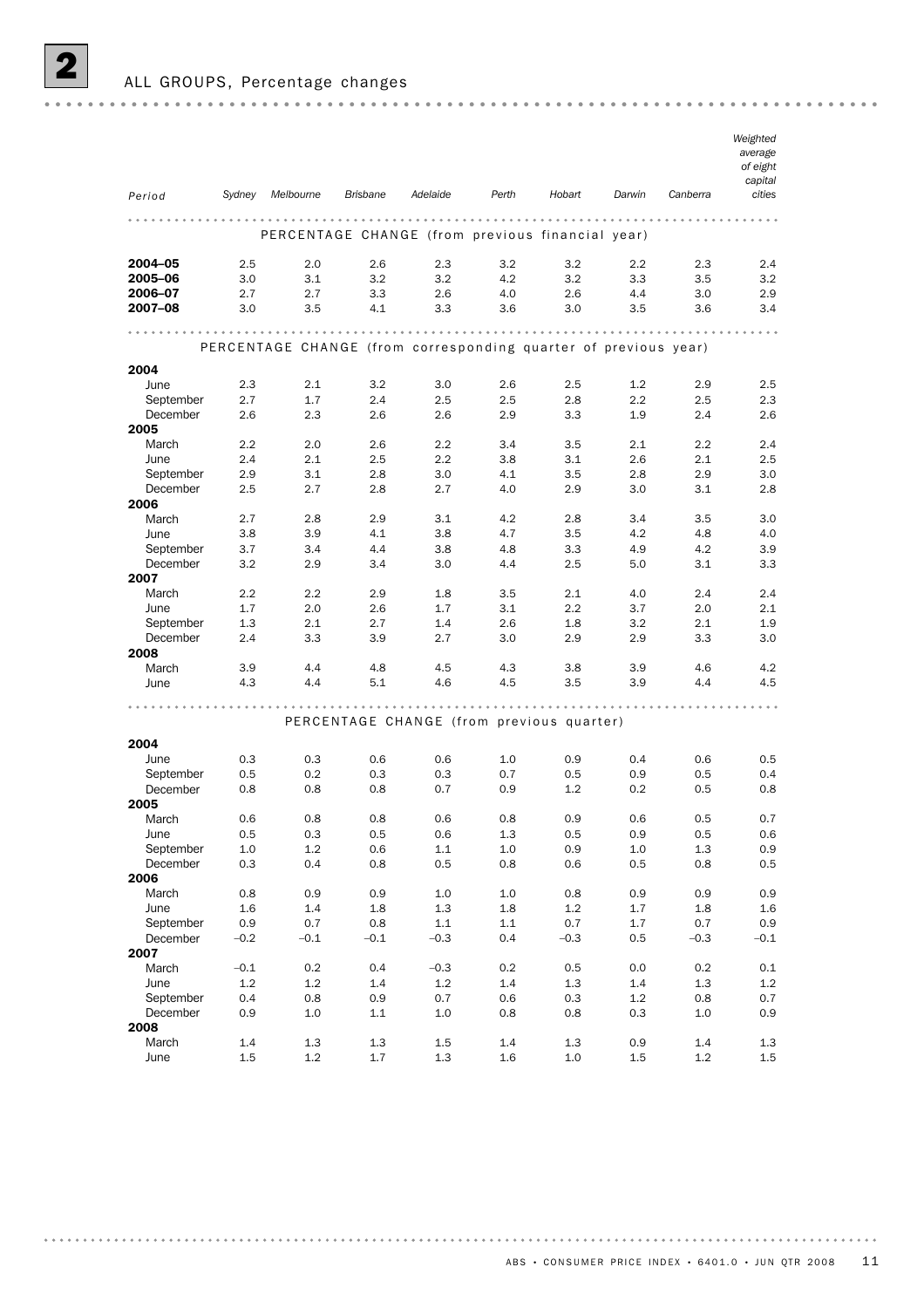#### CPI GROUPS, Weighted average of eight capital cities-Index numbers(a)

#### *Alcohol and Clothing and Household contents Period Food tobacco Housing and services footwear Health* **2004–05** 154.8 225.4 110.8 124.8 120.7 204.3 2005–06 162.3 233.1 109.2 129.3 122.2 213.5<br>2005–06 162.3 233.1 109.2 129.3 122.2 213.5 **2006–07** 172.4 240.6 108.4 133.7 124.6 223.5 **2007–08** 177.8 249.8 109.3 140.6 123.4 233.5 2004 --<br>
June 153.3 220.5 112.7 121.5 120.7 201.6<br>
September 152.4 222.5 112.5 123.2 120.6 200.1 e - .<br>
June 153.3 220.5 112.7 121.5 120.7 201.6<br>
September 152.4 222.5 112.5 123.2 120.6 200.1 December 154.6 224.0 110.9 124.3 121.3 198.8 2005 March 156.0 226.9 109.4 125.5 119.7 206.7 September 157.4 230.3 110.5 128.0 121.6 209.3 June 156.2 228.1 110.3 126.2 121.2 211.6 December 160.2 231.4 110.3 128.8 122.4 207.1 2006 March 162.5 234.3 107.5 129.6 121.9 216.2 June 169.1 236.4 108.4 130.6 122.9 221.4 September 173.0 237.7 108.5 132.2 124.5 219.8 December 173.9 239.5 108.1 132.9 124.7 218.0 2007 March 169.9 241.6 107.7 134.2 123.6 225.7 June 172.8 243.6 109.2 135.3 125.5 230.5 September 176.1 245.0 109.6 137.8 122.5 229.3 December 175.9 248.2 109.8 139.3 123.5 226.9 **2008**<br>March March 179.6 250.7 107.2 141.9 122.7 236.0 June 179.5 255.4 110.4 143.4 124.7 241.6

(a) Unless otherwise specified, base of each index: 1989–90 = 100.0.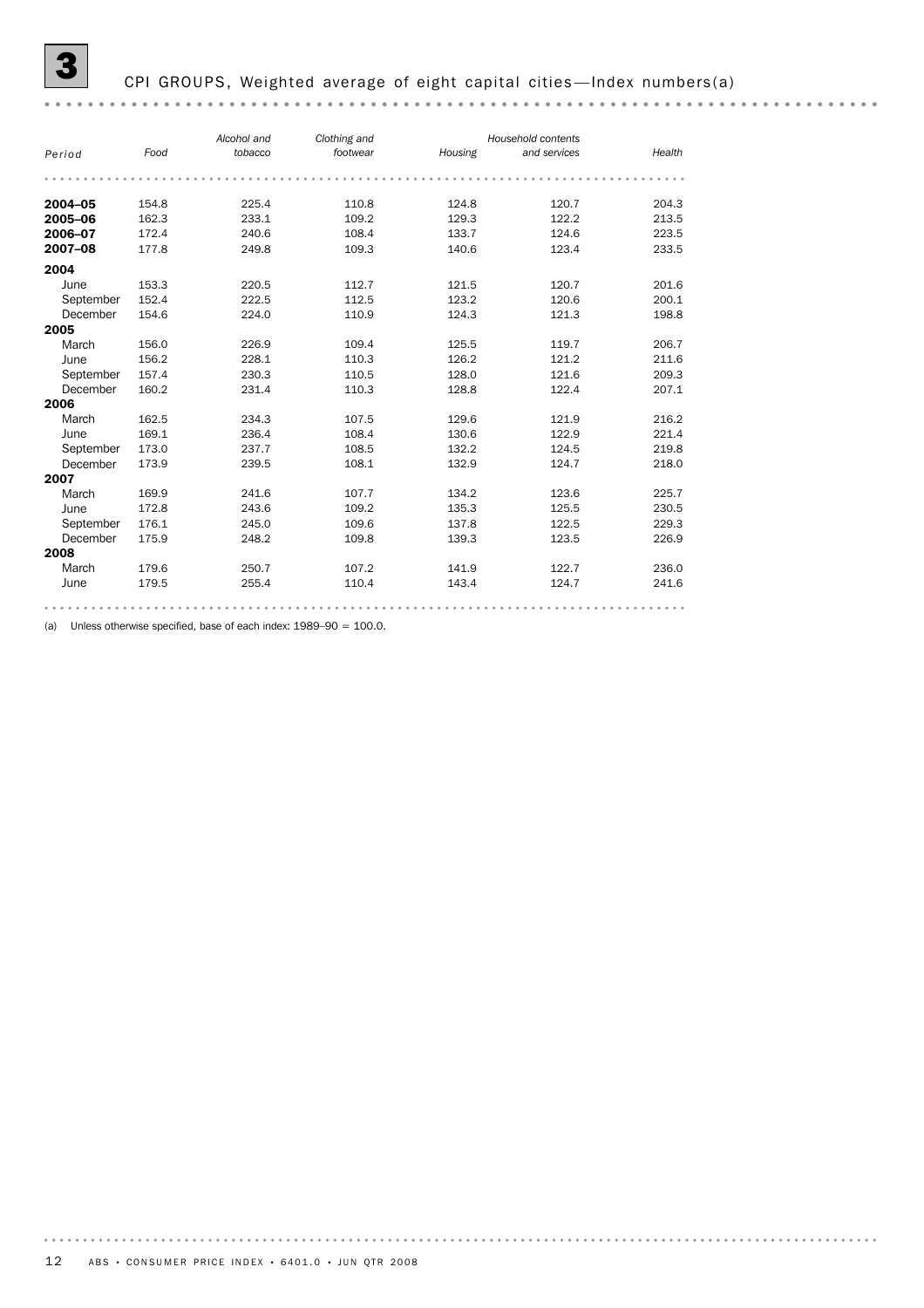3 CPI GROUPS, Weighted average of eight capital cities —Index numbers(a) *continued* 

*Financial and insurance Period Transportation Communication Recreation Education services*(b) *All groups* **2004–05** 146.8 111.1 130.7 238.7 . 147.0 **2005–06** 155.5 109.5 132.0 253.2 101.2 151.7 **2006–07** 158.0 110.8 133.8 264.6 103.0 156.1 **2007–08** 165.2 111.2 135.7 275.6 109.4 161.4 2004 June 144.1 110.4 129.3 231.5 . . 144.8 September 145.2 110.9 129.9 231.5 . 145.4 December 147.2 111.2 130.9 231.7 . 146.5 2005 March 145.8 111.6 131.8 245.7 . . 147.5 June 148.8 110.6 130.1 245.9 100.0 148.4 September 153.7 109.8 131.7 246.0 100.1 149.8 December 153.0 109.0 131.7 246.3 101.6 150.6 2006 March 155.0 109.5 132.5 260.1 101.0 151.9 June 160.2 109.6 132.0 260.2 102.2 154.3 September 160.8 110.3 133.0 258.0 102.5 155.7 156.7 154.7 110.8 134.8 258.0 103.0 155.5 December 154.7 110.8 134.8 258.0 103.0 155.5 2007 March 155.8 111.0 133.9 270.9 102.8 155.6 June 160.5 111.2 133.3 271.3 103.7 157.5 September 159.4 111.2 135.1 268.6 105.8 158.6 December 163.3 111.2 136.2 268.6 108.0 160.1 2008 March 166.4 111.1 135.8 282.5 109.8 162.2 June 171.6 111.2 135.5 282.6 114.0 164.6

.. not applicable  $($ ) Base: June quarter 2005 = 100.0.

(a) Unless otherwise specified, base of each index: 1989–90 = 100.0.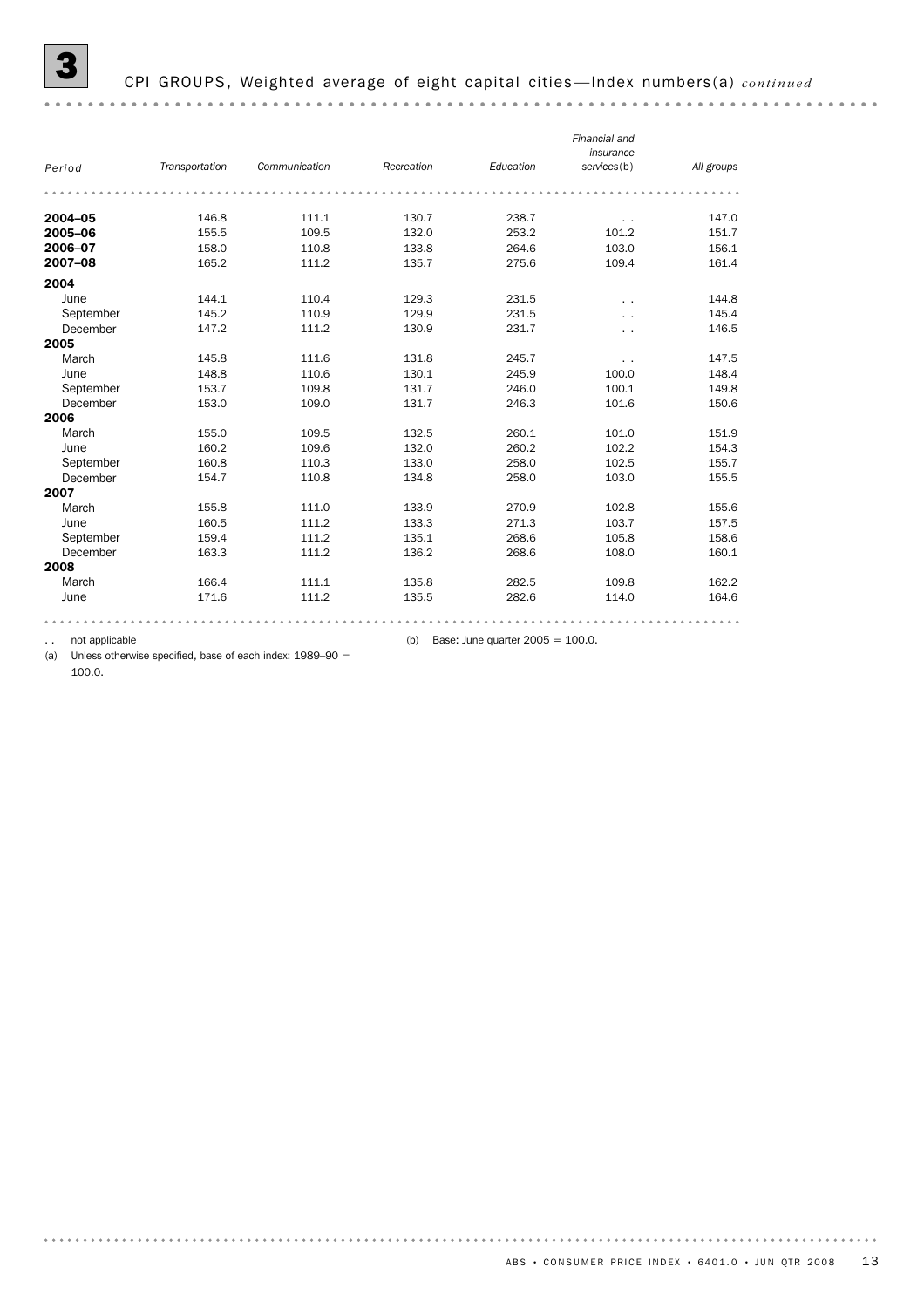

#### 4 CPI GROUPS, Weighted average of eight capital cities —Percentage changes

|           | Food    | Alcohol and<br>tobacco                                          | Clothing and<br>footwear | Housing | Household contents<br>and services | Health |
|-----------|---------|-----------------------------------------------------------------|--------------------------|---------|------------------------------------|--------|
|           |         |                                                                 |                          |         |                                    |        |
|           |         | PERCENTAGE CHANGE (from previous financial year)                |                          |         |                                    |        |
| 2004-05   | 1.6     | 3.5                                                             | $-1.7$                   | 3.8     | $-0.3$                             | 5.4    |
| 2005-06   | 4.8     | 3.4                                                             | $-1.4$                   | 3.6     | 1.2                                | 4.5    |
| 2006-07   | 6.2     | 3.2                                                             | $-0.7$                   | 3.4     | 2.0                                | 4.7    |
| 2007-08   | 3.1     | 3.8                                                             | 0.8                      | 5.2     | $-1.0$                             | 4.5    |
|           |         |                                                                 | .                        | .       | .                                  |        |
|           |         | PERCENTAGE CHANGE (from corresponding quarter of previous year) |                          |         |                                    |        |
| 2004      |         |                                                                 |                          |         |                                    |        |
| June      | 2.3     | 4.4                                                             | $-0.9$                   | 4.0     | $-0.6$                             | 6.6    |
| September | 2.1     | 3.4                                                             | $-0.7$                   | 3.6     | $-0.7$                             | 5.8    |
| December  | 1.7     | 3.5                                                             | $-1.9$                   | 3.9     | $-0.1$                             | 5.0    |
| 2005      |         |                                                                 |                          |         |                                    |        |
| March     | 0.8     | 3.7                                                             | $-1.9$                   | 4.0     | $-0.8$                             | 5.7    |
| June      | 1.9     | 3.4                                                             | $-2.1$                   | 3.9     | 0.4                                | 5.0    |
| September | 3.3     | 3.5                                                             | $-1.8$                   | 3.9     | 0.8                                | 4.6    |
| December  |         |                                                                 |                          |         |                                    | 4.2    |
|           | 3.6     | 3.3                                                             | $-0.5$                   | 3.6     | 0.9                                |        |
| 2006      |         |                                                                 |                          |         |                                    |        |
| March     | 4.2     | 3.3                                                             | $-1.7$                   | 3.3     | 1.8                                | 4.6    |
| June      | 8.3     | 3.6                                                             | $-1.7$                   | 3.5     | 1.4                                | 4.6    |
| September | 9.9     | 3.2                                                             | $-1.8$                   | 3.3     | 2.4                                | 5.0    |
| December  | 8.6     | 3.5                                                             | $-2.0$                   | 3.2     | 1.9                                | 5.3    |
| 2007      |         |                                                                 |                          |         |                                    |        |
| March     | 4.6     | 3.1                                                             | 0.2                      | 3.5     | 1.4                                | 4.4    |
| June      | 2.2     | 3.0                                                             | 0.7                      | 3.6     | 2.1                                | 4.1    |
| September | 1.8     | 3.1                                                             | 1.0                      | 4.2     | $-1.6$                             | 4.3    |
| December  | 1.2     | 3.6                                                             | 1.6                      | 4.8     | $-1.0$                             | 4.1    |
| 2008      |         |                                                                 |                          |         |                                    |        |
| March     | 5.7     | 3.8                                                             | $-0.5$                   | 5.7     | $-0.7$                             | 4.6    |
| June      | 3.9     | 4.8                                                             | 1.1                      | 6.0     | $-0.6$                             | 4.8    |
|           |         |                                                                 |                          |         |                                    |        |
|           |         |                                                                 |                          |         |                                    |        |
|           |         | PERCENTAGE CHANGE (from previous quarter)                       |                          |         |                                    |        |
| 2004      |         |                                                                 |                          |         |                                    |        |
| June      | $-0.9$  | 0.8                                                             | 1.1                      | 0.7     | 0.0                                | 3.1    |
| September | $-0.6$  | 0.9                                                             | $-0.2$                   | 1.4     | $-0.1$                             | $-0.7$ |
| December  | 1.4     | 0.7                                                             | $-1.4$                   | 0.9     | 0.6                                | $-0.6$ |
| 2005      |         |                                                                 |                          |         |                                    |        |
| March     | 0.9     | 1.3                                                             | $-1.4$                   | 1.0     | $-1.3$                             | 4.0    |
| June      | 0.1     | 0.5                                                             | 0.8                      | 0.6     | 1.3                                | 2.4    |
| September | 0.8     | 1.0                                                             | 0.2                      | 1.4     | 0.3                                | $-1.1$ |
| December  | $1.8\,$ | 0.5                                                             | $-0.2$                   | 0.6     | 0.7                                | $-1.1$ |
| 2006      |         |                                                                 |                          |         |                                    |        |
| March     | 1.4     | 1.3                                                             | $-2.5$                   | 0.6     | $-0.4$                             | 4.4    |
| June      | 4.1     | 0.9                                                             | 0.8                      | 0.8     | 0.8                                | 2.4    |
| September | 2.3     | 0.5                                                             | 0.1                      | 1.2     | 1.3                                | $-0.7$ |
|           |         |                                                                 |                          |         |                                    |        |
| December  | 0.5     | 0.8                                                             | $-0.4$                   | 0.5     | 0.2                                | $-0.8$ |
| 2007      |         |                                                                 |                          |         |                                    |        |
| March     | $-2.3$  | 0.9                                                             | $-0.4$                   | 1.0     | $-0.9$                             | 3.5    |
| June      | 1.7     | 0.8                                                             | 1.4                      | 0.8     | $1.5\,$                            | 2.1    |
| September | $1.9\,$ | 0.6                                                             | 0.4                      | $1.8\,$ | $-2.4$                             | $-0.5$ |
| December  | $-0.1$  | 1.3                                                             | 0.2                      | $1.1\,$ | 0.8                                | $-1.0$ |
| 2008      |         |                                                                 |                          |         |                                    |        |
| March     | $2.1\,$ | 1.0                                                             | $-2.4$                   | 1.9     | $-0.6$                             | 4.0    |
| June      | $-0.1$  | 1.9                                                             | 3.0                      | $1.1\,$ | $1.6\,$                            | 2.4    |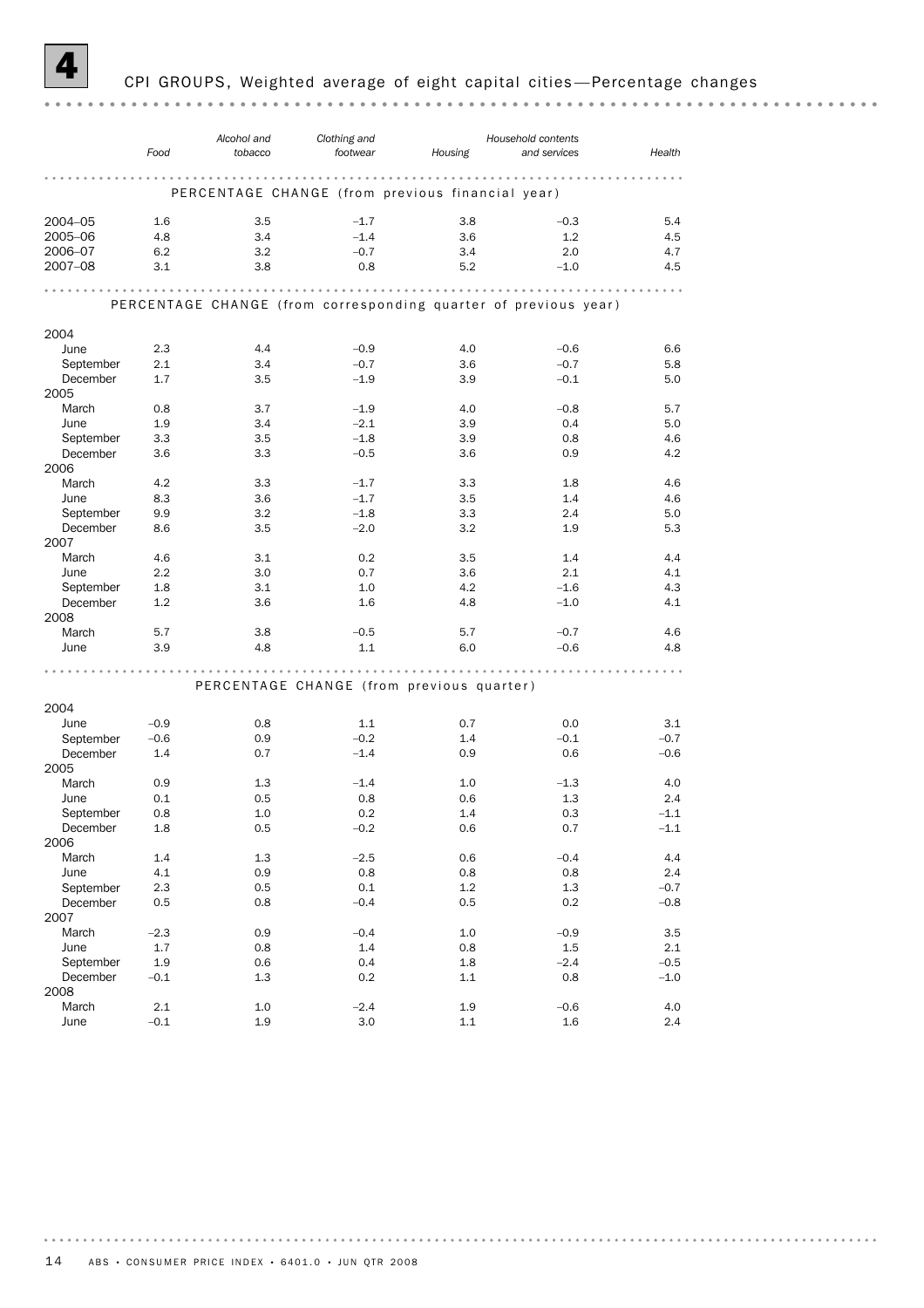

#### 4 CPI GROUPS, Weighted average of eight capital cities —Percentage changes *continued*

|           |                |                                                                 |            |           | Financial and        |            |
|-----------|----------------|-----------------------------------------------------------------|------------|-----------|----------------------|------------|
|           |                |                                                                 |            |           | insurance            |            |
|           | Transportation | Communication                                                   | Recreation | Education | services             | All groups |
|           |                |                                                                 |            | .         | .                    |            |
|           |                | PERCENTAGE CHANGE (from previous financial year)                |            |           |                      |            |
| 2004-05   | 3.4            | 1.0                                                             | 0.5        | 6.9       | $\ddot{\phantom{0}}$ | 2.4        |
| 2005-06   | 5.9            | $-1.4$                                                          | 1.0        | 6.1       | $\sim$ $\sim$        | 3.2        |
| 2006-07   | 1.6            | 1.2                                                             | 1.4        | 4.5       | 1.8                  | 2.9        |
| 2007-08   | 4.6            | 0.4                                                             | 1.4        | 4.2       | 6.2                  | 3.4        |
|           |                |                                                                 | .          | .         | .                    | $-0.0$     |
|           |                | PERCENTAGE CHANGE (from corresponding quarter of previous year) |            |           |                      |            |
| 2004      |                |                                                                 |            |           |                      |            |
| June      | 3.4            | 1.4                                                             | $-1.7$     | 7.8       | $\ddot{\phantom{0}}$ | 2.5        |
| September | 2.8            | 1.1                                                             | $-0.1$     | 7.6       | . .                  | 2.3        |
| December  | 4.6            | 1.2                                                             | $-0.2$     | 7.7       |                      | 2.6        |
| 2005      |                |                                                                 |            |           | . .                  |            |
| March     | 2.9            | 1.5                                                             | 1.6        | 6.2       |                      | 2.4        |
| June      | 3.3            | 0.2                                                             | 0.6        | 6.2       | $\ddot{\phantom{0}}$ | 2.5        |
|           |                |                                                                 |            |           | $\ddot{\phantom{0}}$ |            |
| September | 5.9            | $-1.0$                                                          | 1.4        | 6.3       | $\ddot{\phantom{0}}$ | 3.0        |
| December  | 3.9            | $-2.0$                                                          | 0.6        | 6.3       | $\ddotsc$            | 2.8        |
| 2006      |                |                                                                 |            |           |                      |            |
| March     | 6.3            | $-1.9$                                                          | 0.5        | 5.9       | $\sim$ $\sim$        | 3.0        |
| June      | 7.7            | $-0.9$                                                          | 1.5        | 5.8       | $2.2\,$              | 4.0        |
| September | 4.6            | 0.5                                                             | 1.0        | 4.9       | 2.4                  | 3.9        |
| December  | 1.1            | 1.7                                                             | 2.4        | 4.8       | 1.4                  | 3.3        |
| 2007      |                |                                                                 |            |           |                      |            |
| March     | 0.5            | 1.4                                                             | 1.1        | 4.2       | 1.8                  | 2.4        |
| June      | 0.2            | 1.5                                                             | 1.0        | 4.3       | 1.5                  | 2.1        |
| September | $-0.9$         | 0.8                                                             | 1.6        | 4.1       | 3.2                  | 1.9        |
| December  | 5.6            | 0.4                                                             | 1.0        | 4.1       | 4.9                  | 3.0        |
| 2008      |                |                                                                 |            |           |                      |            |
| March     | 6.8            | 0.1                                                             | 1.4        | 4.3       | 6.8                  | 4.2        |
| June      | 6.9            | 0.0                                                             | 1.7        | 4.2       | 9.9                  | 4.5        |
|           |                |                                                                 |            |           |                      |            |
|           |                | PERCENTAGE CHANGE (from previous quarter)                       |            |           |                      |            |
| 2004      |                |                                                                 |            |           |                      |            |
| June      | 1.7            | 0.4                                                             | $-0.3$     | 0.0       | $\ddot{\phantom{0}}$ | 0.5        |
| September | 0.8            | 0.5                                                             | 0.5        | 0.0       | . .                  | 0.4        |
| December  | 1.4            | 0.3                                                             | 0.8        | 0.1       | . .                  | 0.8        |
| 2005      |                |                                                                 |            |           |                      |            |
| March     | $-1.0$         | 0.4                                                             | 0.7        | 6.0       | $\ddot{\phantom{1}}$ | 0.7        |
| June      | 2.1            | $-0.9$                                                          | $-1.3$     | 0.1       | . .                  | 0.6        |
| September | 3.3            | $-0.7$                                                          | $1.2\,$    | $0.0\,$   | $0.1\,$              | 0.9        |
| December  | $-0.5$         | $-0.7$                                                          | 0.0        | 0.1       | 1.5                  | 0.5        |
| 2006      |                |                                                                 |            |           |                      |            |
| March     | $1.3\,$        | 0.5                                                             | 0.6        | 5.6       | $-0.6$               | 0.9        |
|           | 3.4            | 0.1                                                             | $-0.4$     | 0.0       |                      |            |
| June      |                |                                                                 |            |           | 1.2                  | 1.6        |
| September | 0.4            | 0.6                                                             | 0.8        | $-0.8$    | 0.3                  | 0.9        |
| December  | $-3.8$         | 0.5                                                             | 1.4        | 0.0       | 0.5                  | $-0.1$     |
| 2007      |                |                                                                 |            |           |                      |            |
| March     | 0.7            | 0.2                                                             | $-0.7$     | 5.0       | $-0.2$               | 0.1        |
| June      | 3.0            | 0.2                                                             | $-0.4$     | 0.1       | 0.9                  | 1.2        |
| September | $-0.7$         | 0.0                                                             | 1.4        | $-1.0$    | 2.0                  | 0.7        |
| December  | 2.4            | 0.0                                                             | 0.8        | 0.0       | 2.1                  | 0.9        |
| 2008      |                |                                                                 |            |           |                      |            |
| March     | 1.9            | $-0.1$                                                          | $-0.3$     | 5.2       | 1.7                  | 1.3        |
| June      | 3.1            | 0.1                                                             | $-0.2$     | 0.0       | 3.8                  | 1.5        |
|           |                |                                                                 |            | .         | $-0$ $-0$ $-0$ $-0$  |            |
|           |                |                                                                 |            |           |                      |            |

.. not applicable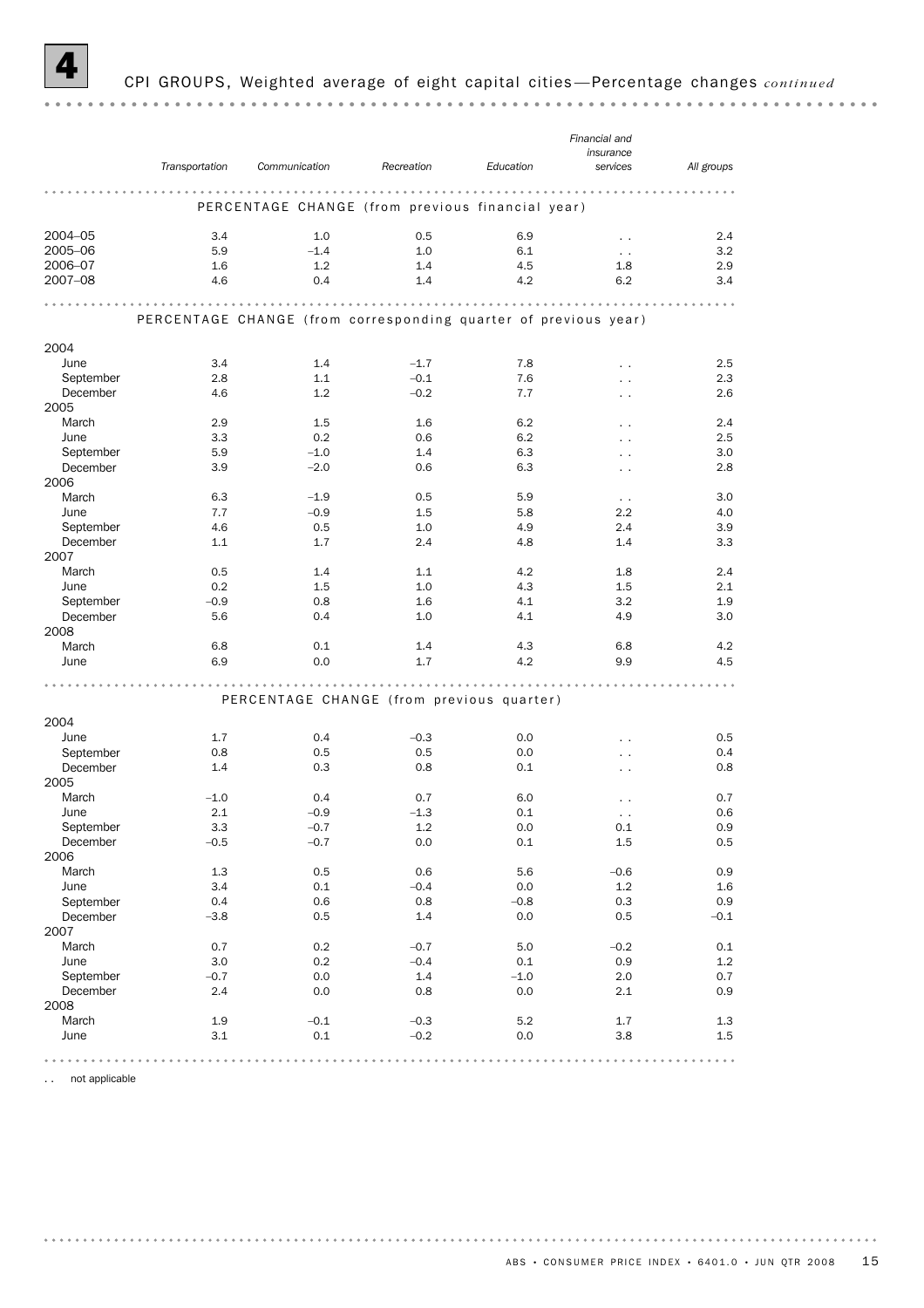|               |                |                |                 | Adelaide              | Perth          | Hobart         |                |                | Weighted<br>average<br>of eight<br>capital<br>cities |
|---------------|----------------|----------------|-----------------|-----------------------|----------------|----------------|----------------|----------------|------------------------------------------------------|
| Quarters      | Sydney         | Melbourne      | <b>Brisbane</b> |                       |                |                | Darwin         | Canberra       |                                                      |
|               |                |                |                 | FOOD                  |                |                |                |                |                                                      |
| 2006          |                |                |                 |                       |                |                |                |                |                                                      |
| June          | 170.3          | 167.0          | 171.1           | 174.7                 | 166.4          | 161.9          | 162.3          | 173.0          | 169.1                                                |
| September     | 174.8          | 170.7          | 175.1           | 179.3                 | 169.3          | 165.1          | 165.5          | 174.0          | 173.0                                                |
| December      | 175.5          | 171.7          | 176.1           | 179.3                 | 170.4          | 167.6          | 167.3          | 175.3          | 173.9                                                |
| 2007<br>March | 170.5          | 168.2          | 171.5           | 175.6                 | 168.0          | 165.2          | 164.1          | 172.1          | 169.9                                                |
| June          | 172.8          | 171.8          | 174.8           | 177.6                 | 171.3          | 167.4          | 167.2          | 175.7          | 172.8                                                |
| September     | 175.9          | 175.8          | 178.3           | 182.3                 | 173.5          | 169.4          | 169.8          | 176.7          | 176.1                                                |
| December      | 175.2          | 175.5          | 177.2           | 182.7                 | 174.2          | 171.0          | 171.0          | 178.0          | 175.9                                                |
| 2008          |                |                |                 |                       |                |                |                |                |                                                      |
| March         | 179.6          | 177.4          | 180.5           | 188.3                 | 179.4          | 173.6          | 173.2          | 183.4          | 179.6                                                |
| June          | 178.8          | 177.6          | 181.3           | 187.5                 | 180.8          | 174.3          | 174.4          | 182.2          | 179.5                                                |
|               |                |                |                 |                       |                |                |                |                |                                                      |
|               |                |                |                 | ALCOHOL AND TOBACCO   |                |                |                |                |                                                      |
|               |                |                |                 |                       |                |                |                |                |                                                      |
| 2006<br>June  | 243.5          |                |                 |                       |                |                |                |                | 236.4                                                |
| September     | 244.2          | 237.3<br>238.2 | 231.1<br>232.1  | 243.4<br>245.7        | 220.3<br>223.5 | 222.6<br>224.4 | 227.3<br>230.7 | 221.7<br>223.7 | 237.7                                                |
| December      | 245.9          | 241.2          | 233.4           | 245.9                 | 224.3          | 225.4          | 231.6          | 224.8          | 239.5                                                |
| 2007          |                |                |                 |                       |                |                |                |                |                                                      |
| March         | 247.2          | 243.4          | 236.2           | 250.2                 | 225.7          | 226.5          | 233.5          | 227.7          | 241.6                                                |
| June          | 249.3          | 244.6          | 239.6           | 252.4                 | 228.3          | 229.7          | 235.0          | 228.6          | 243.6                                                |
| September     | 249.1          | 247.3          | 240.1           | 253.6                 | 231.4          | 231.3          | 235.4          | 230.5          | 245.0                                                |
| December      | 252.3          | 251.5          | 241.4           | 257.9                 | 232.8          | 234.3          | 240.3          | 234.6          | 248.2                                                |
| 2008          |                |                |                 |                       |                |                |                |                |                                                      |
| March         | 255.0          | 254.2          | 243.7           | 259.7                 | 235.3          | 236.5          | 242.1          | 239.1          | 250.7                                                |
| June          | 259.3          | 259.1          | 249.2           | 264.2                 | 239.1          | 241.7          | 246.4          | 244.3          | 255.4                                                |
|               |                |                |                 |                       |                |                |                |                |                                                      |
| 2006          |                |                |                 | CLOTHING AND FOOTWEAR |                |                |                |                |                                                      |
| June          | 111.5          | 109.5          | 101.0           | 109.3                 | 101.7          | 104.3          | 104.1          | 113.4          | 108.4                                                |
| September     | 111.5          | 109.0          | 103.1           | 109.3                 | 101.6          | 104.2          | 105.1          | 113.1          | 108.5                                                |
| December      | 111.1          | 109.0          | 102.0           | 108.1                 | 102.8          | 102.3          | 104.0          | 110.2          | 108.1                                                |
| 2007          |                |                |                 |                       |                |                |                |                |                                                      |
| March         | 110.8          | 108.4          | 103.8           | 105.6                 | 101.7          | 102.2          | 103.6          | 110.4          | 107.7                                                |
| June          | 111.1          | 112.0          | 103.6           | 107.5                 | 102.3          | 102.6          | 105.1          | 113.4          | 109.2                                                |
| September     | 111.5          | 111.1          | 106.7           | 108.0                 | 101.8          | 102.8          | 104.4          | 114.7          | 109.6                                                |
| December      | 111.5          | 111.3          | 107.2           | 108.9                 | 102.2          | 102.6          | 104.9          | 114.5          | 109.8                                                |
| 2008          |                |                |                 |                       |                |                |                |                |                                                      |
| March<br>June | 110.8<br>114.1 | 106.7<br>110.3 | 104.8<br>107.2  | 105.2<br>109.0        | 98.9<br>102.0  | 102.1<br>102.8 | 103.4<br>103.9 | 113.4<br>115.3 | 107.2<br>110.4                                       |
|               |                |                |                 |                       |                |                |                |                |                                                      |
|               |                |                |                 | HOUSING               |                |                |                |                |                                                      |
| 2006          |                |                |                 |                       |                |                |                |                |                                                      |
| June          | 135.4          | 116.1          | 142.2           | 129.4                 | 135.2          | 134.8          | 149.6          | 136.7          | 130.6                                                |
| September     | 137.2          | 116.4          | 143.9           | 131.2                 | 138.7          | 135.8          | 153.8          | 140.2          | 132.2                                                |
| December      | 137.5          | 117.4          | 144.8           | 131.4                 | 139.7          | 135.7          | 157.4          | 140.9          | 132.9                                                |
| 2007          |                |                |                 |                       |                |                |                |                |                                                      |
| March         | 138.3          | 118.6          | 147.4           | 132.5                 | 141.3          | 137.4          | 158.9          | 141.8          | 134.2                                                |
| June          | 139.5          | 119.2          | 149.4           | 132.9                 | 142.9          | 139.6          | 160.5          | 142.5          | 135.3                                                |
| September     | 142.3          | 120.5          | 153.8           | 134.4                 | 145.1          | 141.9          | 164.6          | 147.4          | 137.8                                                |
| December      | 143.4          | 122.2          | 156.7           | 135.7                 | 146.3          | 142.8          | 166.3          | 148.9          | 139.3                                                |
| 2008          |                |                |                 |                       | 147.7          | 145.9          | 168.3          | 150.1          | 141.9                                                |
|               |                |                |                 |                       |                |                |                |                |                                                      |
| March<br>June | 145.4<br>147.6 | 125.9<br>126.4 | 159.0<br>161.3  | 139.2<br>139.5        | 149.7          | 147.3          | 170.1          | 152.0          | 143.4                                                |

(a) Unless otherwise specified, base of each index:  $1989-90 = 100.0$ .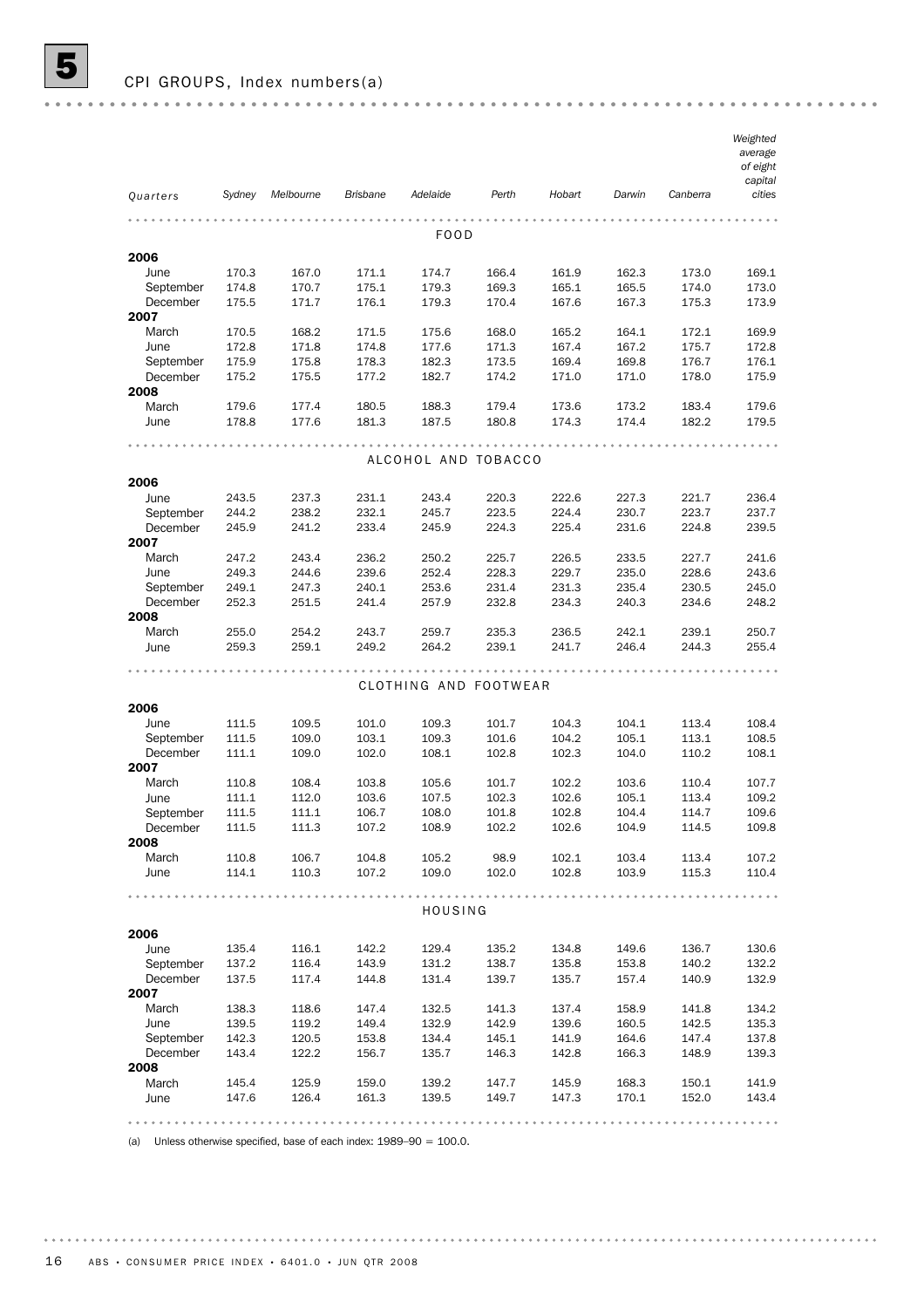|                       |                |                |                 |                |                |                                 |                |                | Weighted<br>average |
|-----------------------|----------------|----------------|-----------------|----------------|----------------|---------------------------------|----------------|----------------|---------------------|
|                       |                |                |                 |                |                |                                 |                |                | of eight<br>capital |
| Quarters              | Sydney         | Melbourne      | <b>Brisbane</b> | Adelaide       | Perth          | Hobart                          | Darwin         | Canberra       | cities              |
|                       |                |                |                 |                |                |                                 |                |                |                     |
|                       |                |                |                 |                |                | HOUSEHOLD CONTENTS AND SERVICES |                |                |                     |
| 2006                  |                |                |                 |                |                |                                 |                |                |                     |
| June                  | 121.2          | 123.5          | 126.0           | 122.7          | 119.4          | 131.4                           | 115.0          | 131.5          | 122.9               |
| September             | 122.6          | 125.6          | 127.4           | 124.9          | 120.9          | 131.8                           | 115.6          | 131.7          | 124.5               |
| December              | 122.5          | 125.6          | 128.0           | 124.1          | 122.4          | 132.0                           | 117.3          | 132.3          | 124.7               |
| 2007<br>March         | 121.5          | 124.8          | 127.3           | 122.6          | 120.6          | 132.2                           | 117.2          | 130.4          | 123.6               |
| June                  | 122.9          | 126.3          | 129.3           | 125.2          | 123.2          | 133.8                           | 118.6          | 133.7          | 125.5               |
| September             | 119.7          | 123.9          | 125.3           | 123.0          | 121.0          | 129.5                           | 116.2          | 129.0          | 122.5               |
| December              | 121.0          | 124.2          | 127.1           | 123.8          | 121.2          | 132.3                           | 116.7          | 130.1          | 123.5               |
| 2008                  |                |                |                 |                |                |                                 |                |                |                     |
| March                 | 119.4          | 124.1          | 126.5           | 123.2          | 120.2          | 131.7                           | 116.7          | 131.2          | 122.7               |
| June                  | 121.9          | 125.6          | 129.3           | 125.7          | 121.4          | 130.9                           | 117.7          | 133.0          | 124.7               |
|                       |                |                |                 | <b>HEALTH</b>  |                |                                 |                |                |                     |
|                       |                |                |                 |                |                |                                 |                |                |                     |
| 2006                  |                |                |                 |                |                |                                 |                |                |                     |
| June                  | 206.8          | 233.7          | 225.9           | 228.6          | 210.4          | 245.0                           | 205.0          | 219.7          | 221.4               |
| September<br>December | 206.1<br>203.2 | 231.4<br>230.9 | 223.1<br>220.6  | 226.4<br>225.8 | 209.6<br>208.7 | 241.3<br>239.2                  | 202.9<br>204.8 | 217.3<br>214.5 | 219.8<br>218.0      |
| 2007                  |                |                |                 |                |                |                                 |                |                |                     |
| March                 | 209.9          | 239.0          | 230.9           | 231.9          | 216.0          | 247.0                           | 213.2          | 224.3          | 225.7               |
| June                  | 215.3          | 242.7          | 235.3           | 236.9          | 221.6          | 253.9                           | 216.2          | 227.0          | 230.5               |
| September             | 213.8          | 242.2          | 233.2           | 234.4          | 221.0          | 251.7                           | 213.6          | 227.0          | 229.3               |
| December              | 211.3          | 239.8          | 230.1           | 232.7          | 219.9          | 248.4                           | 211.1          | 224.2          | 226.9               |
| 2008                  |                |                |                 |                |                |                                 |                |                |                     |
| March                 | 220.5          | 247.8          | 241.4           | 239.8          | 228.8          | 258.0                           | 219.0          | 234.8          | 236.0               |
| June                  | 225.9          | 253.7          | 246.9           | 247.3          | 232.7          | 266.6                           | 222.4          | 239.9          | 241.6               |
|                       |                |                |                 | TRANSPORTATION |                |                                 |                |                |                     |
| 2006                  |                |                |                 |                |                |                                 |                |                |                     |
| June                  | 160.9          | 160.8          | 158.6           | 163.2          | 158.9          | 155.0                           | 152.2          | 159.5          | 160.2               |
| September             | 161.3          | 161.3          | 159.5           | 163.9          | 159.8          | 154.7                           | 153.6          | 159.3          | 160.8               |
| December              | 155.2          | 154.9          | 154.0           | 157.6          | 154.7          | 146.9                           | 148.4          | 152.1          | 154.7               |
| 2007                  |                |                |                 |                |                |                                 |                |                |                     |
| March                 | 156.3          | 155.8          | 154.9           | 158.4          | 156.0          | 149.4                           | 148.4          | 152.7          | 155.8               |
| June                  | 160.7          | 160.5          | 159.6           | 163.8          | 161.5          | 154.6                           | 153.5          | 159.1          | 160.5               |
| September             | 159.3          | 159.7          | 158.7           | 162.6          | 160.4          | 153.3                           | 153.2          | 157.3          | 159.4               |
| December              | 163.4          | 163.9          | 162.3           | 166.9          | 162.9          | 155.1                           | 156.3          | 161.2          | 163.3               |
| 2008                  |                |                |                 |                |                |                                 |                |                |                     |
| March                 | 166.8          | 166.5          | 166.1           | 169.3          | 166.7          | 159.1                           | 158.8          | 163.6          | 166.4               |
| June                  | 171.0          | 171.8          | 172.1           | 175.5          | 172.0          | 164.4                           | 163.7          | 169.7          | 171.6               |
|                       |                |                |                 | COMMUNICATION  |                |                                 |                |                |                     |
| 2006                  |                |                |                 |                |                |                                 |                |                |                     |
| June                  | 109.1          | 109.4          | 113.0           | 111.0          | 107.9          | 110.5                           | 101.4          | 108.3          | 109.6               |
| September             | 109.8          | 110.0          | 113.8           | 111.7          | 108.6          | 111.3                           | 102.0          | 108.9          | 110.3               |
| December              | 110.4          | 110.3          | 114.4           | 112.2          | 109.2          | 111.8                           | 102.5          | 109.5          | 110.8               |
| 2007                  |                |                |                 |                |                |                                 |                |                |                     |
| March                 | 110.6          | 110.5          | 114.7           | 112.4          | 109.4          | 112.0                           | 102.7          | 109.7          | 111.0               |
| June                  | 110.7          | 110.7          | 114.8           | 112.6          | 109.5          | 112.2                           | 102.8          | 109.9          | 111.2               |
| September<br>December | 110.7          | 110.7          | 114.9           | 112.6          | 109.5          | 112.2                           | 102.8          | 109.9          | 111.2               |
| 2008                  | 110.8          | 110.8          | 114.9           | 112.7          | 109.5          | 112.2                           | 102.9          | 109.9          | 111.2               |
| March                 | 110.7          | 110.7          | 114.8           | 112.6          | 109.5          | 112.1                           | 102.8          | 109.8          | 111.1               |
| June                  | 110.8          | 110.8          | 114.9           | 112.7          | 109.6          | 112.2                           | 102.9          | 109.9          | 111.2               |
|                       |                |                |                 |                |                |                                 |                |                |                     |
|                       |                |                |                 |                |                |                                 |                |                |                     |

(a) Unless otherwise specified, base of each index:  $1989-90 = 100.0$ .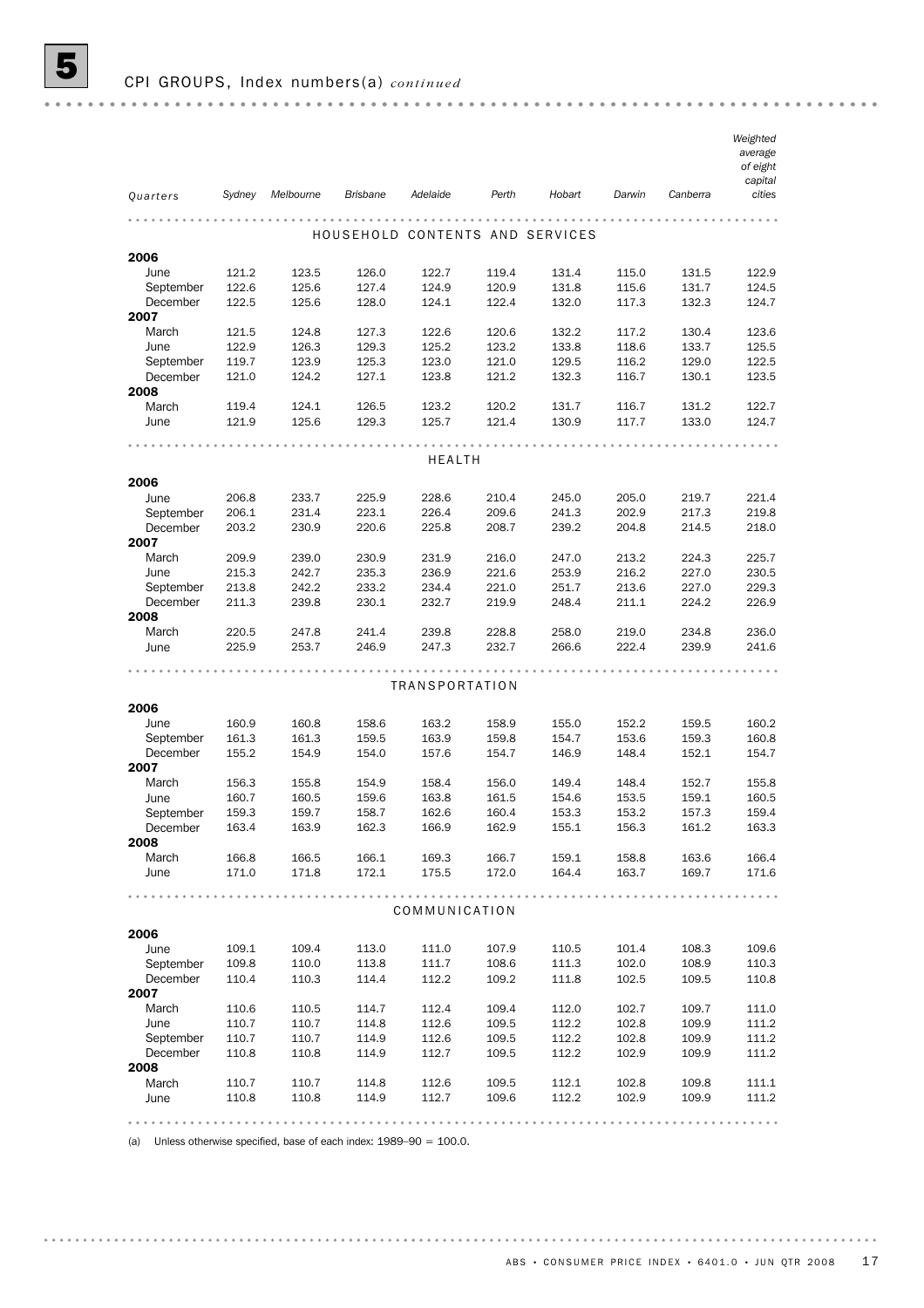|                       |                |                |                 |                                      |                |                |                |                | Weighted<br>average<br>of eight<br>capital |
|-----------------------|----------------|----------------|-----------------|--------------------------------------|----------------|----------------|----------------|----------------|--------------------------------------------|
| Quarters              | Sydney         | Melbourne      | <b>Brisbane</b> | Adelaide                             | Perth          | Hobart         | Darwin         | Canberra       | cities                                     |
|                       |                |                |                 |                                      |                |                |                |                |                                            |
|                       |                |                |                 | <b>RECREATION</b>                    |                |                |                |                |                                            |
| 2006                  |                |                |                 |                                      |                |                |                |                |                                            |
| June                  | 134.8          | 132.2          | 128.4           | 131.7                                | 130.3          | 129.1          | 108.6          | 130.1          | 132.0                                      |
| September<br>December | 135.7<br>137.5 | 133.3          | 129.1           | 133.2                                | 130.6          | 132.4          | 112.9<br>113.1 | 131.4          | 133.0                                      |
| 2007                  |                | 134.3          | 130.1           | 135.7                                | 134.3          | 134.0          |                | 133.1          | 134.8                                      |
| March                 | 136.5          | 134.6          | 129.2           | 133.1                                | 132.2          | 133.6          | 110.7          | 132.2          | 133.9                                      |
| June                  | 136.8          | 132.8          | 128.7           | 132.9                                | 131.3          | 131.7          | 111.7          | 131.4          | 133.3                                      |
| September             | 137.7          | 135.5          | 130.4           | 135.3                                | 133.3          | 133.0          | 116.7          | 133.7          | 135.1                                      |
| December              | 138.8          | 136.6          | 132.0           | 136.7                                | 135.2          | 132.5          | 111.2          | 134.6          | 136.2                                      |
| 2008                  |                |                |                 |                                      |                |                |                |                |                                            |
| March                 | 138.0          | 136.5          | 130.6           | 136.7                                | 135.9          | 131.9          | 110.2          | 132.8          | 135.8                                      |
| June                  | 138.3          | 135.4          | 131.6           | 136.2                                | 134.5          | 128.9          | 111.6          | 131.7          | 135.5                                      |
|                       |                |                |                 |                                      |                |                |                |                |                                            |
|                       |                |                |                 | EDUCATION                            |                |                |                |                |                                            |
| 2006                  |                |                |                 |                                      |                |                |                |                |                                            |
| June                  | 272.0          | 246.4          | 279.8           | 300.1                                | 241.6          | 259.7          | 180.8          | 241.8          | 260.2                                      |
| September             | 270.9          | 245.7          | 270.9           | 295.9                                | 241.2          | 254.0          | 174.8          | 234.1          | 258.0                                      |
| December              | 271.0          | 245.8          | 271.0           | 296.0                                | 241.2          | 254.0          | 174.8          | 234.2          | 258.0                                      |
| 2007                  |                |                |                 |                                      |                |                |                |                |                                            |
| March                 | 284.2          | 255.2          | 288.5           | 308.8                                | 260.5          | 263.6          | 184.8          | 249.1          | 270.9                                      |
| June                  | 284.4          | 255.8          | 289.2           | 308.8                                | 260.5          | 263.6          | 184.8          | 249.1          | 271.3                                      |
| September             | 280.0          | 253.6          | 286.9           | 307.4                                | 260.3          | 261.0          | 184.8          | 246.4          | 268.6                                      |
| December              | 280.0          | 253.7          | 287.0           | 307.5                                | 260.3          | 261.0          | 184.8          | 246.5          | 268.6                                      |
| 2008                  |                |                |                 |                                      |                |                |                |                |                                            |
| March                 | 293.9          | 265.2          | 303.0           | 322.7                                | 280.6          | 272.7          | 192.4          | 261.2          | 282.5                                      |
| June                  | 294.0          | 265.3          | 303.1           | 322.7                                | 280.6          | 272.7          | 192.6          | 261.3          | 282.6                                      |
|                       |                |                |                 |                                      |                |                |                |                |                                            |
|                       |                |                |                 | FINANCIAL AND INSURANCE SERVICES (b) |                |                |                |                |                                            |
| 2006                  |                |                |                 |                                      |                |                |                |                |                                            |
| June                  | 102.4          | 102.8          | 101.4           | 100.8                                | 102.1          | 100.7          | 99.3           | 102.4          | 102.2                                      |
| September             | 102.8          | 103.5          | 101.5           | 101.3                                | 101.8          | 100.8          | 99.5           | 102.8          | 102.5                                      |
| December              | 103.5          | 103.3          | 102.0           | 101.5                                | 102.6          | 102.2          | 100.1          | 103.6          | 103.0                                      |
| 2007                  |                |                |                 |                                      |                |                |                |                |                                            |
| March                 | 103.1          | 103.3          | 102.0           | 101.4                                | 102.3          | 102.4          | 101.2          | 103.4          | 102.8                                      |
| June                  | 103.8          | 104.5          | 102.9           | 102.1                                | 103.0          | 103.3          | 102.4          | 104.3          | 103.7                                      |
| September             | 105.5          | 107.2          | 105.5           | 104.3                                | 104.5          | 105.5          | 103.5          | 106.1          | 105.8                                      |
| December              | 107.7          | 109.8          | 107.6           | 106.3                                | 106.3          | 108.0          | 105.7          | 108.3          | 108.0                                      |
| 2008<br>March         |                |                |                 |                                      |                |                |                |                |                                            |
|                       | 109.5<br>114.4 | 111.7<br>115.1 | 109.8<br>112.1  | 108.0<br>111.5                       | 107.6<br>114.2 | 109.2<br>113.3 | 107.4<br>111.6 | 110.3<br>113.5 | 109.8<br>114.0                             |
| June                  |                |                |                 |                                      |                |                |                |                |                                            |
|                       |                |                |                 |                                      |                |                |                |                |                                            |

(a) Unless otherwise specified, base of each index:  $1989-90 =$  (b) Base: June quarter  $2005 = 100.0$ .

100.0.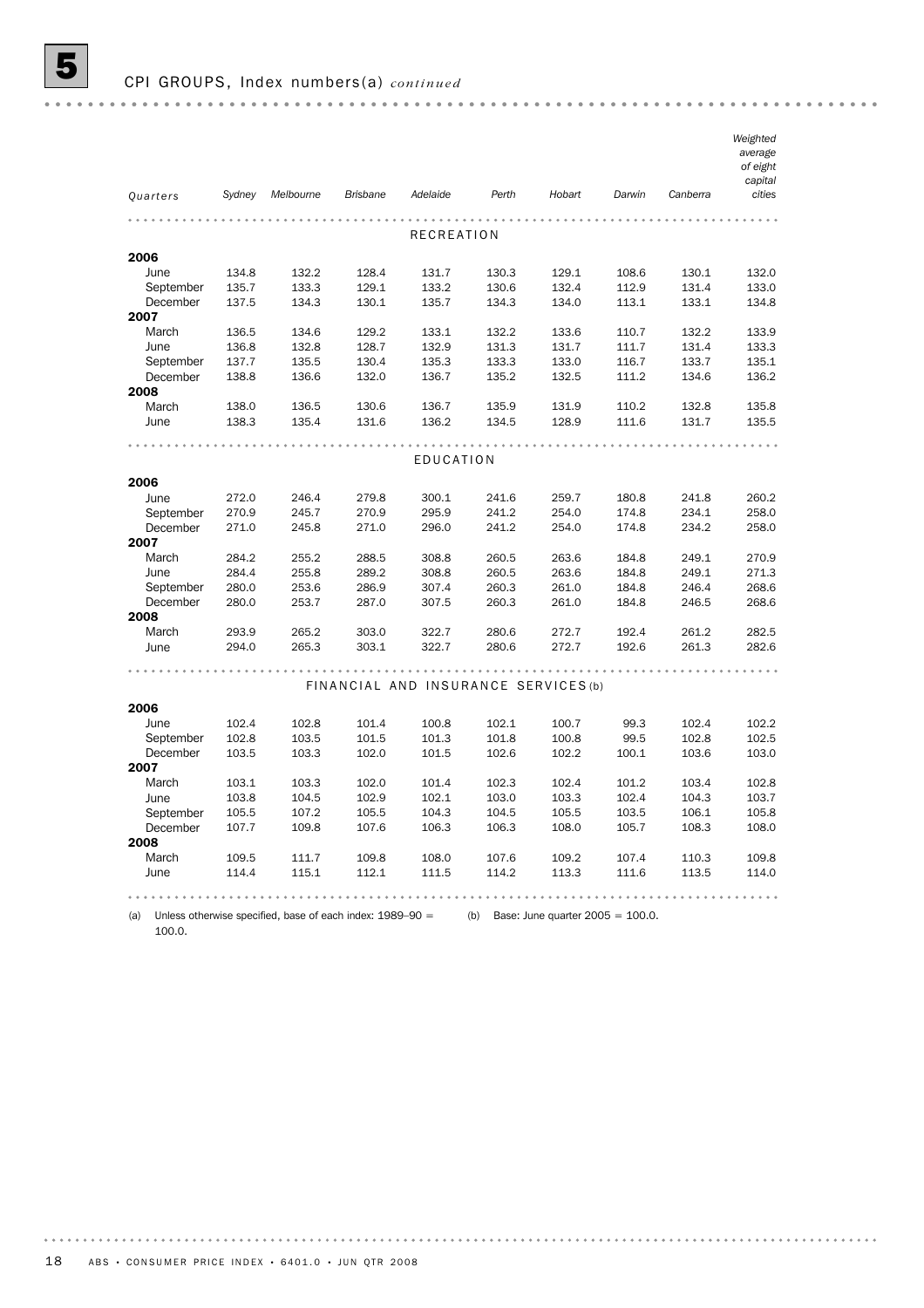#### 6 CONTRIBUTION TO CHANGE IN ALL GROUPS INDEXES (a) —Jun Qtr 2008

*Weighted average of eight capital Group, sub-group and expenditure class Sydney Melbourne Brisbane Adelaide Perth Hobart Darwin Canberra cities* Food –0.12 0.02 0.12 –0.13 0.19 0.11 0.16 –0.16 –0.01 Dairy and related products 0.06 0.05 0.07 0.10 0.04 0.10 0.05 0.07 0.06 Milk 0.01 0.01 0.01 0.01 0.02 0.03 0.03 0.01 0.01 Cheese 0.01 0.01 0.03 0.03 0.01 0.01 0.01 0.02 0.02 Ice cream and other dairy products 0.03 0.03 0.03 0.05 0.02 0.06 0.01 0.03 0.04 Bread and cereal products 0.02 –0.01 0.06 0.00 0.05 0.04 0.06 –0.03 0.02 Bread –0.02 –0.01 –0.01 0.00 0.00 0.03 0.03 –0.01 –0.01 Cakes and biscuits 0.03 0.02 0.05 0.01 0.05 0.01 0.02 –0.02 0.03 Breakfast cereals 0.00 0.00 0.01 –0.01 0.00 0.00 0.01 0.00 0.00 Other cereal products 0.00 –0.01 0.02 0.00 –0.01 0.01 0.00 –0.01 0.00 Meat and seafoods 0.00 –0.01 –0.01 –0.05 –0.01 –0.01 0.01 0.03 –0.01 Beef and veal **beef** and veal **beef** and veal **beef** and veal **beef** and veal **beef** and veal **beef** and veal **beef** and veal **beef** and veal **beef** and veal **beef** and veal **beef** and veal **beef** and veal **beef** and veal Lamb and mutton  $0.01$   $0.01$   $0.01$   $0.01$   $0.01$   $0.01$   $0.00$   $0.02$   $0.01$   $0.00$   $0.00$ Pork –0.01 0.01 0.03 0.00 0.00 0.00 0.01 0.00 0.00 Poultry 0.01 –0.01 0.00 0.00 0.00 0.00 –0.01 0.06 0.00 Bacon and ham –0.01 –0.01 –0.02 –0.01 0.00 –0.01 –0.01 0.00 –0.01 –0.01 –0.01 Other fresh and processed meat  $-0.01$   $-0.01$  0.00  $-0.01$  0.03 0.01 0.01 0.00 0.01 Fish and other seafood 0.00 0.00 –0.02 –0.02 0.00 –0.01 0.00 –0.03 –0.01 Fruit and vegetables –0.36 –0.18 –0.30 –0.41 –0.10 –0.27 –0.18 –0.47 –0.27 Fruit –0.17 –0.10 –0.14 –0.15 –0.10 –0.15 –0.06 –0.19 –0.14 Vegetables –0.20 –0.08 –0.16 –0.24 –0.01 –0.13 –0.12 –0.29 –0.14 Non-alcoholic drinks and snack food 0.04 0.02 0.08 0.04 0.05 0.05 0.05 0.06 0.04 Soft drinks, waters and juices 0.01 0.02 0.06 0.04 0.03 0.04 0.03 0.01 0.02 Snacks and confectionery 0.03 0.00 0.03 0.01 0.03 0.00 0.03 0.05 0.02 Meals out and take away foods 0.10 0.08 0.16 0.16 0.09 0.16 0.16 0.17 0.12 Restaurant meals 0.04 0.02 0.05 0.08 0.02 0.07 0.07 0.07 0.04 Take away and fast foods 0.07 0.06 0.11 0.08 0.08 0.08 0.08 0.11 0.07 Other food 0.02 0.05 0.04 0.03 0.08 0.04 0.02 0.00 0.04 Eggs –0.01 0.00 0.00 0.00 0.00 0.00 0.00 0.00 –0.01 Jams, honey and sandwich spreads 0.01 0.00 0.01 0.00 0.01 0.01 0.00 0.01 0.00 Tea, coffee and food drinks  $-0.01$   $0.01$   $0.00$   $0.01$   $0.01$   $0.01$   $0.00$   $-0.01$   $0.00$   $0.00$ Food additives and condiments 0.01 0.02 0.01 0.01 0.02 0.02 0.01 0.01 0.01 Fats and oils 0.01 0.03 0.01 0.01 0.02 0.03 0.02 0.02 0.02 Food n.e.c. 0.00 0.01 0.02 0.00 0.01 0.00 0.01 –0.02 0.01 Alcohol and tobacco 0.16 0.23 0.24 0.23 0.19 0.31 0.26 0.22 0.20 Alcoholic drinks 0.10 0.15 0.19 0.19 0.13 0.24 0.23 0.16 0.14 Beer 0.01 0.00 0.06 0.04 0.00 0.13 0.06 0.03 0.02 Wine 0.03 0.06 0.04 0.05 0.03 0.02 0.04 0.06 0.04 Spirits 0.08 0.08 0.11 0.11 0.10 0.08 0.12 0.07 0.09 Tobacco 0.06 0.08 0.04 0.04 0.06 0.07 0.03 0.04 0.06 Clothing and footwear 0.17 0.20 0.14 0.23 0.15 0.05 0.02 0.11 0.17 Men's clothing 0.07 0.04 0.05 0.11 0.04 0.01 –0.02 0.02 0.06 Men's outerwear 0.04 0.05 0.04 0.09 0.03 0.01 –0.02 0.01 0.05 Men's underwear, nightwear and socks 0.03 0.01 0.01 0.01 0.01 0.00 0.01 0.01 0.01 Women's clothing 0.02 0.02 0.02 0.02 0.03 0.00 0.03 0.01 0.02 Women's outerwear –0.01 0.01 –0.02 0.02 0.02 –0.03 0.00 0.01 0.01 Women's underwear, nightwear and hosiery  $0.02$   $0.01$   $0.05$   $-0.01$   $0.01$   $0.03$   $0.02$   $0.00$   $0.02$ Children's and infants' clothing 0.03 0.02 0.02 0.03 0.01 –0.01 0.03 0.01 0.02 Footwear –0.02 0.07 0.00 0.00 –0.01 0.01 –0.02 0.02 0.01 Men's footwear 0.00 0.01 0.00 0.01 –0.02 0.02 –0.01 0.01 0.01 Women's footwear –0.02 0.06 0.00 –0.02 0.01 0.00 –0.01 0.02 0.01 Children's footwear **and the Children's footwear**  $-0.01$  0.00 0.00 0.00 0.00 0.00 0.00 0.01 0.00 0.00 Accessories and clothing services 0.07 0.05 0.04 0.08 0.07 0.04 –0.01 0.04 0.06 Accessories 0.07 0.05 0.04 0.07 0.06 0.04 0.00 0.05 0.06 Clothing services and shoe repair 0.00 0.00 0.00 0.00 0.00 0.01 0.00 0.00 0.00

(a) All groups index points.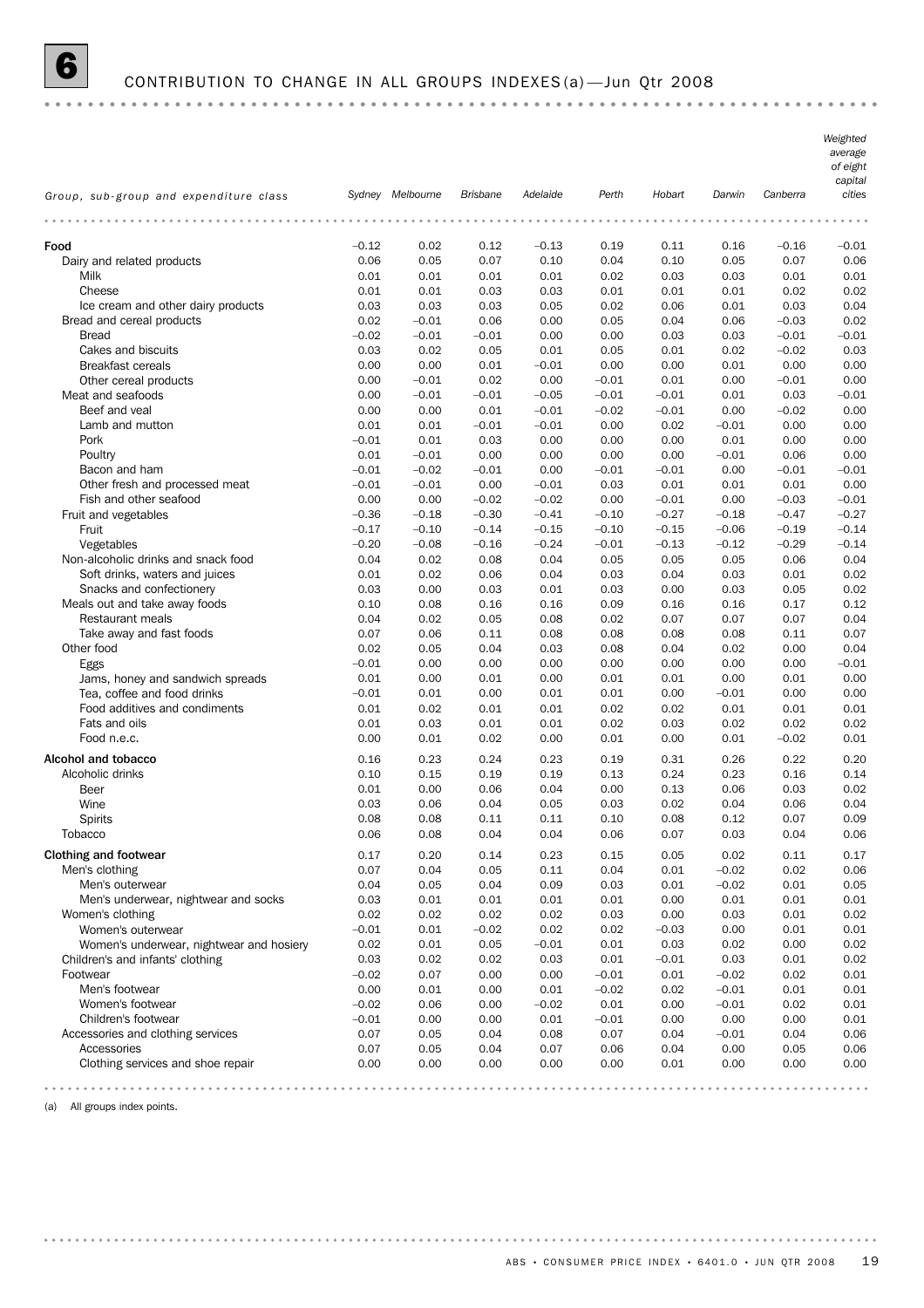# 6 CONTRIBUTION TO CHANGE IN ALL GROUPS INDEXES (a) —Jun Qtr 2008 *continued*

|                                                               |              |                  |                 |              |              |                    |              |              | Weighted<br>average<br>of eight<br>capital |
|---------------------------------------------------------------|--------------|------------------|-----------------|--------------|--------------|--------------------|--------------|--------------|--------------------------------------------|
| Group, sub-group and expenditure class                        |              | Sydney Melbourne | <b>Brisbane</b> | Adelaide     | Perth        | Hobart             | Darwin       | Canberra     | cities                                     |
|                                                               |              |                  |                 |              |              |                    |              |              |                                            |
| Housing                                                       | 0.47         | 0.12             | 0.53            | 0.08         | 0.45         | 0.28               | 0.39         | 0.42         | 0.34                                       |
| Rents                                                         | 0.25         | 0.12             | 0.29            | 0.08         | 0.25         | 0.05               | 0.23         | 0.18         | 0.20                                       |
| <b>Utilities</b>                                              | 0.05         | $-0.07$          | 0.00            | $-0.16$      | 0.04         | 0.03               | $-0.01$      | 0.06         | $-0.01$                                    |
| Electricity                                                   | 0.00         | $-0.07$          | 0.00            | $-0.20$      | 0.00         | 0.00               | 0.00         | 0.00         | $-0.04$                                    |
| Gas and other household fuels                                 | 0.05         | 0.01             | 0.00            | 0.04         | 0.04         | 0.03               | $-0.01$      | 0.06         | 0.03                                       |
| Water and sewerage                                            | 0.00         | 0.00             | 0.00            | 0.00         | 0.00         | 0.00               | 0.00         | 0.00         | 0.00                                       |
| Other housing                                                 | 0.18         | 0.06             | 0.24            | 0.17         | 0.16         | 0.20               | 0.16         | 0.17         | 0.15                                       |
| House purchase                                                | 0.15<br>0.00 | 0.04<br>0.00     | 0.21<br>0.00    | 0.15<br>0.00 | 0.12<br>0.00 | 0.18<br>0.00       | 0.14<br>0.00 | 0.18<br>0.00 | 0.13<br>0.00                               |
| Property rates and charges<br>House repairs and maintenance   | 0.02         | 0.02             | 0.04            | 0.02         | 0.04         | 0.01               | 0.01         | 0.00         | 0.03                                       |
|                                                               |              |                  |                 |              |              |                    |              |              |                                            |
| Household contents and services<br>Furniture and furnishings  | 0.28<br>0.18 | 0.16<br>0.06     | 0.35<br>0.14    | 0.34<br>0.20 | 0.17<br>0.10 | $-0.10$<br>$-0.06$ | 0.12<br>0.05 | 0.21<br>0.14 | 0.24<br>0.13                               |
| Furniture                                                     | 0.14         | 0.03             | 0.10            | 0.10         | 0.11         | 0.03               | 0.01         | 0.12         | 0.10                                       |
| Floor and window coverings                                    | 0.01         | 0.03             | 0.02            | 0.04         | 0.00         | $-0.05$            | 0.01         | 0.01         | 0.02                                       |
| Towels and linen                                              | 0.03         | 0.01             | 0.02            | 0.06         | $-0.02$      | $-0.04$            | 0.03         | 0.01         | 0.02                                       |
| Household appliances, utensils and tools                      | 0.06         | 0.03             | 0.05            | 0.06         | 0.03         | $-0.07$            | 0.04         | 0.05         | 0.04                                       |
| Major household appliances                                    | 0.03         | 0.01             | 0.00            | 0.03         | 0.01         | $-0.01$            | 0.02         | 0.04         | 0.02                                       |
| Small electric household appliances                           | 0.00         | 0.00             | 0.01            | 0.00         | 0.01         | $-0.03$            | 0.00         | 0.00         | 0.00                                       |
| Glassware, tableware and household utensils                   | 0.02         | 0.02             | 0.03            | 0.02         | $-0.01$      | $-0.03$            | 0.01         | 0.01         | 0.02                                       |
| Tools                                                         | 0.01         | 0.01             | 0.01            | 0.00         | 0.01         | 0.00               | 0.00         | 0.01         | 0.01                                       |
| Household supplies                                            | 0.04         | 0.06             | 0.06            | 0.04         | 0.02         | 0.02               | 0.01         | $-0.05$      | 0.04                                       |
| Household cleaning agents                                     | $-0.01$      | $-0.01$          | $-0.02$         | $-0.01$      | $-0.01$      | $-0.01$            | $-0.02$      | $-0.02$      | $-0.01$                                    |
| Toiletries and personal care products                         | 0.01         | 0.01             | 0.00            | $-0.01$      | $-0.02$      | 0.00               | $-0.02$      | $-0.03$      | 0.00                                       |
| Other household supplies                                      | 0.04         | 0.06             | 0.06            | 0.06         | 0.04         | 0.04               | 0.05         | 0.01         | 0.04                                       |
| Household services                                            | 0.02         | 0.01             | 0.11            | 0.04         | 0.03         | 0.02               | 0.03         | 0.06         | 0.03                                       |
| Child care                                                    | 0.01         | 0.00             | 0.01            | 0.01         | 0.01         | 0.00               | 0.01         | 0.01         | 0.00                                       |
| Hairdressing and personal care services                       | 0.01         | 0.01             | 0.05            | $-0.01$      | 0.01         | 0.01               | 0.01         | 0.03         | 0.01                                       |
| Other household services                                      | 0.00         | 0.00             | 0.04            | 0.03         | 0.01         | 0.00               | 0.02         | 0.02         | 0.01                                       |
| Health                                                        | 0.20         | 0.18             | 0.16            | 0.23         | 0.14         | 0.25               | 0.09         | 0.18         | 0.18                                       |
| <b>Health services</b>                                        | 0.21         | 0.19             | 0.17            | 0.25         | 0.16         | 0.28               | 0.10         | 0.20         | 0.20                                       |
| Hospital and medical services                                 | 0.20         | 0.18             | 0.15            | 0.25         | 0.14         | 0.26               | 0.09         | 0.18         | 0.19                                       |
| Optical services                                              | 0.00         | 0.00             | 0.00            | $-0.01$      | 0.00         | 0.00               | 0.00         | 0.00         | 0.00                                       |
| Dental services                                               | 0.01         | 0.01             | 0.02            | 0.01         | 0.01         | 0.02               | 0.01         | 0.02         | 0.01                                       |
| Pharmaceuticals                                               | $-0.02$      | $-0.01$          | $-0.02$         | $-0.01$      | $-0.02$      | $-0.01$            | 0.00         | $-0.03$      | $-0.01$                                    |
| Transportation                                                | 0.53         | 0.70             | 0.84            | 0.83         | 0.69         | 0.72               | 0.59         | 0.77         | 0.67                                       |
| Private motoring                                              | 0.53         | 0.69             | 0.84            | 0.83         | 0.68         | 0.72               | 0.58         | 0.77         | 0.67                                       |
| Motor vehicles                                                | $-0.03$      | 0.00             | 0.04            | $-0.01$      | 0.03         | 0.03               | $-0.03$      | 0.02         | 0.00                                       |
| Automotive fuel                                               | 0.59         | 0.58             | 0.70            | 0.84         | 0.64         | 0.66               | 0.58         | 0.71         | 0.63                                       |
| Motor vehicle repair and servicing                            | -0.02        | 0.10             | 0.02            | $-0.01$      | 0.02         | 0.02               | 0.01         | 0.02         | 0.03                                       |
| Motor vehicle parts and accessories<br>Other motoring charges | $-0.02$      | 0.00             | 0.03            | 0.01         | 0.00         | 0.02               | 0.03         | 0.02         | 0.00                                       |
| Urban transport fares                                         | 0.01         | 0.01             | 0.05            | 0.00         | 0.00         | 0.00               | 0.00         | 0.00         | 0.01                                       |
|                                                               | 0.00         | 0.02             | 0.00            | 0.00         | 0.00         | 0.00               | 0.01         | 0.00         | 0.00                                       |
| Communication                                                 | 0.01         | 0.00             | 0.01            | 0.00         | 0.00         | 0.00               | 0.00         | 0.00         | 0.00                                       |
| Postal                                                        | 0.00         | 0.00             | 0.00            | 0.00         | 0.00         | 0.00               | 0.00         | 0.00         | 0.00                                       |
| Telecommunication                                             | 0.00         | 0.00             | 0.00            | 0.00         | 0.00         | 0.01               | 0.00         | 0.00         | 0.01                                       |
|                                                               |              |                  |                 |              |              |                    |              |              |                                            |

(a) All groups index points.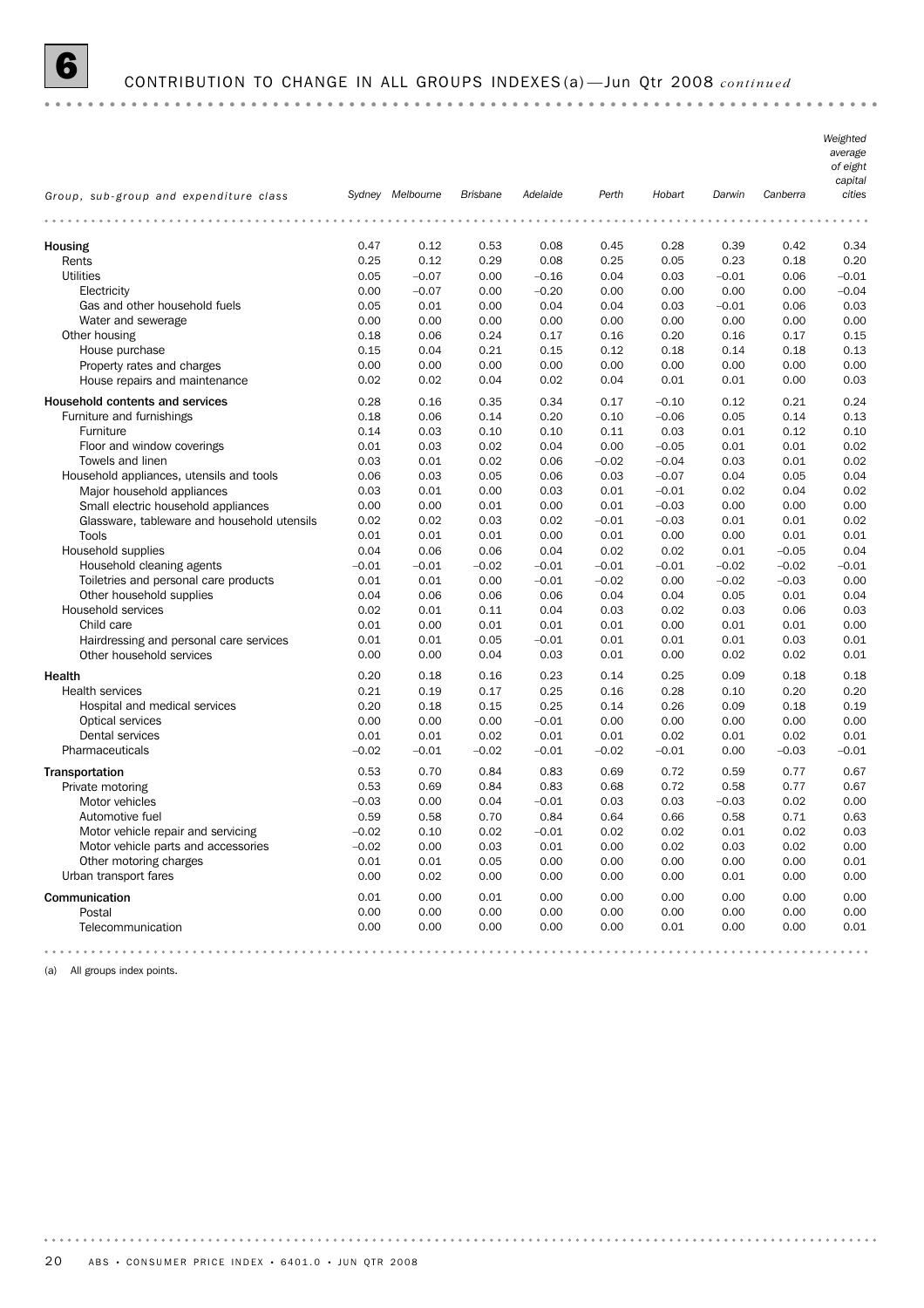

#### 6 CONTRIBUTION TO CHANGE IN ALL GROUPS INDEXES (a) —Jun Qtr 2008 *continued*

*Weighted average of eight capital Group, sub-group and expenditure class Sydney Melbourne Brisbane Adelaide Perth Hobart Darwin Canberra cities* Recreation 0.04 –0.15 0.12 –0.06 –0.17 –0.42 0.26 –0.17 –0.04 Audio, visual and computing –0.02 –0.03 –0.02 –0.07 –0.07 –0.10 –0.14 –0.06 –0.04 Audio, visual and computing equipment –0.01 –0.03 –0.03 –0.04 –0.03 –0.07 –0.08 –0.02 –0.03 Audio, visual and computing media and services –0.01 0.01 0.02 –0.03 –0.04 –0.03 –0.05 –0.03 –0.01 Books, newspapers and magazines 0.00 0.00 0.00 –0.02 0.01 0.01 0.00 –0.02 0.00 Books –0.01 0.00 0.00 –0.02 0.00 0.01 0.00 –0.02 0.00 Newspapers and magazines 0.01 0.00 0.01 0.00 0.00 0.01 0.00 0.00 0.01 Sport and other recreation 0.08 –0.01 0.06 0.00 0.04 0.03 0.00 0.05 0.04 Sports and recreational equipment  $0.00$   $0.00$   $0.01$   $-0.03$   $0.00$   $-0.01$   $0.00$   $0.00$   $0.00$ Toys, games and hobbies –0.01 –0.01 0.00 –0.01 –0.01 0.00 0.00 –0.02 –0.01 Sports participation 0.00 0.00 0.01 0.00 0.01 0.01 0.01 0.04 0.01 Pets, pet foods and supplies  $-0.01$   $-0.01$   $-0.01$   $-0.01$  0.00 0.00  $-0.01$   $-0.01$   $-0.01$ Pet services including veterinary 0.01 0.00 0.01 0.01 0.01 0.00 0.00 0.01 0.00 Other recreational activities 0.09 0.01 0.03 0.01 0.03 0.03 0.02 0.01 0.05 Holiday travel and accommodation –0.02 –0.11 0.08 0.01 –0.14 –0.37 0.38 –0.15 –0.05 Domestic holiday travel and accommodation –0.07 –0.14 –0.03 0.01 –0.07 –0.39 0.42 –0.14 –0.07 Overseas holiday travel and accommodation 0.05 0.03 0.10 0.00 –0.07 0.03 –0.04 –0.01 0.03 Education 0.00 0.00 0.00 0.00 0.00 0.01 0.00 0.01 0.00 Preschool and primary education 0.00 0.01 0.00 0.00 0.00 0.00 0.00 0.00 0.00 Secondary education 0.00 0.00 0.00 0.00 0.00 0.00 0.00 0.00 0.00 Tertiary education 0.00 0.00 0.00 0.00 0.00 0.00 0.00 0.00 0.00 Financial and insurance services <br>Financial services 6.57 0.65 0.73 0.46 0.31 0.42 0.88 0.39 0.43 0.41 0.57<br>1.51 0.51 0.51 0.57 0.51 0.51 0.51 Financial services 0.65 0.39 0.28 0.35 0.86 0.36 0.37 0.35 0.51 Deposit and loan facilities 0.78 0.65 0.63 0.55 0.62 0.45 0.50 0.59 0.67 Other financial services –0.13 –0.27 –0.35 –0.20 0.25 –0.09 –0.14 –0.25 –0.16 Insurance services 0.08 0.07 0.04 0.07 0.01 0.03 0.06 0.06 0.07 All groups 2.4 1.9 2.8 2.1 2.6 1.6 2.3 2.0 2.4 

(a) All groups index points.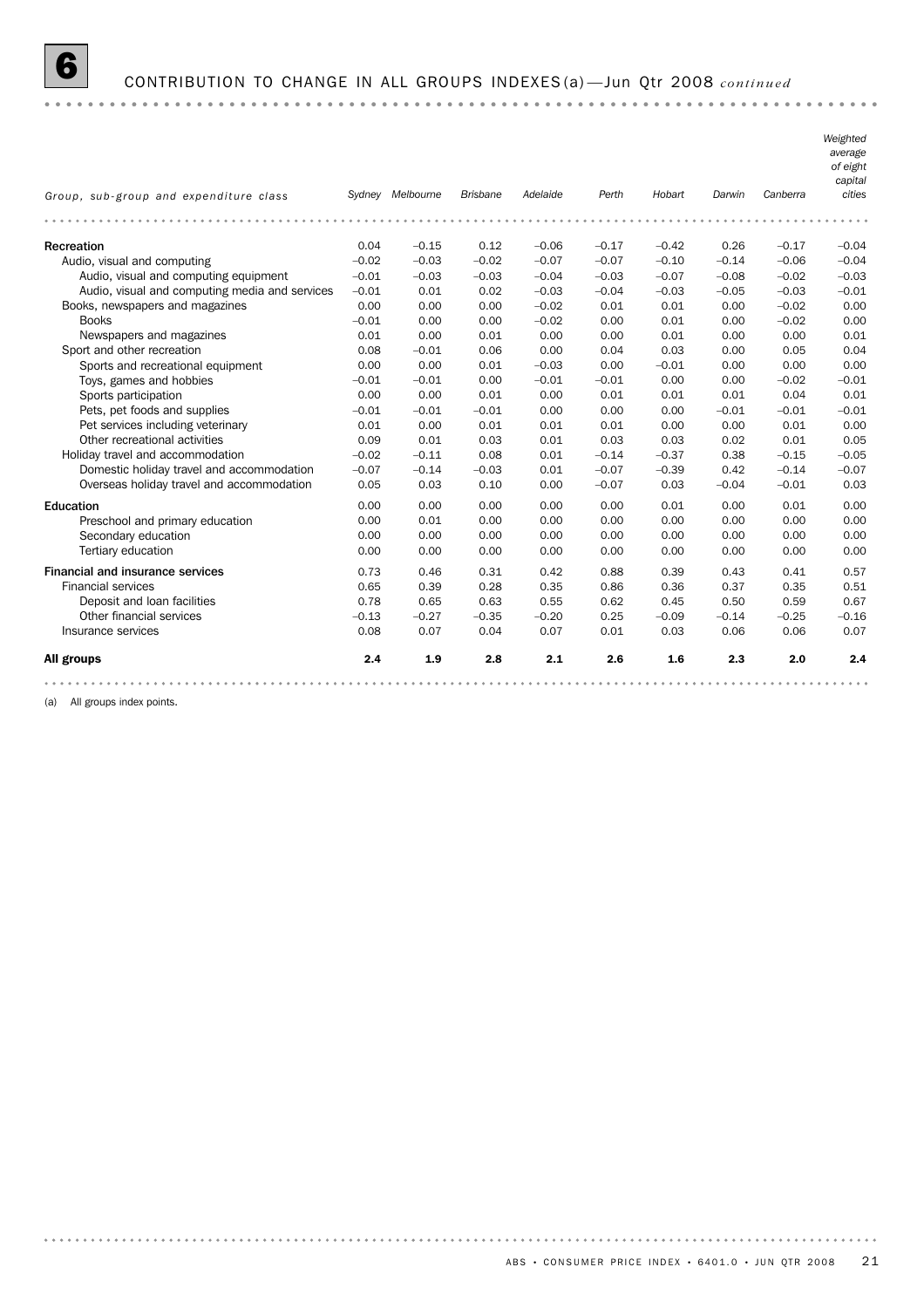

|                                                          |                |                         |                |                                 |                   | CONTRIBUTION         |              |                     |  |  |
|----------------------------------------------------------|----------------|-------------------------|----------------|---------------------------------|-------------------|----------------------|--------------|---------------------|--|--|
|                                                          |                |                         |                |                                 |                   | TO TOTAL CPI         |              | CHANGE              |  |  |
|                                                          |                |                         |                |                                 |                   | (ALL GROUPS          |              | IN POINTS           |  |  |
|                                                          |                | INDEX NUMBERS(a)        |                | PERCENTAGE CHANGE               |                   | <b>INDEX POINTS)</b> |              | <b>CONTRIBUTION</b> |  |  |
|                                                          |                | Jun Otr Mar Otr Jun Otr |                | Mar Qtr 2008 to Jun Qtr 2007 to |                   | Mar Otr Jun Otr      |              | Mar Otr 2008 to     |  |  |
| Group, sub-group and expenditure class                   | 2007           | 2008                    | 2008           | Jun Qtr 2008                    | Jun Qtr 2008      | 2008                 | 2008         | Jun Qtr 2008        |  |  |
|                                                          |                | .                       |                |                                 |                   | .                    |              |                     |  |  |
| Food                                                     | 172.8          | 179.6                   | 179.5          | $-0.1$                          | 3.9               | 26.34                | 26.33        | $-0.01$             |  |  |
| Dairy and related products                               | 182.7          | 199.2                   | 204.8          | 2.8                             | 12.1              | 2.08                 | 2.14         | 0.06                |  |  |
| Milk                                                     | 197.4          | 218.7                   | 221.2          | 1.1                             | 12.1              | 0.98                 | 0.99         | 0.01                |  |  |
| Cheese                                                   | 164.3          | 183.2                   | 187.6          | 2.4                             | 14.2              | 0.60                 | 0.62         | 0.02                |  |  |
| Ice cream and other dairy products                       | 169.6          | 174.9                   | 186.1          | 6.4                             | 9.7               | 0.50                 | 0.54         | 0.04                |  |  |
| Bread and cereal products                                | 182.6          | 195.7                   | 196.7          | 0.5                             | 7.7               | 3.03                 | 3.05         | 0.02                |  |  |
| <b>Bread</b>                                             | 215.6          | 232.2                   | 230.3          | $-0.8$                          | 6.8               | 1.19                 | 1.18         | $-0.01$             |  |  |
| Cakes and biscuits                                       | 168.7          | 178.4                   | 182.5          | 2.3                             | 8.2               | 1.21                 | 1.24         | 0.03                |  |  |
| <b>Breakfast cereals</b>                                 | 144.9          | 157.2                   | 157.7          | 0.3                             | 8.8               | 0.32                 | 0.32         | 0.00                |  |  |
| Other cereal products                                    | 149.2          | 163.1                   | 162.0          | $-0.7$                          | 8.6               | 0.30                 | 0.30         | 0.00                |  |  |
| Meat and seafoods                                        | 150.0          | 156.5                   | 156.3          | $-0.1$                          | 4.2               | 3.88                 | 3.87         | $-0.01$             |  |  |
| Beef and veal                                            | 163.9          | 167.5                   | 166.7          | $-0.5$                          | 1.7               | 0.77                 | 0.77         | 0.00                |  |  |
| Lamb and mutton                                          | 213.2          | 218.1                   | 222.2          | 1.9                             | 4.2               | 0.42                 | 0.42         | 0.00                |  |  |
| Pork                                                     | 170.1          | 177.6                   | 181.5          | 2.2                             | 6.7               | 0.26                 | 0.26         | 0.00                |  |  |
| Poultry                                                  | 97.4           | 108.0                   | 108.1          | 0.1                             | 11.0              | 0.76                 | 0.76         | 0.00                |  |  |
| Bacon and ham                                            | 141.9          | 144.6                   | 141.5          | $-2.1$                          | $-0.3$            | 0.36                 | 0.35         | $-0.01$             |  |  |
| Other fresh and processed meat<br>Fish and other seafood | 160.8          | 165.7                   | 165.5          | $-0.1$                          | 2.9               | 0.61                 | 0.61         | 0.00                |  |  |
|                                                          | 137.1          | 142.2                   | 140.6          | $-1.1$                          | 2.6               | 0.70                 | 0.69         | $-0.01$             |  |  |
| Fruit and vegetables                                     | 176.9<br>199.5 | 175.3<br>188.1          | 163.2<br>174.1 | $-6.9$<br>$-7.4$                | $-7.7$<br>$-12.7$ | 3.97<br>1.80         | 3.70<br>1.66 | $-0.27$<br>$-0.14$  |  |  |
| Fruit<br>Vegetables                                      | 162.6          | 168.2                   | 157.3          | $-6.5$                          | $-3.3$            | 2.18                 | 2.04         | $-0.14$             |  |  |
| Non-alcoholic drinks and snack food                      | 176.4          | 183.1                   | 185.4          | 1.3                             | 5.1               | 3.31                 | 3.35         | 0.04                |  |  |
| Soft drinks, waters and juices                           | 160.2          | 165.8                   | 168.2          | 1.4                             | 5.0               | 1.56                 | 1.58         | 0.02                |  |  |
| Snacks and confectionery                                 | 197.3          | 205.6                   | 207.8          | 1.1                             | 5.3               | 1.75                 | 1.77         | 0.02                |  |  |
| Meals out and take away foods                            | 177.1          | 184.3                   | 187.1          | 1.5                             | 5.6               | 7.55                 | 7.67         | 0.12                |  |  |
| Restaurant meals                                         | 181.1          | 187.0                   | 189.3          | 1.2                             | 4.5               | 3.28                 | 3.32         | 0.04                |  |  |
| Take away and fast foods                                 | 176.0          | 184.3                   | 187.5          | 1.7                             | 6.5               | 4.27                 | 4.34         | 0.07                |  |  |
| Other food                                               | 159.9          | 164.9                   | 167.5          | 1.6                             | 4.8               | 2.51                 | 2.55         | 0.04                |  |  |
| Eggs                                                     | 202.9          | 212.4                   | 206.0          | $-3.0$                          | 1.5               | 0.19                 | 0.18         | $-0.01$             |  |  |
| Jams, honey and sandwich spreads                         | 193.7          | 198.8                   | 203.5          | 2.4                             | 5.1               | 0.25                 | 0.25         | 0.00                |  |  |
| Tea, coffee and food drinks                              | 149.7          | 154.4                   | 156.1          | 1.1                             | 4.3               | 0.41                 | 0.41         | 0.00                |  |  |
| Food additives and condiments                            | 140.9          | 141.3                   | 145.2          | 2.8                             | 3.1               | 0.44                 | 0.45         | 0.01                |  |  |
| Fats and oils                                            | 172.4          | 177.3                   | 186.5          | 5.2                             | 8.2               | 0.33                 | 0.35         | 0.02                |  |  |
| Food n.e.c.                                              | 154.9          | 162.0                   | 163.0          | 0.6                             | 5.2               | 0.90                 | 0.91         | 0.01                |  |  |
| Alcohol and tobacco                                      | 243.6          | 250.7                   | 255.4          | 1.9                             | 4.8               | 11.08                | 11.28        | 0.20                |  |  |
| Alcoholic drinks                                         | 177.8          | 183.3                   | 187.1          | 2.1                             | 5.2               | 7.11                 | 7.25         | 0.14                |  |  |
| Beer                                                     | 197.9          | 206.7                   | 207.8          | 0.5                             | 5.0               | 3.28                 | 3.30         | 0.02                |  |  |
| Wine                                                     | 148.8          | 150.8                   | 153.3          | 1.7                             | 3.0               | 2.37                 | 2.41         | 0.04                |  |  |
| <b>Spirits</b>                                           | 179.0          | 184.3                   | 195.5          | 6.1                             | 9.2               | 1.45                 | 1.54         | 0.09                |  |  |
| <b>Tobacco</b>                                           | 427.7          | 439.0                   | 445.6          | 1.5                             | 4.2               | 3.97                 | 4.03         | 0.06                |  |  |
| <b>Clothing and footwear</b>                             | 109.2          | 107.2                   | 110.4          | 3.0                             | 1.1               | 5.64                 | 5.81         | 0.17                |  |  |
| Men's clothing                                           | 106.1          | 102.9                   | 108.3          | 5.2                             | 2.1               | 1.05                 | 1.11         | 0.06                |  |  |
| Men's outerwear                                          | 103.3          | 100.4                   | 105.3          | 4.9                             | 1.9               | 0.89                 | 0.94         | 0.05                |  |  |
| Men's underwear, nightwear and socks                     | 121.7          | 116.1                   | 125.2          | 7.8                             | 2.9               | 0.16                 | 0.17         | 0.01                |  |  |
| Women's clothing                                         | 110.4          | 108.7                   | 109.8          | 1.0                             | $-0.5$            | 2.01                 | 2.03         | 0.02                |  |  |
| Women's outerwear                                        | 102.7          | 101.2                   | 101.5          | 0.3                             | $-1.2$            | 1.60                 | 1.61         | 0.01                |  |  |
| Women's underwear, nightwear and hosiery                 | 142.9          | 140.4                   | 146.0          | 4.0                             | 2.2               | 0.41                 | 0.43         | 0.02                |  |  |
| Children's and infants' clothing                         | 116.5          | 112.1                   | 116.4          | 3.8                             | $-0.1$            | 0.57                 | 0.59         | 0.02                |  |  |
| Footwear                                                 | 95.7           | 95.8                    | 97.0           | 1.3                             | 1.4               | 0.94                 | 0.95         | 0.01                |  |  |
| Men's footwear                                           | 91.7           | 89.1                    | 89.6           | 0.6                             | $-2.3$            | 0.25                 | 0.26         | 0.01                |  |  |
| Women's footwear                                         | 99.5           | 99.9                    | 102.0          | 2.1                             | 2.5               | 0.50                 | 0.51         | 0.01                |  |  |
| Children's footwear                                      | 95.5           | 98.6                    | 98.9           | 0.3                             | 3.6               | 0.18                 | 0.19         | 0.01                |  |  |
| Accessories and clothing services(b)                     | 109.1          | 106.8                   | 112.6          | 5.4                             | 3.2               | 1.07                 | 1.13         | 0.06                |  |  |
| Accessories(b)                                           | 92.6           | 89.7                    | 95.8           | 6.8                             | 3.5               | 0.81                 | 0.87         | 0.06                |  |  |
| Clothing services and shoe repair                        | 187.5          | 190.0                   | 192.2          | 1.2                             | 2.5               | 0.26                 | 0.26         | 0.00                |  |  |
|                                                          |                |                         |                |                                 |                   |                      |              |                     |  |  |

(a) Unless otherwise specified, base of each index: 1989–90 = 100.0. (b) Base: June quarter 1998 = 100.0.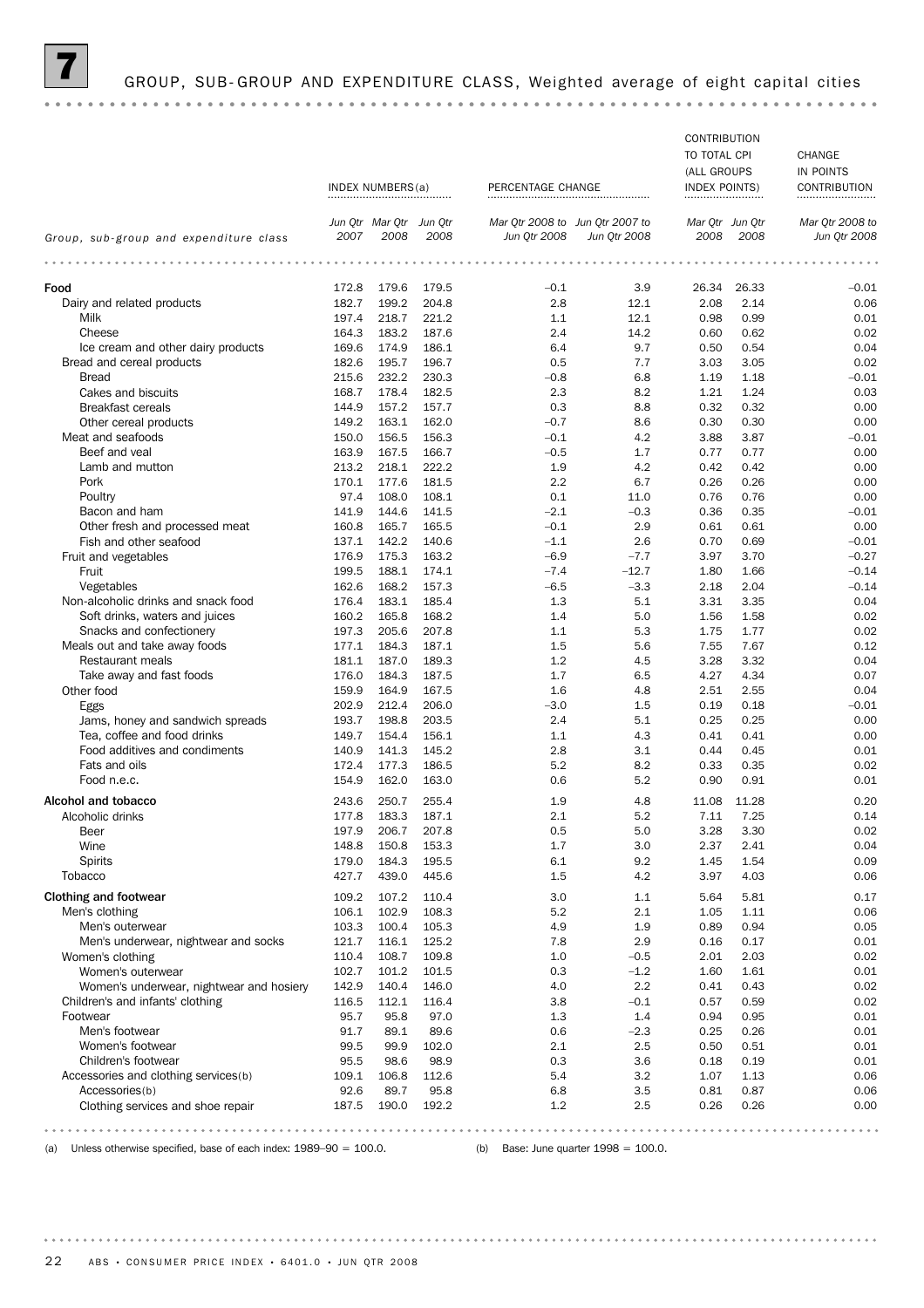

 $\alpha$  .  $\alpha$ 

|                                                                         | INDEX NUMBERS(a) |                                 | PERCENTAGE CHANGE |                                                 | CONTRIBUTION<br>TO TOTAL CPI<br>(ALL GROUPS<br><b>INDEX POINTS)</b> |                         | CHANGE<br>IN POINTS<br>CONTRIBUTION |                                 |
|-------------------------------------------------------------------------|------------------|---------------------------------|-------------------|-------------------------------------------------|---------------------------------------------------------------------|-------------------------|-------------------------------------|---------------------------------|
| Group, sub-group and expenditure class                                  | 2007             | Jun Qtr Mar Qtr Jun Qtr<br>2008 | 2008              | Mar Qtr 2008 to Jun Qtr 2007 to<br>Jun Qtr 2008 | Jun Qtr 2008                                                        | Mar Qtr Jun Qtr<br>2008 | 2008                                | Mar Otr 2008 to<br>Jun Qtr 2008 |
|                                                                         |                  | .                               |                   |                                                 |                                                                     |                         |                                     |                                 |
| Housing                                                                 | 135.3            | 141.9                           | 143.4             | 1.1                                             | 6.0                                                                 | 32.59                   | 32.93                               | 0.34                            |
| Rents                                                                   | 155.1            | 163.4                           | 167.0             | 2.2                                             | 7.7                                                                 | 8.82                    | 9.02                                | 0.20                            |
| <b>Utilities</b>                                                        | 169.1            | 183.5                           | 183.1             | $-0.2$                                          | 8.3                                                                 | 5.40                    | 5.39                                | $-0.01$                         |
| Electricity                                                             | 159.4            | 177.4                           | 175.0             | $-1.4$                                          | 9.8                                                                 | 2.86                    | 2.82                                | $-0.04$                         |
| Gas and other household fuels                                           | 190.9            | 200.5                           | 205.3             | 2.4                                             | 7.5                                                                 | 1.18                    | 1.21                                | 0.03                            |
| Water and sewerage(b)                                                   | 140.2            | 148.5                           | 148.5             | 0.0                                             | 5.9                                                                 | 1.35                    | 1.35                                | 0.00                            |
| Other housing                                                           | 128.7            | 133.5                           | 134.6             | 0.8                                             | 4.6                                                                 | 18.37                   | 18.52                               | 0.15                            |
| House purchase(b)                                                       | 155.5            | 161.7                           | 163.3             | 1.0                                             | 5.0                                                                 | 12.92                   | 13.05                               | 0.13                            |
| Property rates and charges(b)                                           | 156.2            | 163.3                           | 163.3             | 0.0                                             | 4.5                                                                 | 1.99                    | 1.99                                | 0.00                            |
| House repairs and maintenance                                           | 164.5            | 168.4                           | 169.5             | 0.7                                             | 3.0                                                                 | 3.45                    | 3.48                                | 0.03                            |
| Household contents and services                                         | 125.5            | 122.7                           | 124.7             | 1.6                                             | $-0.6$                                                              | 14.43                   | 14.67                               | 0.24                            |
| Furniture and furnishings                                               | 130.8            | 126.8                           | 130.4             | 2.8                                             | $-0.3$                                                              | 4.58                    | 4.71                                | 0.13                            |
| Furniture                                                               | 131.7            | 127.6                           | 131.6             | 3.1                                             | $-0.1$                                                              | 2.87                    | 2.97                                | 0.10                            |
| Floor and window coverings                                              | 145.4            | 146.0                           | 148.3             | 1.6                                             | 2.0                                                                 | 1.19                    | 1.21                                | 0.02                            |
| Towels and linen                                                        | 105.9            | 95.2                            | 98.8              | 3.8                                             | $-6.7$                                                              | 0.51                    | 0.53                                | 0.02                            |
| Household appliances, utensils and tools                                | 103.1            | 101.9                           | 103.5             | 1.6                                             | 0.4                                                                 | 2.54                    | 2.58                                | 0.04                            |
| Major household appliances                                              | 106.5            | 105.3                           | 107.2             | 1.8                                             | 0.7                                                                 | 0.96                    | 0.98                                | 0.02                            |
| Small electric household appliances                                     | 93.6             | 93.4                            | 93.5              | 0.1                                             | $-0.1$                                                              | 0.38                    | 0.38                                | 0.00                            |
| Glassware, tableware and household utensils                             | 96.2             | 93.8                            | 96.2              | 2.6                                             | 0.0                                                                 | 0.68                    | 0.70                                | 0.02                            |
| Tools                                                                   | 110.4            | 110.5                           | 111.6             | 1.0                                             | 1.1                                                                 | 0.52                    | 0.53                                | 0.01                            |
| Household supplies                                                      | 137.8            | 138.5                           | 139.7             | 0.9                                             | 1.4                                                                 | 4.47                    | 4.51                                | 0.04                            |
| Household cleaning agents                                               | 132.3            | 131.6                           | 128.8             | $-2.1$                                          | $-2.6$                                                              | 0.51                    | 0.50                                | $-0.01$                         |
| Toiletries and personal care products                                   | 145.2            | 144.4                           | 144.8             | 0.3                                             | $-0.3$                                                              | 1.78                    | 1.78                                | 0.00                            |
| Other household supplies                                                | 142.6            | 144.9                           | 148.0             | 2.1                                             | 3.8                                                                 | 2.19                    | 2.23                                | 0.04                            |
| Household services                                                      | 234.1            | 220.3                           | 222.7             | 1.1                                             | $-4.9$                                                              | 2.83                    | 2.86                                | 0.03                            |
| Child care                                                              | 255.6            | 180.1                           | 182.3             | 1.2                                             | $-28.7$                                                             | 0.60                    | 0.60                                | 0.00                            |
| Hairdressing and personal care services                                 | 187.8            | 193.0                           | 195.0             | 1.0                                             | 3.8                                                                 | 1.23                    | 1.24                                | 0.01                            |
| Other household services                                                | 226.3            | 235.7                           | 238.1             | 1.0                                             | 5.2                                                                 | 1.01                    | 1.02                                | 0.01                            |
| Health                                                                  | 230.5            | 236.0                           | 241.6             | 2.4                                             | 4.8                                                                 | 7.78                    | 7.96                                | 0.18                            |
| <b>Health services</b>                                                  | 248.2            | 254.2                           | 262.7             | 3.3                                             | 5.8                                                                 | 5.97                    | 6.17                                | 0.20                            |
| Hospital and medical services                                           | 261.1            | 266.4                           | 277.1             | 4.0                                             | 6.1                                                                 | 4.64                    | 4.83                                | 0.19                            |
| Optical services                                                        | 147.5            | 150.0                           | 149.9             | $-0.1$                                          | 1.6                                                                 | 0.18                    | 0.18                                | 0.00                            |
| Dental services                                                         | 232.9            | 242.3                           | 245.4             | 1.3                                             | 5.4                                                                 | 1.15                    | 1.16                                | 0.01                            |
| Pharmaceuticals                                                         | 166.0            | 169.7                           | 168.2             | $-0.9$                                          | 1.3                                                                 | 1.80                    | 1.79                                | $-0.01$                         |
|                                                                         |                  |                                 |                   |                                                 |                                                                     |                         |                                     |                                 |
| Transportation                                                          | 160.5            | 166.4                           | 171.6             | 3.1                                             | 6.9                                                                 | 21.75                   | 22.42                               | 0.67                            |
| Private motoring                                                        | 157.1            | 162.8                           | 168.1             | 3.3                                             | 7.0                                                                 | 20.54                   | 21.21                               | 0.67                            |
| Motor vehicles                                                          | 99.7             | 98.5                            | 98.4              | $-0.1$                                          | $-1.3$                                                              | 7.22                    | 7.22                                | 0.00                            |
| Automotive fuel                                                         | 218.1            | 237.6                           | 258.2             | 8.7                                             | 18.4                                                                | 7.31                    | 7.94                                | 0.63                            |
| Motor vehicle repair and servicing                                      | 152.8            | 156.7                           | 158.0             | 0.8                                             | 3.4                                                                 | 3.17                    | 3.20                                | 0.03                            |
| Motor vehicle parts and accessories                                     | 124.2            | 130.4                           | 130.4             | 0.0                                             | 5.0                                                                 | 1.14                    | 1.14                                | 0.00                            |
| Other motoring charges                                                  | 214.9            | 224.6                           | 226.3             | 0.8                                             | 5.3                                                                 | 1.70                    | 1.71                                | 0.01                            |
| Urban transport fares                                                   | 220.0            | 230.1                           | 230.7             | 0.3                                             | 4.9                                                                 | 1.21                    | 1.21                                | 0.00                            |
| Communication                                                           | 111.2            | 111.1                           | 111.2             | 0.1                                             | 0.0                                                                 | 4.94                    | 4.94                                | 0.00                            |
| Postal                                                                  | 141.9            | 143.3                           | 143.3             | 0.0                                             | 1.0                                                                 | 0.18                    | 0.18                                | 0.00                            |
| Telecommunication                                                       | 108.7            | 108.7                           | 108.7             | 0.0                                             | 0.0                                                                 | 4.76                    | 4.77                                | 0.01                            |
| (a) Unless otherwise specified, base of each index: $1989-90 = 100.0$ . |                  |                                 |                   | (b) Base: June quarter $1998 = 100.0$ .         |                                                                     |                         |                                     |                                 |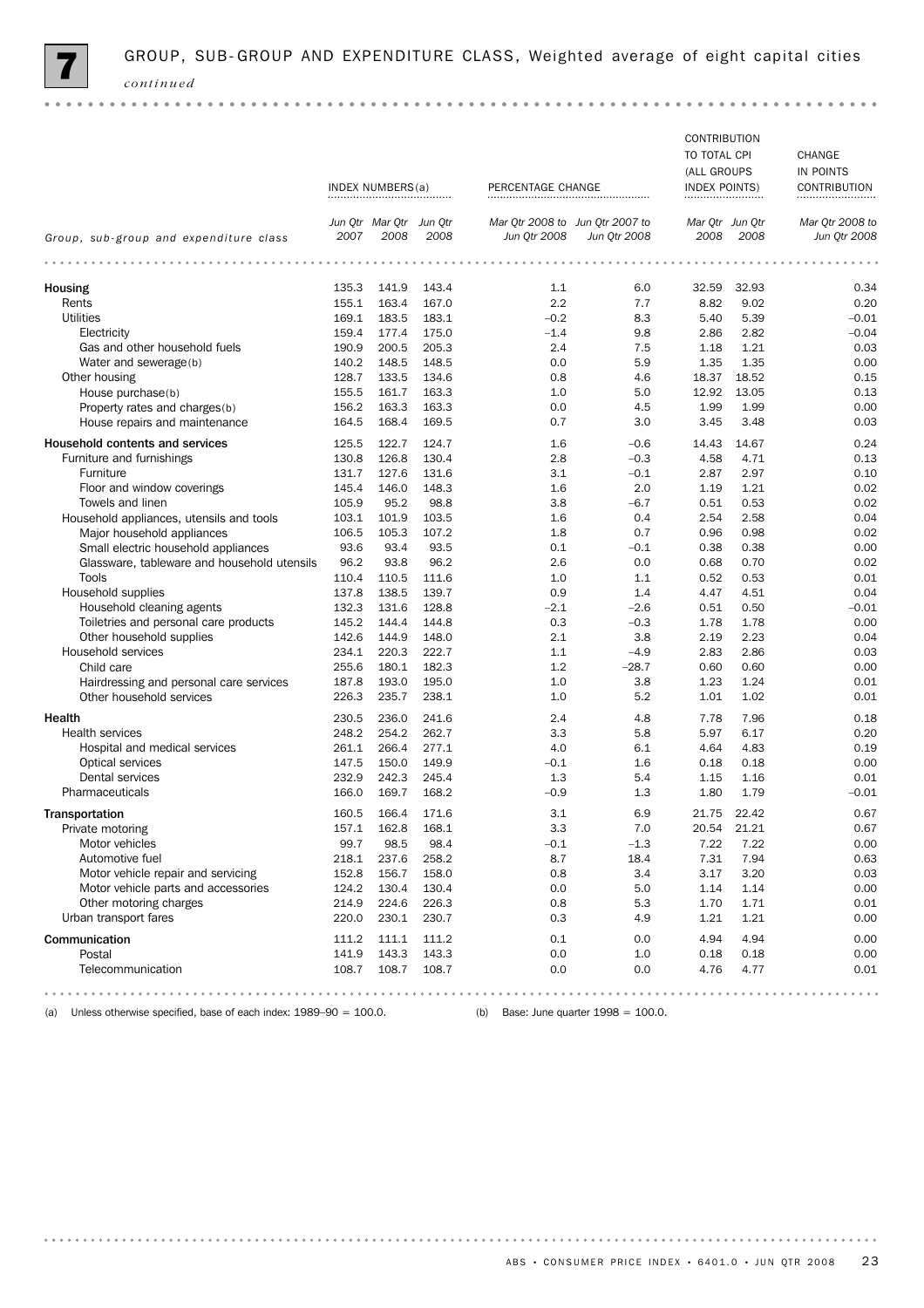

|                                                                                |       |                                 |       |                                                 |                                     | <b>CONTRIBUTION</b><br>TO TOTAL CPI<br>(ALL GROUPS |             | CHANGE<br>IN POINTS             |
|--------------------------------------------------------------------------------|-------|---------------------------------|-------|-------------------------------------------------|-------------------------------------|----------------------------------------------------|-------------|---------------------------------|
|                                                                                |       | INDEX NUMBERS(a)                |       | PERCENTAGE CHANGE                               |                                     | <b>INDEX POINTS)</b><br>                           |             | CONTRIBUTION                    |
| Group, sub-group and expenditure class                                         | 2007  | Jun Otr Mar Otr Jun Otr<br>2008 | 2008  | Mar Otr 2008 to Jun Otr 2007 to<br>Jun 0tr 2008 | Jun Otr 2008                        | Mar Otr Jun Otr<br>2008                            | 2008        | Mar Otr 2008 to<br>Jun Otr 2008 |
|                                                                                |       | .                               |       |                                                 |                                     |                                                    |             |                                 |
| Recreation                                                                     | 133.3 | 135.8                           | 135.5 | $-0.2$                                          | 1.7                                 | 17.89                                              | 17.85       | $-0.04$                         |
| Audio, visual and computing                                                    | 48.1  | 45.7                            | 45.2  | $-1.1$                                          | $-6.0$                              | 3.71                                               | 3.67        | $-0.04$                         |
| Audio, visual and computing equipment<br>Audio, visual and computing media and | 24.0  | 21.1                            | 20.7  | $-1.9$                                          | $-13.8$                             | 1.67                                               | 1.64        | $-0.03$                         |
| services                                                                       | 96.0  | 97.6                            | 97.2  | $-0.4$                                          | 1.3                                 | 2.04                                               | 2.03        | $-0.01$                         |
| Books, newspapers and magazines                                                | 213.6 | 218.2                           | 218.4 | 0.1                                             | 2.2                                 | 1.34                                               | 1.34        | 0.00                            |
| Books(b)                                                                       | 126.4 | 129.0                           | 128.4 | $-0.5$                                          | 1.6                                 | 0.68                                               | 0.68        | 0.00                            |
| Newspapers and magazines(b)                                                    | 145.5 | 148.6                           | 149.6 | 0.7                                             | 2.8                                 | 0.65                                               | 0.66        | 0.01                            |
| Sport and other recreation                                                     | 171.4 | 176.7                           | 177.9 | 0.7                                             | 3.8                                 | 6.03                                               | 6.07        | 0.04                            |
| Sports and recreational equipment(b)                                           | 85.9  | 86.3                            | 85.8  | $-0.6$                                          | $-0.1$                              | 0.79                                               | 0.79        | 0.00                            |
| Toys, games and hobbies(b)                                                     | 95.5  | 95.1                            | 94.2  | $-0.9$                                          | $-1.4$                              | 0.74                                               | 0.73        | $-0.01$                         |
| Sports participation(b)                                                        | 155.1 | 163.7                           | 164.8 | 0.7                                             | 6.3                                 | 1.22                                               | 1.23        | 0.01                            |
| Pets, pet foods and supplies                                                   | 158.2 | 162.3                           | 161.1 | $-0.7$                                          | 1.8                                 | 0.70                                               | 0.69        | $-0.01$                         |
| Pet services including veterinary                                              | 212.5 | 220.1                           | 221.5 | 0.6                                             | 4.2                                 | 0.74                                               | 0.74        | 0.00                            |
| Other recreational activities (b)                                              | 149.4 | 155.8                           | 159.3 | 2.2                                             | 6.6                                 | 1.84                                               | 1.89        | 0.05                            |
| Holiday travel and accommodation                                               | 141.1 | 148.1                           | 147.1 | $-0.7$                                          | 4.3                                 | 6.82                                               | 6.77        | $-0.05$                         |
| Domestic holiday travel and accommodation                                      | 149.7 | 155.9                           | 152.8 | $-2.0$                                          | 2.1                                 | 3.84                                               | 3.77        | $-0.07$                         |
| Overseas holiday travel and accommodation                                      | 130.4 | 138.2                           | 139.6 | 1.0                                             | 7.1                                 | 2.97                                               | 3.00        | 0.03                            |
| Education                                                                      | 271.3 | 282.5                           | 282.6 | 0.0                                             | 4.2                                 | 4.66                                               | 4.66        | 0.00                            |
| Preschool and primary education(c)                                             | 158.6 | 159.8                           | 160.0 | 0.1                                             | 0.9                                 | 0.91                                               | 0.91        | 0.00                            |
| Secondary education(c)                                                         | 158.3 | 168.7                           | 168.7 | 0.0                                             | 6.6                                 | 1.71                                               | 1.71        | 0.00                            |
| Tertiary education(c)                                                          | 130.2 | 135.1                           | 135.1 | 0.0                                             | 3.8                                 | 2.04                                               | 2.04        | 0.00                            |
| Financial and insurance services(d)                                            | 103.7 | 109.8                           | 114.0 | 3.8                                             | 9.9                                 | 15.17                                              | 15.74       | 0.57                            |
| Financial services(d)                                                          | 103.2 | 109.7                           | 114.1 | 4.0                                             | 10.6                                | 12.70                                              | 13.21       | 0.51                            |
| Deposit and loan facilities(d)                                                 | 101.6 | 107.9                           | 118.1 | 9.5                                             | 16.2                                | 7.15                                               | 7.82        | 0.67                            |
| Other financial services(d)                                                    | 105.4 | 112.0                           | 108.7 | $-2.9$                                          | 3.1                                 | 5.55                                               | 5.39        | $-0.16$                         |
| Insurance services                                                             | 263.8 | 275.3                           | 282.2 | 2.5                                             | 7.0                                 | 2.46                                               | 2.53        | 0.07                            |
| All groups                                                                     | 157.5 | 162.2                           | 164.6 | 1.5                                             | 4.5                                 |                                                    | 162.2 164.6 | 2.4                             |
| Unless otherwise specified, base of each index: $1989-90 = 100.0$ .<br>(a)     |       |                                 |       | (c)                                             | Base: June quarter $2000 = 100.0$ . |                                                    |             |                                 |
|                                                                                |       |                                 |       |                                                 |                                     |                                                    |             |                                 |

(a) Unless otherwise specified, base of each index: 1989–90 = 100.0. (b) Base: June quarter  $1998 = 100.0$ .

(d) Base: June quarter  $2005 = 100.0$ .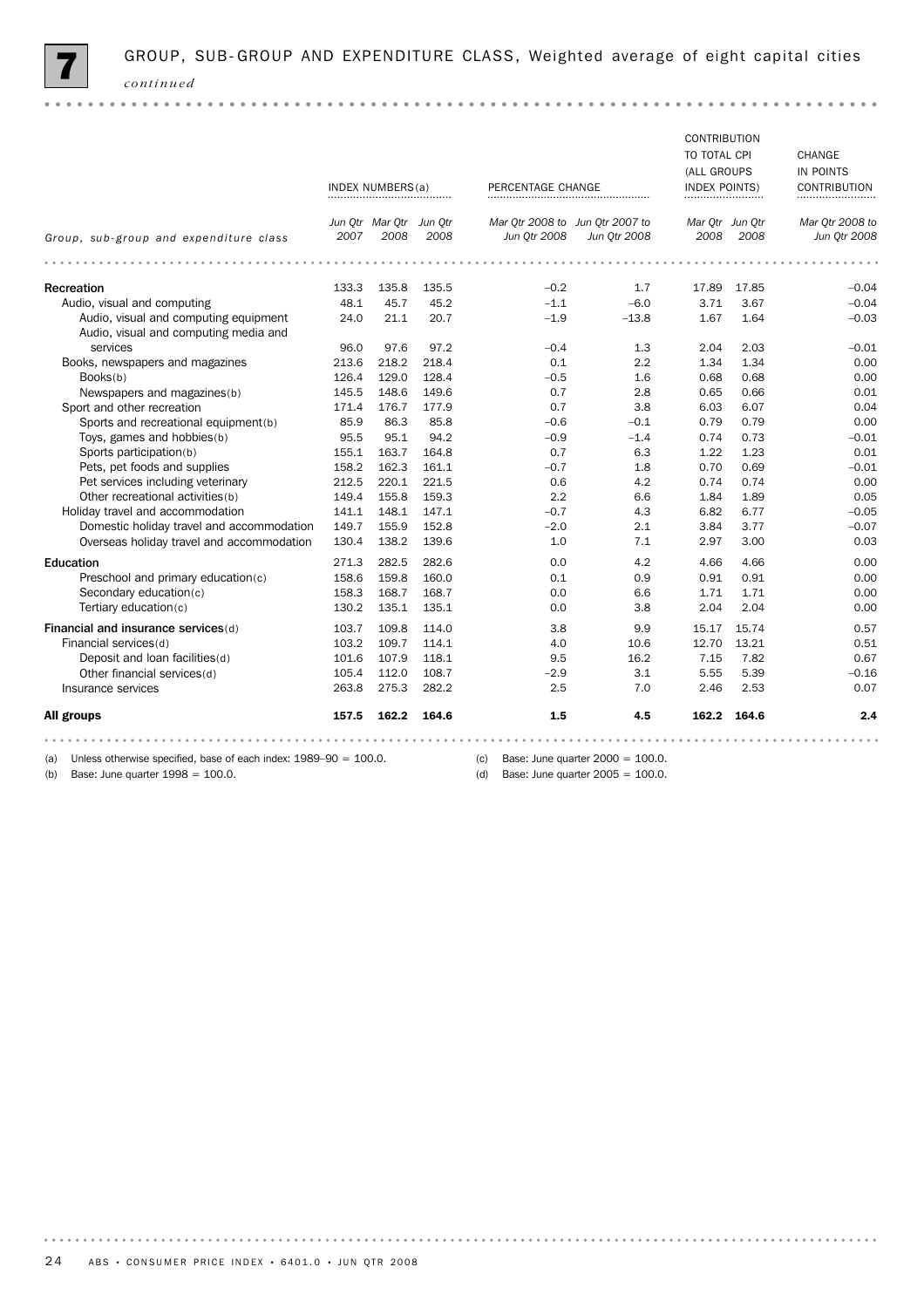# S SPECIAL SERIES, Weighted average of eight capital cities(a)

|                                                                                    |        |                                 |       |                                                 |                                                                     | <b>CONTRIBUTION</b>      |                 |                                 |  |
|------------------------------------------------------------------------------------|--------|---------------------------------|-------|-------------------------------------------------|---------------------------------------------------------------------|--------------------------|-----------------|---------------------------------|--|
|                                                                                    |        |                                 |       |                                                 |                                                                     | TO TOTAL CPI             |                 | CHANGE                          |  |
|                                                                                    |        |                                 |       |                                                 |                                                                     | (ALL GROUPS              |                 | IN POINTS                       |  |
|                                                                                    |        | INDEX NUMBERS(b)                |       | PERCENTAGE CHANGE                               |                                                                     | <b>INDEX POINTS)</b><br> |                 | <b>CONTRIBUTION</b>             |  |
|                                                                                    | 2007   | Jun Qtr Mar Qtr Jun Qtr<br>2008 | 2008  | Mar Qtr 2008 to Jun Qtr 2007 to<br>Jun Otr 2008 | Jun 0tr 2008                                                        | Mar Qtr<br>2008          | Jun Otr<br>2008 | Mar Qtr 2008 to<br>Jun Qtr 2008 |  |
|                                                                                    |        |                                 |       |                                                 |                                                                     |                          |                 |                                 |  |
| All groups                                                                         | 157.50 | 162.2                           | 164.6 | 1.5                                             | 4.5                                                                 | 162.2                    | 164.6           | 2.4                             |  |
| Selected components                                                                |        |                                 |       |                                                 |                                                                     |                          |                 |                                 |  |
| Goods component                                                                    | 155.8  | 159.8                           | 161.8 | 1.3                                             | 3.9                                                                 | 94.17                    | 95.38           | 1.21                            |  |
| Services component                                                                 | 161.3  | 167.2                           | 170.0 | 1.7                                             | 5.4                                                                 | 68.08                    | 69.20           | 1.12                            |  |
| Tradables component(c)                                                             | 119.2  | 120.8                           | 122.6 | 1.5                                             | 2.9                                                                 | 66.02                    | 67.02           | 1.00                            |  |
| Non-tradables component(c)                                                         | 140.2  | 146.1                           | 148.1 | 1.4                                             | 5.6                                                                 | 96.23                    | 97.56           | 1.33                            |  |
| All groups excluding                                                               |        |                                 |       |                                                 |                                                                     |                          |                 |                                 |  |
| Food                                                                               | 154.6  | 158.9                           | 161.7 | 1.8                                             | 4.6                                                                 |                          | 135.91 138.25   | 2.34                            |  |
| Alcohol and tobacco                                                                | 151.5  | 156.1                           | 158.2 | 1.3                                             | 4.4                                                                 |                          | 151.17 153.30   | 2.13                            |  |
| Clothing and footwear                                                              | 160.7  | 165.8                           | 168.1 | 1.4                                             | 4.6                                                                 |                          | 156.61 158.77   | 2.16                            |  |
| Housing                                                                            | 160.5  | 164.6                           | 167.1 | 1.5                                             | 4.1                                                                 |                          | 129.66 131.65   | 1.99                            |  |
| Household contents and services                                                    | 162.4  | 168.1                           | 170.5 | 1.4                                             | 5.0                                                                 |                          | 147.82 149.91   | 2.09                            |  |
| Health                                                                             | 154.1  | 158.8                           | 161.0 | 1.4                                             | 4.5                                                                 |                          | 154.47 156.62   | 2.15                            |  |
| Transportation                                                                     | 157.1  | 161.7                           | 163.6 | 1.2                                             | 4.1                                                                 |                          | 140.50 142.16   | 1.66                            |  |
| Communication                                                                      | 158.6  | 163.5                           | 165.9 | 1.5                                             | 4.6                                                                 |                          | 157.31 159.64   | 2.33                            |  |
| Recreation                                                                         | 161.0  | 166.1                           | 168.8 | 1.6                                             | 4.8                                                                 |                          | 144.36 146.73   | 2.37                            |  |
| Education                                                                          | 156.0  | 160.6                           | 163.0 | 1.5                                             | 4.5                                                                 |                          | 157.59 159.92   | 2.33                            |  |
| Financial and insurance services                                                   | 164.6  | 169.0                           | 171.0 | 1.2                                             | 3.9                                                                 |                          | 147.08 148.84   | 1.76                            |  |
| Housing and Financial and insurance services                                       | 161.2  | 164.5                           | 166.6 | 1.3                                             | 3.3                                                                 |                          | 114.50 115.92   | 1.42                            |  |
| Hospital and medical services                                                      | 154.9  | 159.6                           | 161.8 | 1.4                                             | 4.5                                                                 |                          | 157.60 159.75   | 2.15                            |  |
|                                                                                    |        |                                 |       |                                                 |                                                                     |                          |                 |                                 |  |
| Refer to paragraphs 11 and 12 of the Explanatory Notes for a description of<br>(a) |        |                                 |       | (b)                                             | Unless otherwise specified, base of each index: $1989-90 = 100.0$ . |                          |                 |                                 |  |

these series.

(c) Base: June quarter  $1998 = 100.0$ .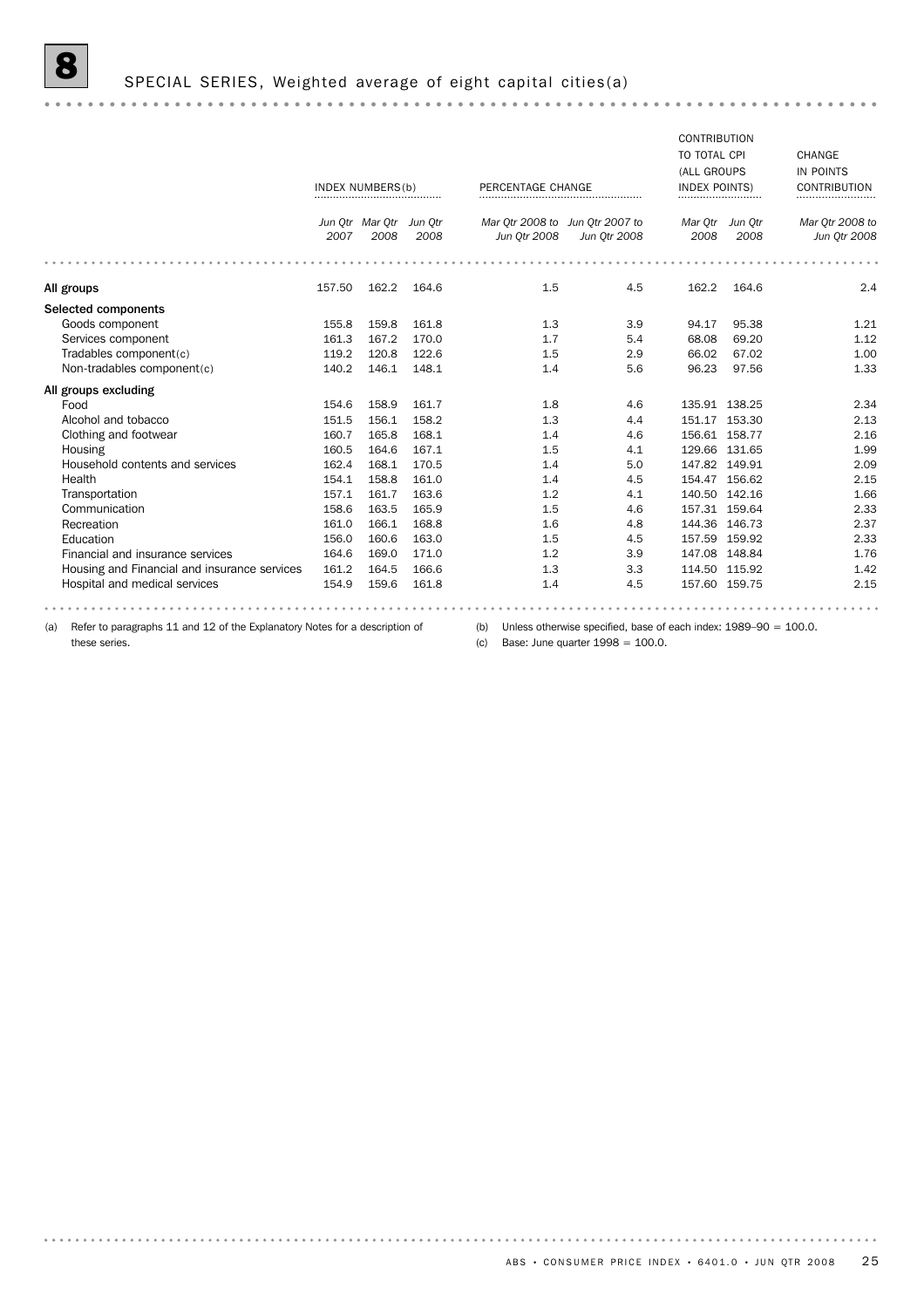#### ANALYTICAL SERIES, Index numbers(a)(b)

|           |            |                                     | MARKET GOODS AND SERVICES     |       |                                   |       |              |                  |  |  |  |
|-----------|------------|-------------------------------------|-------------------------------|-------|-----------------------------------|-------|--------------|------------------|--|--|--|
|           |            | All groups excluding<br>Housing and | All groups                    |       | <b>EXCLUDING 'VOLATILE ITEMS'</b> |       |              |                  |  |  |  |
| Period    | All groups | Financial and<br>insurance services | excluding<br>'volatile items' | Goods | Services                          | Total | Tradebles(c) | Non-tradables(c) |  |  |  |
|           |            |                                     |                               |       |                                   |       |              |                  |  |  |  |
| 2004-05   | 147.0      | 150.3                               | 154.0                         | 143.2 | 161.5                             | 148.4 | 112.6        | 129.6            |  |  |  |
| 2005-06   | 151.7      | 155.2                               | 157.6                         | 145.6 | 165.2                             | 151.2 | 116.0        | 133.9            |  |  |  |
| 2006-07   | 156.1      | 159.8                               | 161.7                         | 148.2 | 170.0                             | 154.6 | 118.5        | 138.6            |  |  |  |
| 2007-08   | 161.4      | 163.8                               | 167.2                         | 151.8 | 177.8                             | 159.7 | 120.7        | 144.9            |  |  |  |
| 2004      |            |                                     |                               |       |                                   |       |              |                  |  |  |  |
| June      | 144.8      | 148.6                               | 151.8                         | 142.0 | 158.6                             | 146.7 | 112.0        | 126.7            |  |  |  |
| September | 145.4      | 148.8                               | 152.5                         | 142.2 | 159.9                             | 147.2 | 111.9        | 127.8            |  |  |  |
| December  | 146.5      | 149.9                               | 153.4                         | 143.1 | 161.2                             | 148.2 | 112.6        | 128.8            |  |  |  |
| 2005      |            |                                     |                               |       |                                   |       |              |                  |  |  |  |
| March     | 147.5      | 150.8                               | 154.7                         | 143.4 | 162.5                             | 148.8 | 112.5        | 130.5            |  |  |  |
| June      | 148.4      | 151.7                               | 155.3                         | 144.2 | 162.4                             | 149.3 | 113.4        | 131.1            |  |  |  |
| September | 149.8      | 153.2                               | 156.2                         | 144.9 | 163.4                             | 150.2 | 114.8        | 132.2            |  |  |  |
| December  | 150.6      | 153.7                               | 156.9                         | 145.3 | 164.8                             | 150.9 | 114.8        | 133.3            |  |  |  |
| 2006      |            |                                     |                               |       |                                   |       |              |                  |  |  |  |
| March     | 151.9      | 155.4                               | 158.1                         | 145.7 | 165.6                             | 151.4 | 115.7        | 134.5            |  |  |  |
| June      | 154.3      | 158.4                               | 159.1                         | 146.4 | 166.8                             | 152.3 | 118.8        | 135.6            |  |  |  |
| September | 155.7      | 159.7                               | 160.3                         | 147.3 | 168.2                             | 153.4 | 119.8        | 136.9            |  |  |  |
| December  | 155.5      | 159.2                               | 161.1                         | 147.8 | 170.1                             | 154.4 | 118.1        | 138.0            |  |  |  |
| 2007      |            |                                     |                               |       |                                   |       |              |                  |  |  |  |
| March     | 155.6      | 159.0                               | 162.1                         | 148.3 | 170.3                             | 154.8 | 116.9        | 139.2            |  |  |  |
| June      | 157.5      | 161.2                               | 163.3                         | 149.5 | 171.3                             | 155.9 | 119.2        | 140.2            |  |  |  |
| September | 158.6      | 161.5                               | 164.4                         | 149.9 | 174.1                             | 157.2 | 119.4        | 141.7            |  |  |  |
| December  | 160.1      | 162.7                               | 166.0                         | 151.3 | 176.7                             | 159.0 | 119.8        | 143.6            |  |  |  |
| 2008      |            |                                     |                               |       |                                   |       |              |                  |  |  |  |
| March     | 162.2      | 164.5                               | 168.0                         | 152.1 | 178.6                             | 160.2 | 120.8        | 146.1            |  |  |  |
| June      | 164.6      | 166.6                               | 170.2                         | 153.9 | 181.7                             | 162.4 | 122.6        | 148.1            |  |  |  |
|           |            |                                     |                               |       |                                   |       |              |                  |  |  |  |

(a) Unless otherwise specified, base of each index: 1989–90 = 100.0. (c) Base: June quarter 1998 = 100.0.

(b) Refer to paragraphs 11–13 of the Explanatory Notes for a description of these series.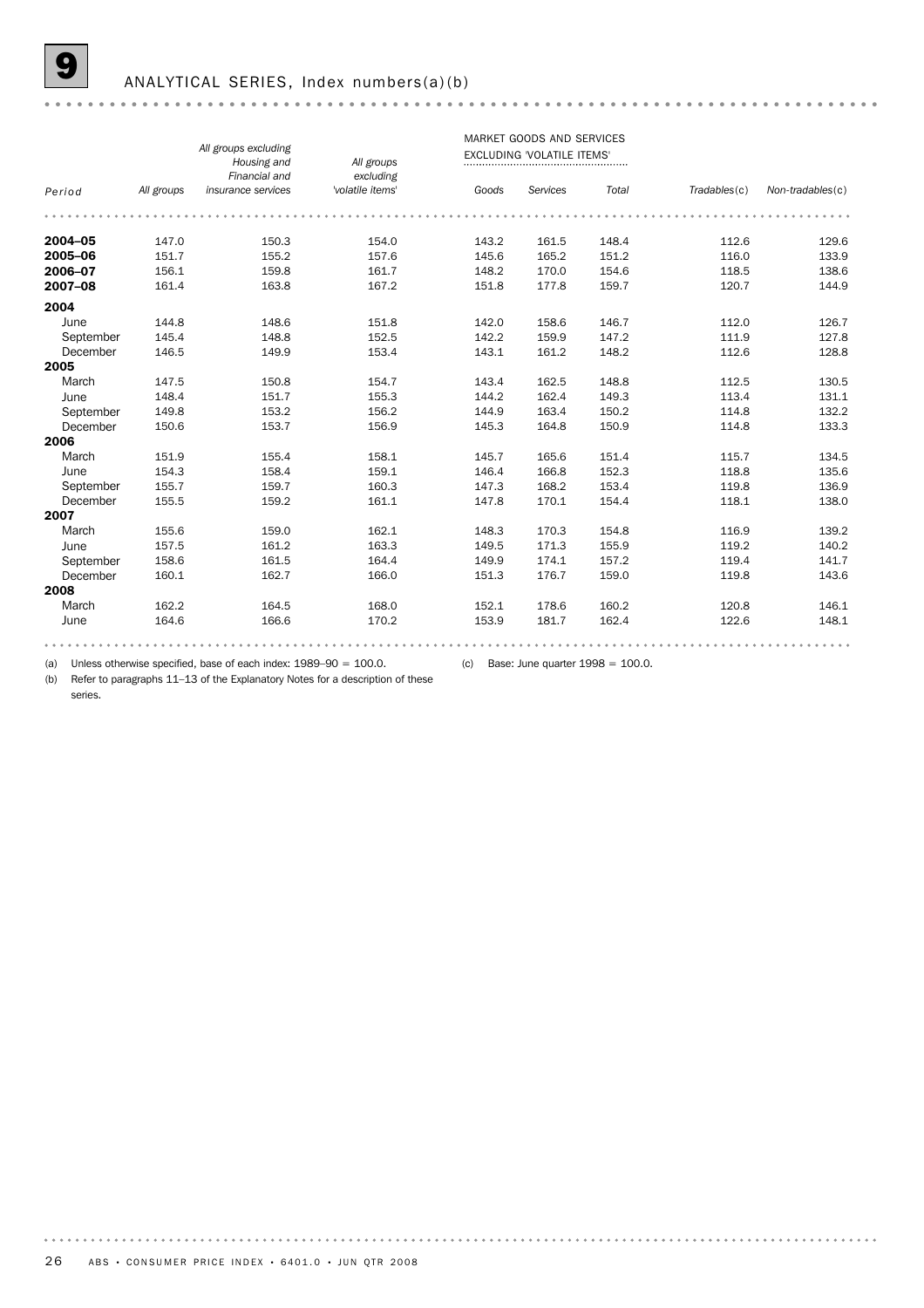

## 10 ANALYTICAL SERIES, Percentage changes(a)

|                       |            |                                                      |                                                                 |            | MARKET GOODS AND SERVICES<br>EXCLUDING 'VOLATILE ITEMS' | RBA CONSUMER<br><b>PRICE MEASURES</b> |                   |                         |            |                |
|-----------------------|------------|------------------------------------------------------|-----------------------------------------------------------------|------------|---------------------------------------------------------|---------------------------------------|-------------------|-------------------------|------------|----------------|
|                       |            | All groups excluding<br>Housing and<br>Financial and | All groups<br>excluding                                         |            |                                                         |                                       |                   |                         | Weighted   | <b>Trimmed</b> |
| Period                | All groups | insurance services                                   | 'volatile items'                                                | Goods      | Services                                                | Total                                 |                   | Tradables Non-tradables | median     | mean           |
|                       |            |                                                      |                                                                 |            |                                                         |                                       |                   |                         |            |                |
|                       |            |                                                      | PERCENTAGE CHANGE (from previous financial year)                |            |                                                         |                                       |                   |                         |            |                |
| 2004-05               | 2.4        | 2.0                                                  | 2.1                                                             | 1.1        | 2.4                                                     | 1.6                                   | 1.0               | 3.6                     | 2.5        | 2.5            |
| 2005-06               | 3.2        | 3.3                                                  | 2.3                                                             | 1.7        | 2.3                                                     | 1.9                                   | 3.0               | 3.3                     | 2.6        | 2.6            |
| 2006-07               | 2.9        | 3.0                                                  | 2.6                                                             | 1.8        | 2.9                                                     | 2.2                                   | 2.2               | 3.5                     | r3.0       | 2.8            |
| 2007-08               | 3.4        | 2.5                                                  | 3.4                                                             | 2.4        | 4.6                                                     | 3.3                                   | 1.9               | 4.5                     | 4.0        | 3.7            |
|                       |            |                                                      |                                                                 |            |                                                         |                                       |                   |                         |            |                |
|                       |            |                                                      | PERCENTAGE CHANGE (from corresponding quarter of previous year) |            |                                                         |                                       |                   |                         |            |                |
| 2004                  |            |                                                      |                                                                 |            |                                                         |                                       |                   |                         |            |                |
| June                  | 2.5        | 2.1                                                  | 1.9                                                             | 0.9        | 1.9                                                     | 1.2                                   | 0.5               | 4.1                     | 2.6        | 2.5            |
| September             | 2.3        | 2.0                                                  | 1.8                                                             | 0.6        | 2.4                                                     | 1.2                                   | 0.7               | 3.6                     | 2.5        | 2.4            |
| December              | 2.6        | 2.3                                                  | 2.1                                                             | 1.2        | 2.1                                                     | 1.4                                   | 1.4               | 3.5                     | 2.6        | r2.6           |
| 2005<br>March         | 2.4        | 2.0                                                  | 2.4                                                             | 1.3        | 2.8                                                     | 1.8                                   | 0.6               | 3.7                     | 2.4        | 2.6            |
| June                  | 2.5        | 2.1                                                  | 2.3                                                             | 1.5        | 2.4                                                     | 1.8                                   | 1.3               | 3.5                     | 2.5        | 2.6            |
| September             | 3.0        | 3.0                                                  | 2.4                                                             | 1.9        | 2.2                                                     | 2.0                                   | 2.6               | 3.4                     | 2.4        | 2.6            |
| December              | 2.8        | 2.5                                                  | 2.3                                                             | 1.5        | 2.2                                                     | 1.8                                   | 2.0               | 3.5                     | 2.4        | 2.3            |
| 2006                  |            |                                                      |                                                                 |            |                                                         |                                       |                   |                         |            |                |
| March                 | 3.0        | 3.1                                                  | 2.2                                                             | 1.6        | 1.9                                                     | 1.7                                   | 2.8               | 3.1                     | 2.7        | 2.6            |
| June                  | 4.0        | 4.4                                                  | 2.4                                                             | 1.5        | 2.7                                                     | 2.0                                   | 4.8               | 3.4                     | 2.9        | 2.8            |
| September<br>December | 3.9<br>3.3 | 4.2<br>3.6                                           | 2.6<br>2.7                                                      | 1.7<br>1.7 | 2.9<br>3.2                                              | 2.1<br>2.3                            | 4.4<br>2.9        | 3.6<br>3.5              | 3.0<br>2.9 | 2.9<br>2.9     |
| 2007                  |            |                                                      |                                                                 |            |                                                         |                                       |                   |                         |            |                |
| March                 | 2.4        | 2.3                                                  | 2.5                                                             | 1.8        | 2.8                                                     | 2.2                                   | 1.0               | 3.5                     | 2.9        | 2.7            |
| June                  | 2.1        | 1.8                                                  | 2.6                                                             | 2.1        | 2.7                                                     | 2.4                                   | 0.3               | 3.4                     | 2.9        | 2.7            |
| September             | 1.9        | 1.1                                                  | 2.6                                                             | 1.8        | 3.5                                                     | 2.5                                   | $-0.3$            | 3.5                     | 3.2        | 2.9            |
| December              | 3.0        | 2.2                                                  | 3.0                                                             | 2.4        | 3.9                                                     | 3.0                                   | 1.4               | 4.1                     | 3.8        | 3.4            |
| 2008<br>March         | 4.2        | 3.5                                                  | 3.6                                                             | 2.6        | 4.9                                                     | 3.5                                   | 3.3               | 5.0                     | 4.4        | r4.0           |
| June                  | 4.5        | 3.3                                                  | 4.2                                                             | 2.9        | 6.1                                                     | 4.2                                   | 2.9               | 5.6                     | 4.5        | 4.3            |
|                       |            |                                                      |                                                                 |            |                                                         |                                       |                   |                         |            |                |
|                       |            |                                                      | PERCENTAGE CHANGE (from previous quarter)                       |            |                                                         |                                       |                   |                         |            |                |
|                       |            |                                                      |                                                                 |            |                                                         |                                       |                   |                         |            |                |
| 2004                  |            |                                                      |                                                                 |            |                                                         |                                       |                   |                         |            |                |
| June<br>September     | 0.5<br>0.4 | 0.5<br>0.1                                           | 0.5<br>0.5                                                      | 0.4<br>0.1 | 0.4<br>0.8                                              | 0.4<br>0.3                            | 0.2<br>$-0.1$     | 0.7<br>0.9              | 0.7<br>0.6 | 0.6<br>0.6     |
| December              | 0.8        | 0.7                                                  | 0.6                                                             | 0.6        | 0.8                                                     | 0.7                                   | 0.6               | 0.8                     | 0.6        | 0.7            |
| 2005                  |            |                                                      |                                                                 |            |                                                         |                                       |                   |                         |            |                |
| March                 | 0.7        | 0.6                                                  | 0.8                                                             | 0.2        | 0.8                                                     | 0.4                                   | $-0.1$            | 1.3                     | 0.5        | 0.6            |
| June                  | 0.6        | 0.6                                                  | 0.4                                                             | 0.6        | $-0.1$                                                  | 0.3                                   | 0.8               | 0.5                     | 0.7        | 0.7            |
| September             | 0.9        | $1.0\,$                                              | 0.6                                                             | 0.5        | 0.6                                                     | 0.6                                   | $1.2\,$           | 0.8                     | 0.6        | 0.6            |
| December<br>2006      | 0.5        | 0.3                                                  | 0.4                                                             | $0.3\,$    | 0.9                                                     | 0.5                                   | 0.0               | 0.8                     | 0.6        | 0.5            |
| March                 | 0.9        | 1.1                                                  | 0.8                                                             | 0.3        | 0.5                                                     | 0.3                                   | 0.8               | 0.9                     | 0.8        | 0.8            |
| June                  | 1.6        | 1.9                                                  | 0.6                                                             | $0.5\,$    | 0.7                                                     | 0.6                                   | 2.7               | 0.8                     | 0.9        | 0.9            |
| September             | 0.9        | 0.8                                                  | 0.8                                                             | 0.6        | 0.8                                                     | 0.7                                   | 0.8               | 1.0                     | 0.7        | 0.7            |
| December              | $-0.1$     | $-0.3$                                               | 0.5                                                             | 0.3        | $1.1\,$                                                 | 0.7                                   | $-1.4$            | 0.8                     | 0.5        | 0.5            |
| 2007                  |            |                                                      |                                                                 |            |                                                         |                                       |                   |                         |            |                |
| March<br>June         | 0.1<br>1.2 | $-0.1$<br>$1.4\,$                                    | 0.6<br>0.7                                                      | 0.3<br>0.8 | 0.1<br>0.6                                              | 0.3<br>0.7                            | $-1.0$<br>$2.0\,$ | 0.9<br>0.7              | 0.7<br>1.0 | 0.6<br>0.9     |
| September             | 0.7        | 0.2                                                  | 0.7                                                             | 0.3        | 1.6                                                     | 0.8                                   | $0.2\,$           | 1.1                     | 1.0        | 0.9            |
| December              | 0.9        | 0.7                                                  | 1.0                                                             | 0.9        | 1.5                                                     | 1.1                                   | 0.3               | 1.3                     | 1.1        | $1.0$          |
| 2008                  |            |                                                      |                                                                 |            |                                                         |                                       |                   |                         |            |                |
| March                 | 1.3        | $1.1\,$                                              | $1.2\,$                                                         | 0.5        | 1.1                                                     | 0.8                                   | 0.8               | 1.7                     | 1.3        | 1.2            |
| June                  | 1.5        | 1.3                                                  | 1.3                                                             | $1.2\,$    | 1.7                                                     | 1.4                                   | 1.5               | 1.4                     | 1.0        | $1.2\,$        |
|                       |            |                                                      |                                                                 |            |                                                         |                                       |                   |                         |            |                |

r revised

<sup>(</sup>a) Refer to paragraphs 11–13 of the Explanatory Notes for a description of these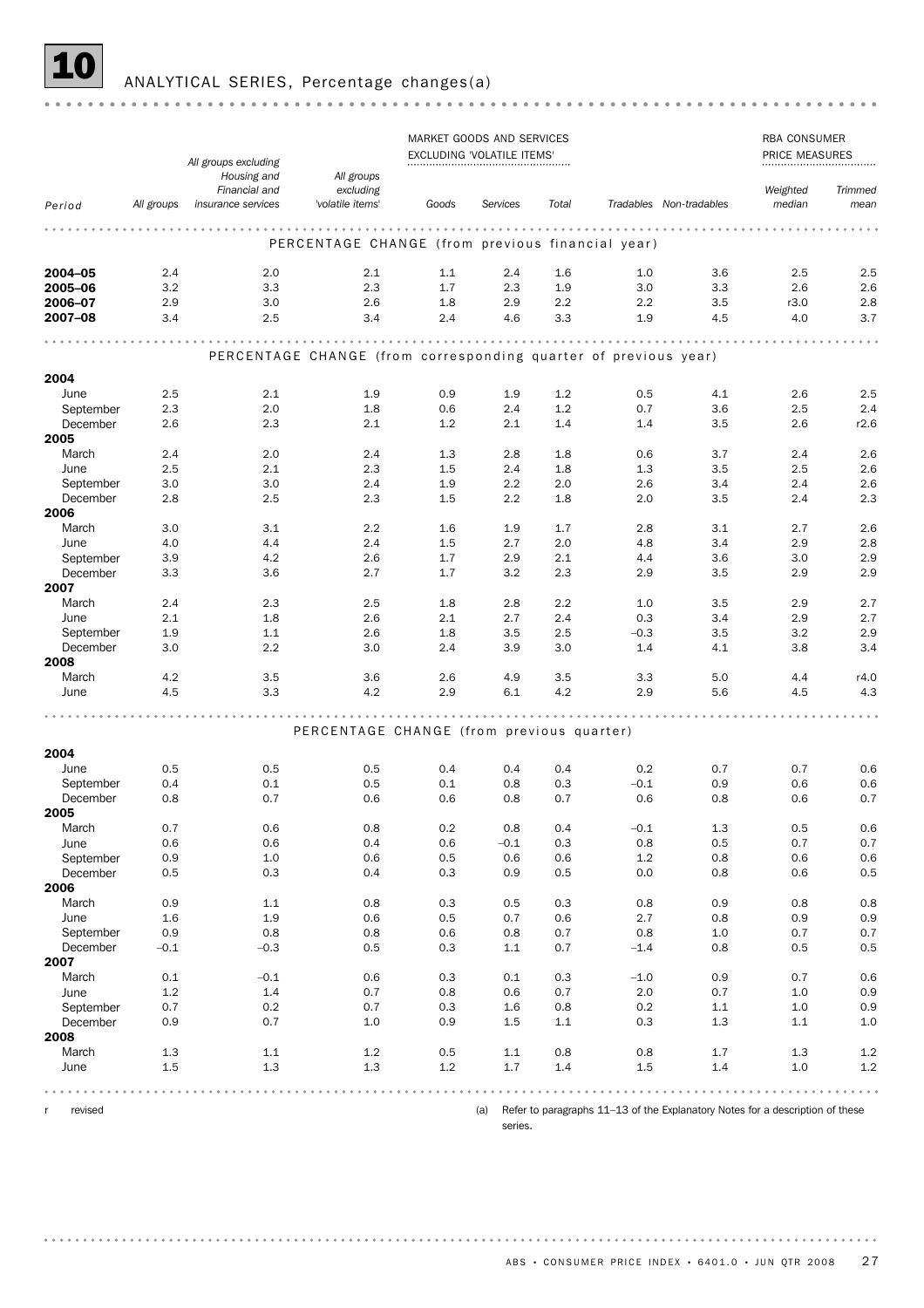INTERNATIONAL COMPARISONS, All groups excluding Housing and Financial and insurance<br>services—Index numbers(a)

*Korea, United States of United New Hong Republic Kong Period Australia Zealand Indonesia Japan of Singapore Taiwan Canada America Germany Kingdom* 2004–05 150.3 132.9 161.2 560.2 106.2 204.9 125.6 134.7 139.3 146.2 131.1 149.7 **2005–06** 155.2 136.8 162.6 646.6 106.1 210.4 126.9 138.2 142.2 152.6 133.1 152.8 2006–07 159.8 139.6 164.7 nya 106.4 215.4 127.8 138.4 143.8 155.6 135.0 157.6 **2007–08** 163.8 143.2 nya nya 223.2 nya 144.4 nya 161.8 138.7 nya 2004 June 148.6 131.3 160.0 538.3 106.2 200.5 125.3 132.6 138.6 144.0 130.2 148.9 September 148.8 131.8 160.0 539.1 106.2 203.2 125.7 134.5 138.5 144.3 130.6 148.6 December 149.9 132.8 161.6 553.0 106.8 203.0 125.6 134.2 138.9 145.7 130.6 149.5 2005 March 150.8 133.1 161.4 571.4 105.6 206.0 125.4 133.9 139.2 146.2 131.2 149.7 June 151.7 133.9 161.9 577.1 106.1 207.3 125.6 136.2 140.6 148.6 131.8 151.1 September 153.2 135.3 162.1 589.5 105.8 208.7 126.3 139.8 141.9 150.9 132.8 151.4 December 153.7 136.1 162.6 655.1 106.1 208.8 127.1 138.5 141.5 152.0 132.9 152.3 2006 March 155.4 136.7 162.2 668.6 105.9 211.4 127.2 136.0 141.9 152.4 132.8 152.5 June 158.4 138.9 163.4 673.3 106.5 212.5 127.1 138.6 143.6 155.2 133.7 154.9 September 159.7 139.5 164.0 681.5 106.8 214.3 127.3 138.5 143.3 155.7 134.2 156.0 December 159.2 138.8 164.3 698.8 106.5 213.6 127.9 137.7 142.2 153.4 134.2 157.1 2007 March 159.0 139.3 164.8 710.7 105.8 215.7 127.7 137.2 143.7 154.8 135.1 157.7 June 161.2 140.6 165.7 nya 106.4 218.1 128.4 140.3 145.9 158.5 136.5 159.6 September 161.5 140.8 167.4 nya 106.6 219.5 131.1 141.3 145.4 158.5 137.3 159.2 December 162.7 142.7 169.4 nya 107.2 220.9 133.2 146.2 144.7 160.1 138.3 161.2 2008 March 164.5 143.5 172.9 nya 107.1 223.8 135.5 143.9 145.0 161.9 139.1 162.6

June 166.6 145.8 nya nya nya 228.7 nya 146.2 nya 166.7 139.9 nya

. . . . . . . . .

nya not yet available **(a)** Base of each index: 1989–90 = 100.0.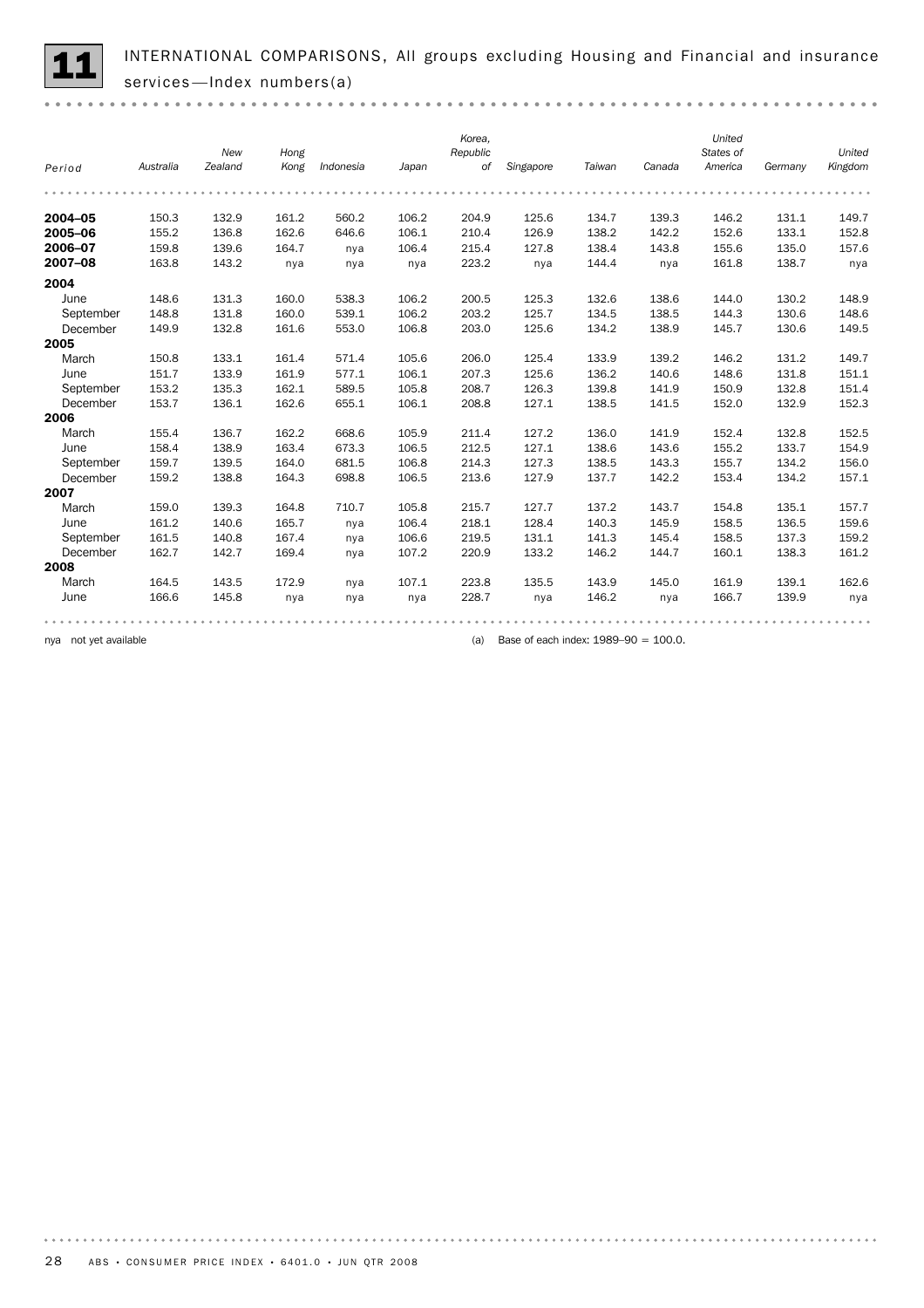

INTERNATIONAL COMPARISONS, All groups excluding Housing and Financial and insurance services —Percentage changes

|                       |           | New                                                                       | Hong    |                                                                 |            | Korea,<br>Republic |           |            |         | United<br>States of |            | United  |
|-----------------------|-----------|---------------------------------------------------------------------------|---------|-----------------------------------------------------------------|------------|--------------------|-----------|------------|---------|---------------------|------------|---------|
| Period                | Australia | Zealand                                                                   | Kong    | Indonesia                                                       | Japan      | of                 | Singapore | Taiwan     | Canada  | America             | Germany    | Kingdom |
|                       |           |                                                                           |         |                                                                 |            |                    |           |            |         |                     |            |         |
|                       |           |                                                                           |         | PERCENTAGE CHANGE (from previous financial year)                |            |                    |           |            |         |                     |            |         |
| 2004-05               | 2.0       | 1.8                                                                       | 1.7     | 6.8                                                             | 0.1        | 3.8                | 1.1       | 2.7        | 1.8     | 3.1                 | 1.7        | 1.2     |
| 2005-06               | 3.3       | 2.9                                                                       | 0.9     | 15.4                                                            | $-0.1$     | 2.7                | 1.0       | 2.6        | 2.1     | 4.4                 | 1.5        | 2.1     |
| 2006-07               | 3.0       | 2.0                                                                       | 1.3     | nya                                                             | 0.3        | 2.4                | 0.7       | 0.1        | 1.1     | 2.0                 | 1.4        | 3.1     |
| 2007-08               | 2.5       | 2.6                                                                       | nya     | nya                                                             | nya        | 3.6                | nya       | 4.3        | nya     | 4.0                 | 2.7        | nya     |
|                       |           |                                                                           |         |                                                                 |            |                    |           |            |         |                     |            |         |
|                       |           |                                                                           |         | PERCENTAGE CHANGE (from corresponding quarter of previous year) |            |                    |           |            |         |                     |            |         |
| 2004                  |           |                                                                           |         |                                                                 |            |                    |           |            |         |                     |            |         |
| June                  | 2.1       | 1.0                                                                       | 1.5     | 7.0                                                             | $-0.3$     | 3.5                | 2.4       | 1.8        | 2.1     | 2.8                 | 2.0        | 1.2     |
| September             | 2.0       | 1.5                                                                       | 2.0     | 5.7                                                             | $-0.1$     | 4.7                | 2.2       | 3.9        | 1.7     | 2.6                 | 2.0        | 1.0     |
| December              | 2.3       | 1.9                                                                       | 2.1     | 5.7                                                             | 0.7        | 3.7                | 1.9       | 2.4        | 2.1     | 3.6                 | 2.0        | 1.2     |
| 2005                  |           |                                                                           |         |                                                                 |            |                    |           |            |         |                     |            |         |
| March                 | 2.0       | 1.9                                                                       | 1.5     | 8.5                                                             | $-0.2$     | 3.5                | 0.2       | 2.1        | 1.7     | 3.1                 | 1.5        | 1.2     |
| June                  | 2.1       | 2.0                                                                       | 1.2     | 7.2                                                             | $-0.1$     | 3.4                | 0.2       | 2.7        | 1.4     | 3.2                 | 1.2        | 1.5     |
| September             | 3.0       | 2.6                                                                       | 1.3     | 9.3                                                             | $-0.4$     | 2.7                | 0.5       | 3.9        | 2.5     | 4.6                 | 1.7        | 1.9     |
| December              | 2.5       | 2.5                                                                       | 0.6     | 18.5                                                            | $-0.7$     | 2.9                | 1.2       | 3.2        | 1.9     | 4.3                 | 1.8        | 1.9     |
| 2006                  |           |                                                                           |         |                                                                 |            |                    |           |            |         |                     |            |         |
| March                 | 3.1       | 2.7                                                                       | 0.5     | 17.0                                                            | 0.3        | 2.6                | 1.4       | 1.6        | 1.9     | 4.2                 | 1.2        | 1.9     |
| June                  | 4.4       | 3.7                                                                       | 0.9     | 16.7                                                            | 0.4        | 2.5                | 1.2       | 1.8        | 2.1     | 4.4                 | 1.4        | 2.5     |
| September<br>December | 4.2       | 3.1                                                                       | 1.2     | 15.6                                                            | 1.0        | 2.7                | 0.8       | $-0.9$     | 1.0     | 3.2                 | 1.1        | 3.0     |
| 2007                  | 3.6       | 1.9                                                                       | 1.0     | 6.5                                                             | 0.4        | 2.3                | 0.6       | $-0.6$     | 0.5     | 0.9                 | 1.0        | 3.2     |
| March                 | 2.3       | 1.9                                                                       | 1.6     | 6.3                                                             | $-0.1$     | 2.0                | 0.4       | 0.9        | 1.3     | 1.6                 | 1.7        | 3.4     |
| June                  | 1.8       | 1.2                                                                       | 1.4     | nya                                                             | $-0.1$     | 2.6                | 1.0       | 1.2        | 1.6     | 2.1                 | 2.1        | 3.0     |
| September             | 1.1       | 1.0                                                                       | 1.0     | nya                                                             | $-0.2$     | 2.4                | 3.0       | 1.7        | 1.5     | 1.8                 | 2.3        | 2.1     |
| December              | 2.2       | 2.8                                                                       | 3.1     | nya                                                             | 0.6        | 3.4                | 4.1       | 5.8        | 1.8     | 4.4                 | 3.1        | 2.6     |
| 2008                  |           |                                                                           |         |                                                                 |            |                    |           |            |         |                     |            |         |
| March                 | 3.5       | 3.0                                                                       | 4.9     | nya                                                             | 1.2        | 3.8                | 6.1       | 4.9        | 0.9     | 4.6                 | r3.0       | 3.1     |
| June                  | 3.3       | 3.8                                                                       | nya     | nya                                                             | nya        | 4.9                | nya       | 4.2        | nya     | 5.2                 | 2.5        | nya     |
|                       |           |                                                                           |         |                                                                 |            |                    |           |            |         |                     |            |         |
|                       |           |                                                                           |         | PERCENTAGE CHANGE (from previous quarter)                       |            |                    |           |            |         |                     |            |         |
|                       |           |                                                                           |         |                                                                 |            |                    |           |            |         |                     |            |         |
| 2004<br>June          | 0.5       | 0.5                                                                       | 0.6     | 2.3                                                             |            | 0.7                | 0.2       |            | 1.2     |                     |            | 0.7     |
| September             | 0.1       | 0.4                                                                       | 0.0     | 0.1                                                             | 0.4<br>0.0 | 1.3                | 0.3       | 1.1<br>1.4 | $-0.1$  | 1.6<br>0.2          | 0.8<br>0.3 | $-0.2$  |
| December              | 0.7       | 0.7                                                                       | 1.0     | 2.6                                                             | 0.6        | $-0.1$             | $-0.1$    | $-0.2$     | 0.3     | 1.0                 | 0.0        | 0.6     |
| 2005                  |           |                                                                           |         |                                                                 |            |                    |           |            |         |                     |            |         |
| March                 | 0.6       | 0.2                                                                       | $-0.1$  | 3.3                                                             | $-1.1$     | 1.5                | $-0.2$    | $-0.2$     | 0.2     | 0.3                 | 0.5        | 0.1     |
| June                  | 0.6       | 0.6                                                                       | 0.3     | 1.0                                                             | 0.5        | 0.6                | 0.2       | 1.7        | 1.0     | 1.6                 | 0.5        | 0.9     |
| September             | 1.0       | 1.0                                                                       | 0.1     | 2.1                                                             | $-0.3$     | 0.7                | 0.6       | 2.6        | 0.9     | 1.5                 | 0.8        | 0.2     |
| December              | 0.3       | 0.6                                                                       | 0.3     | 11.1                                                            | $0.3\,$    | 0.0                | 0.6       | $-0.9$     | $-0.3$  | 0.7                 | 0.1        | 0.6     |
| 2006                  |           |                                                                           |         |                                                                 |            |                    |           |            |         |                     |            |         |
| March                 | $1.1\,$   | 0.4                                                                       | $-0.2$  | 2.1                                                             | $-0.2$     | 1.2                | 0.1       | $-1.8$     | 0.3     | 0.3                 | $-0.1$     | $0.1\,$ |
| June                  | 1.9       | 1.6                                                                       | 0.7     | 0.7                                                             | 0.6        | 0.5                | $-0.1$    | 1.9        | 1.2     | 1.8                 | 0.7        | $1.6\,$ |
| September             | 0.8       | 0.4                                                                       | 0.4     | 1.2                                                             | 0.3        | 0.8                | 0.2       | $-0.1$     | $-0.2$  | 0.3                 | 0.4        | 0.7     |
| December              | $-0.3$    | $-0.5$                                                                    | 0.2     | 2.4                                                             | $-0.3$     | $-0.3$             | 0.5       | $-0.6$     | $-0.8$  | $-1.5$              | 0.0        | 0.7     |
| 2007<br>March         | $-0.1$    | 0.4                                                                       | $0.3\,$ | 1.9                                                             | $-0.7$     | 1.0                | $-0.2$    | $-0.4$     | $1.1\,$ | 0.9                 | 0.7        | 0.4     |
| June                  | 1.4       | 0.9                                                                       | 0.5     | nya                                                             | 0.6        | 1.1                | 0.5       | 2.3        | 1.5     | 2.4                 | $1.0$      | $1.2\,$ |
| September             | 0.2       | 0.2                                                                       | $1.0\,$ | nya                                                             | $0.2\,$    | 0.6                | 2.1       | 1.6        | $-0.3$  | 0.0                 | 0.6        | $-0.3$  |
| December              | 0.7       | 1.3                                                                       | $1.2\,$ | nya                                                             | 0.5        | 0.6                | 1.6       | 3.4        | $-0.5$  | 1.0                 | 0.7        | $1.3\,$ |
| 2008                  |           |                                                                           |         |                                                                 |            |                    |           |            |         |                     |            |         |
| March                 | $1.1\,$   | 0.6                                                                       | 2.1     | nya                                                             | $-0.1$     | $1.3\,$            | 1.7       | $-1.6$     | 0.2     | 1.1                 | 0.6        | 0.9     |
| June                  | 1.3       | 1.6                                                                       | nya     | nya                                                             | nya        | 2.2                | nya       | 1.6        | nya     | 3.0                 | 0.6        | nya     |
|                       |           | $\begin{array}{cccccccccccccc} 0 & 0 & 0 & 0 & 0 & 0 & 0 & 0 \end{array}$ |         |                                                                 |            |                    |           |            |         |                     |            | .       |

nya not yet available r revised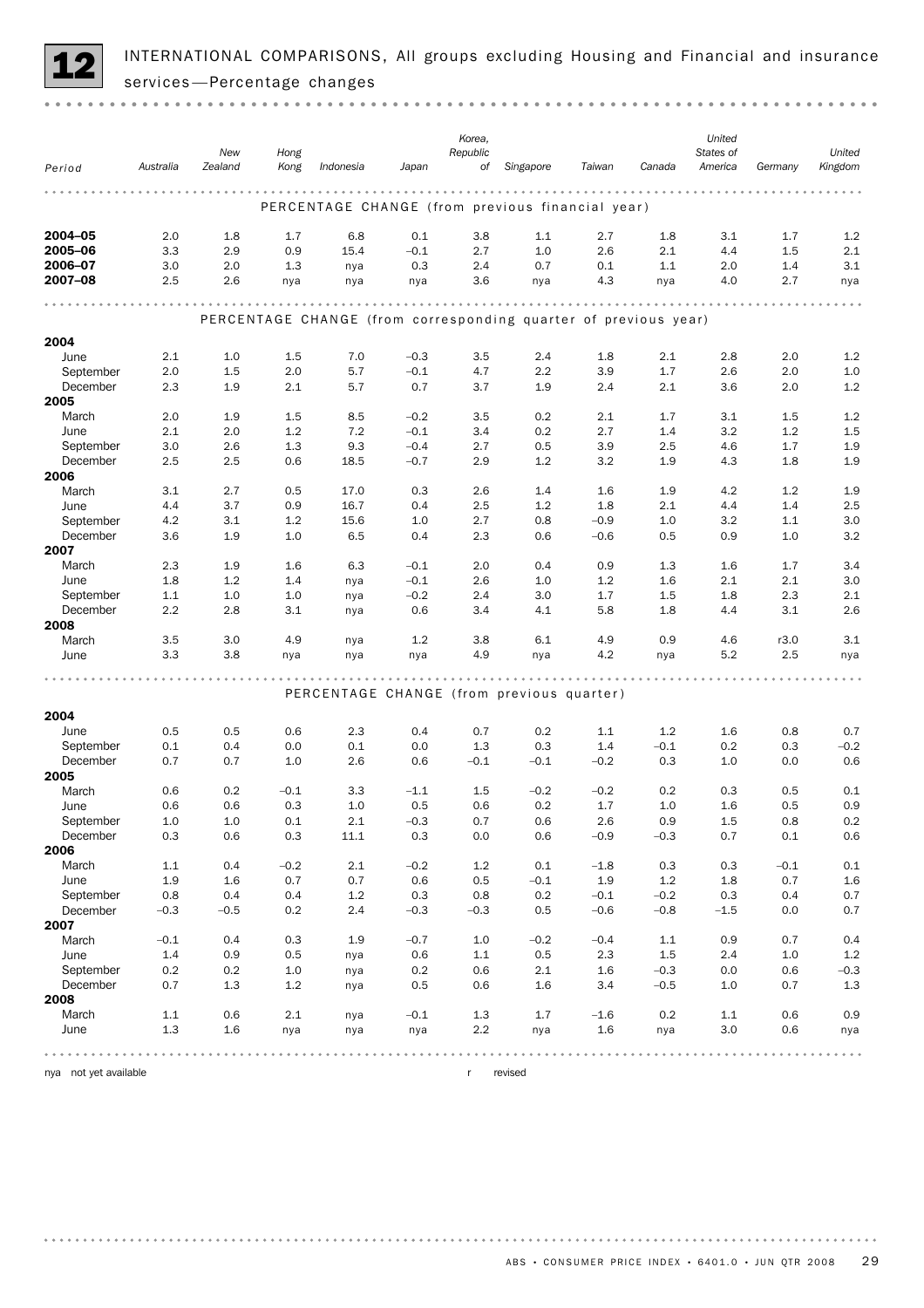#### EXPLANATORY NOTES

BRIEF DESCRIPTION OF THE CPI

1 The Consumer Price Index (CPI) measures quarterly changes in the price of a 'basket' of goods and services which account for a high proportion of expenditure by the CPI population group (i.e. metropolitan households). This 'basket' covers a wide range of goods and services, arranged in the following eleven groups:

- ! Food
- ! Alcohol and tobacco
- ! Clothing and footwear
- Housing
- ! Household contents and services
- **E** Health
- **Transportation**
- **Communication**
- **Recreation**
- **Education**
- ! Financial and insurance services.

2 The capital city indexes measure price movements over time in each city individually. They do not measure differences in retail price levels between cities.

3 Further information about the CPI is contained in *Australian Consumer Price Index: Concepts, Sources and Methods, 2005* (cat. no. 6461.0) which is available on the ABS website <http://www.abs.gov.au>.

6 There are 90 expenditure classes (that is, groupings of like items) in the fifteenth series CPI and each expenditure class has its own weight, or measure of relative importance. In calculating the index, price changes for the various expenditure classes are combined using these weights. 7 Changes in the weighting pattern have been made at approximately five-yearly intervals to take account of changes in household spending patterns. The CPI now comprises fifteen series of price indexes which have been linked to form a continuous series. The current and historical weighting patterns for the CPI for the weighted average of the eight capital cities is published in *Consumer Price Index: Historical Weighting Patterns (1948 to 2005)* (cat. no. 6431). The 15th series weighting pattern for the weighted average of eight capital cities and for each of the eight capital cities, as well as each city's percentage contribution to the weighted average, are also published in the *Consumer Price Index: 15th Series Weighting Pattern (Reissue)* (cat. no. 6430.0) WEIGHTING PATTERN 4 The frequency of price collection by item varies as necessary to obtain reliable price measures. Prices of some items are volatile (i.e. their prices may vary many times each quarter) and for these items frequent price observations are necessary to obtain a reliable measure of the average price for the quarter. Each month prices are collected at regular intervals for goods such as milk, bread, fresh meat and seafood, fresh fruit and vegetables, alcohol, tobacco, women's outerwear, project homes, motor vehicles, petrol and holiday travel and accommodation. For most other items, price volatility is not a problem and prices are collected once a quarter. There are a few items where prices are changed at infrequent intervals, for example education fees where prices are set once a year. In these cases, the frequency of price collection is modified accordingly. 5 In order to facilitate a more even spread of field collection workload, the number of items for which prices are collected quarterly is distributed roughly equally across each month of each quarter. In all cases, however, individual items are priced in the same month of each quarter. For example, items for which prices are collected in the first month of the September quarter, July, are also priced in the first month of subsequent quarters, namely October, January and April. PRICES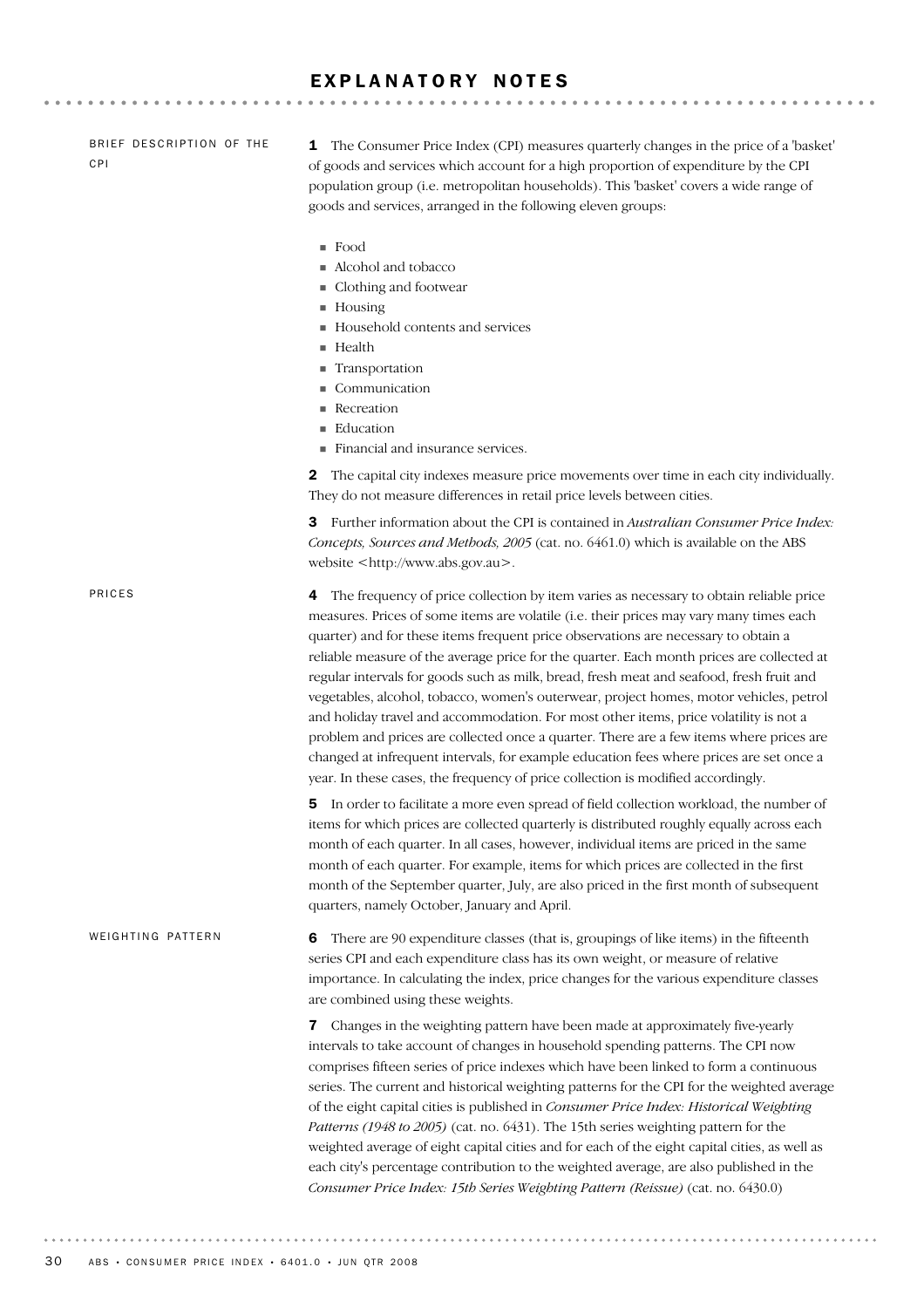### E X P L A N A T O R Y N O T E S *continued*

| WEIGHTING PATTERN continued | <http: www.abs.gov.au="">.</http:>                                                                                                                                                                                                                                                                                                                                                                                                                                                                                                                                                                                   | (electronic publication). Both publications are available on the ABS website                                                                                                                                                                                                                                                                                                                                                                                                                                                                                                                                                                                                                                                                                                                                                                                                                                                                                                                                                                                                                                                                                                                                                                                                                                                                                                                                                         |  |
|-----------------------------|----------------------------------------------------------------------------------------------------------------------------------------------------------------------------------------------------------------------------------------------------------------------------------------------------------------------------------------------------------------------------------------------------------------------------------------------------------------------------------------------------------------------------------------------------------------------------------------------------------------------|--------------------------------------------------------------------------------------------------------------------------------------------------------------------------------------------------------------------------------------------------------------------------------------------------------------------------------------------------------------------------------------------------------------------------------------------------------------------------------------------------------------------------------------------------------------------------------------------------------------------------------------------------------------------------------------------------------------------------------------------------------------------------------------------------------------------------------------------------------------------------------------------------------------------------------------------------------------------------------------------------------------------------------------------------------------------------------------------------------------------------------------------------------------------------------------------------------------------------------------------------------------------------------------------------------------------------------------------------------------------------------------------------------------------------------------|--|
| ANALYSIS OF CPI CHANGES     | 8<br>periods:<br>All groups CPI: Weighted average of eight capital cities.                                                                                                                                                                                                                                                                                                                                                                                                                                                                                                                                           | Movements in indexes from one period to another can be expressed either as<br>changes in index points or as percentage changes. The following example illustrates the<br>method of calculating changes in index points and percentage changes between any two<br>Index numbers:                                                                                                                                                                                                                                                                                                                                                                                                                                                                                                                                                                                                                                                                                                                                                                                                                                                                                                                                                                                                                                                                                                                                                      |  |
|                             | June Quarter 2008<br>less March Quarter 2008<br>Change in index points<br>Percentage change                                                                                                                                                                                                                                                                                                                                                                                                                                                                                                                          | 164.6 (see table 1)<br>162.2 (see table 1)<br>2.4<br>$2.4/162.2 \text{ X } 100 = 1.5\%$                                                                                                                                                                                                                                                                                                                                                                                                                                                                                                                                                                                                                                                                                                                                                                                                                                                                                                                                                                                                                                                                                                                                                                                                                                                                                                                                              |  |
|                             | 9 Percentage changes are calculated to illustrate three different kinds of movements in<br>index numbers:<br>movements between consecutive financial years (where the index numbers for<br>financial years are simple averages of the quarterly index numbers)<br>movements between corresponding quarters of consecutive years<br>movements between consecutive quarters.                                                                                                                                                                                                                                           |                                                                                                                                                                                                                                                                                                                                                                                                                                                                                                                                                                                                                                                                                                                                                                                                                                                                                                                                                                                                                                                                                                                                                                                                                                                                                                                                                                                                                                      |  |
|                             | <b>10</b> Table 7 provides a detailed analysis, for the weighted average of eight capital cities,<br>of movements in the CPI since the previous quarter, including information on<br>movements for groups, sub-groups and expenditure classes. It also shows the<br>contribution which each makes to the total CPI. For instance, the dairy and related<br>products sub-group contributed 2.14 index points to the total All groups index number<br>of 164.6 for June Quarter 2008. The final column shows contributions to the change in<br>All Groups index points by each group, sub-group and expenditure class. |                                                                                                                                                                                                                                                                                                                                                                                                                                                                                                                                                                                                                                                                                                                                                                                                                                                                                                                                                                                                                                                                                                                                                                                                                                                                                                                                                                                                                                      |  |
| SPECIAL SERIES              | 11 Various series are presented in tables 8, 9 and 10 in this publication which are<br>helpful for analytical purposes. These series are compiled by taking subsets of the CPI<br>basket. (A complete list of CPI groups, sub-groups and expenditure classes is contained<br>in tables 6 and 7.)                                                                                                                                                                                                                                                                                                                     |                                                                                                                                                                                                                                                                                                                                                                                                                                                                                                                                                                                                                                                                                                                                                                                                                                                                                                                                                                                                                                                                                                                                                                                                                                                                                                                                                                                                                                      |  |
|                             | 12<br>Food'. Other series and their composition are described below:<br>CPI excluding Financial and insurance services.<br>excluding Housing and Financial and insurance services.                                                                                                                                                                                                                                                                                                                                                                                                                                   | Some of the compiled series are self explanatory, such as 'All groups excluding<br>• All groups excluding Financial and insurance services: Reflecting the changing<br>composition of the CPI, from September quarter 1989 to June quarter 1998,<br>comprises the All groups CPI excluding house insurance, house contents insurance,<br>vehicle insurance and mortgage interest charges and consumer credit charges; from<br>September quarter 1998 to June quarter 2000 comprises the All groups CPI<br>excluding house insurance, house contents insurance and vehicle insurance; from<br>September quarter 2000 to June quarter 2005 comprises the All groups CPI<br>excluding insurance services; from September quarter 2005 comprises the All groups<br>All groups excluding Housing and Financial and insurance services: Reflecting<br>the changing composition of the CPI, from September quarter 1989 to June quarter<br>1998, comprises the All groups CPI excluding Housing, house contents insurance,<br>vehicle insurance and consumer credit charges; from September quarter 1998 to<br>June quarter 2000 comprises the All groups CPI excluding Housing, house<br>insurance, house contents insurance and vehicle insurance; from September quarter<br>2000 to June quarter 2005 comprises the All groups CPI excluding Housing and<br>insurance services; from September quarter 2005 comprises the All groups CPI |  |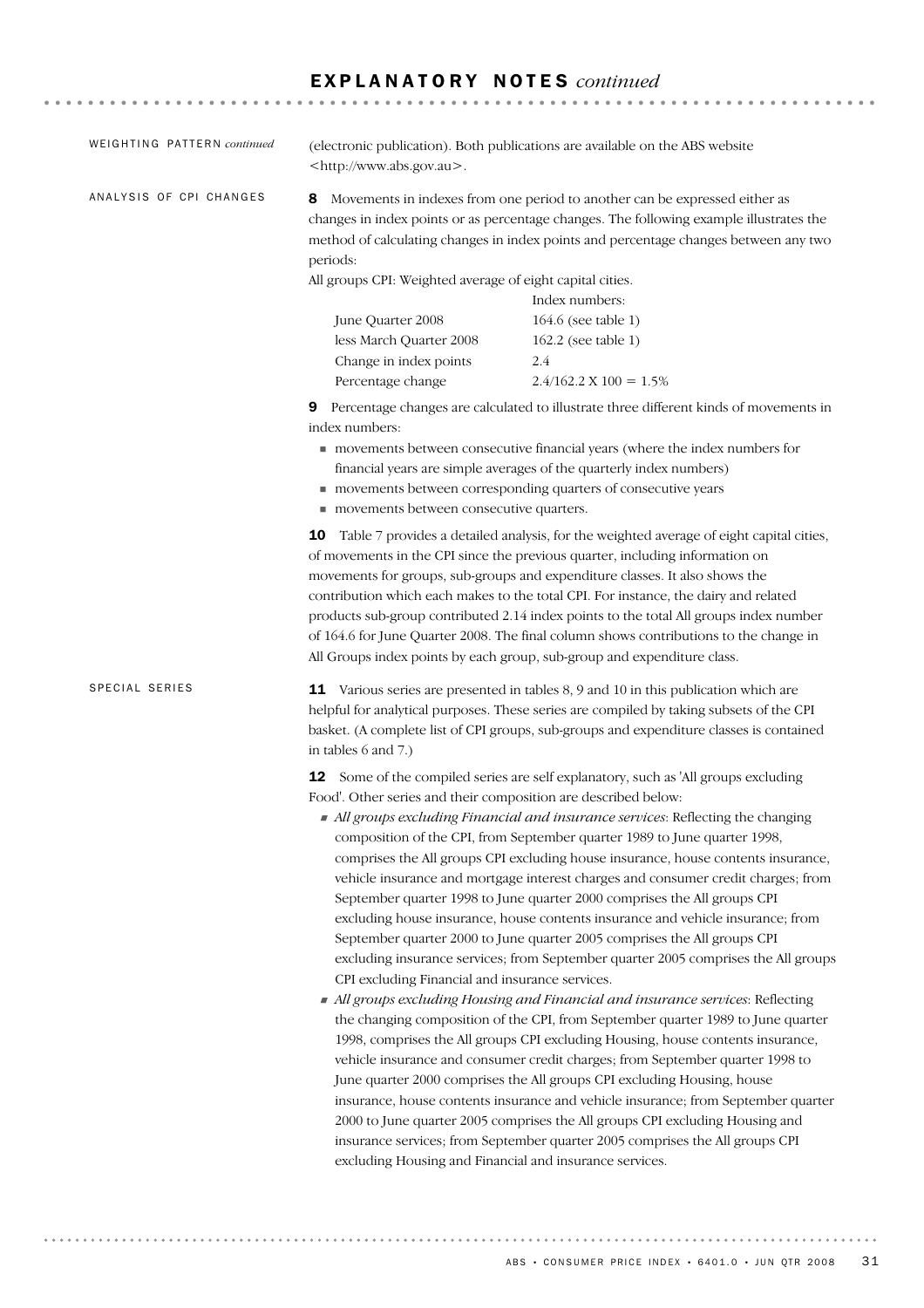#### E X P L A N A T O R Y N O T E S *continued*

SPECIAL SERIES *continued* 

- ! *All groups, goods component:* comprises the Food group (except Restaurant meals expenditure class), Alcohol and tobacco group, Clothing and footwear group (except Clothing services and shoe repair expenditure class) and Household contents and services group (except Household services sub-group); the Utilities, Audio, visual and computing and Books, newspapers and magazines sub-groups; and the House purchase, Pharmaceuticals, Motor vehicles, Automotive fuel, Motor vehicle parts and accessories, Sports and recreational equipment, Toys, games and hobbies and Pets, pet foods and supplies expenditure classes.
- ! *All groups, services component:* comprises all items not included in the 'All groups, goods component'.
- ! *All groups, tradables component:* comprises all items whose prices are largely determined on the world market.
- ! *All groups, non-tradables component:* comprises all items not included in the 'All groups, tradables component'.
- ! *All groups excluding 'volatile items':* comprises the All groups CPI excluding Fruit and vegetables and Automotive fuel.
- ! *RBA measures 'Weighted median' and 'Trimmed mean':* These measures are calculated following the methodology adopted by the Reserve Bank of Australia. The 'Trimmed mean' is calculated by ordering the CPI expenditure class components by their price change in the quarter and taking the expenditure weighted average of the middle 70 per cent of these price changes. The 'Weighted median' is the price change of the component in the middle of this ordering. For calculating the 'Weighted median' and 'Trimmed mean' series, where CPI components are identified as having a seasonal pattern, quarterly price changes are estimated on a seasonally adjusted basis. Seasonal adjustment factors are calculated using the history of price changes up to the current quarter CPI and are revised each quarter. These revisions to the seasonal adjustment factors lead to revisions in the 'Weighted median' and 'Trimmed mean' series. Movements in the series from one period to another are expressed as percentage changes (see paragraph 9).

13 Market goods and services excluding 'volatile items': in addition to the items excluded from the series 'All groups excluding 'volatile items'', also excludes: Utilities, Property rates and charges, Child care, Health, Other motoring charges, Urban transport fares, Postal, and Education. A detailed description of the special and analytical series was published in Appendix 1 to the September quarter 2005 issue of *Consumer Price Index, Australia* (cat. no. 6401.0).

14 The ABS is grateful for the assistance of the Reserve Bank of Australia for specifying the items included in the 'All groups excluding 'volatile items'' and 'Market goods and services excluding 'volatile items''. The Reserve Bank of Australia does not accord any special policy status to these series.

**15** The CPI uses a hierarchy of rounding procedures to ensure consistency between published index numbers and percentage changes. However, rounding differences can arise in the 'points contributions' published in tables 6, 7 and 8 because of the different levels of precision required in those data. ROUNDING

> 16 In analysing price movements in Australia, an important consideration is Australia's performance relative to other countries. However, a simple comparison of All groups (or headline) CPIs is often inappropriate because of the different measurement approaches used by countries for certain products, particularly housing and financial and insurance services. To provide a better basis for international comparisons, the Seventeenth International Conference of Labour Statisticians adopted a resolution which called for countries to 'if possible, compile and provide for dissemination to the international

INTERNATIONAL COMPARISONS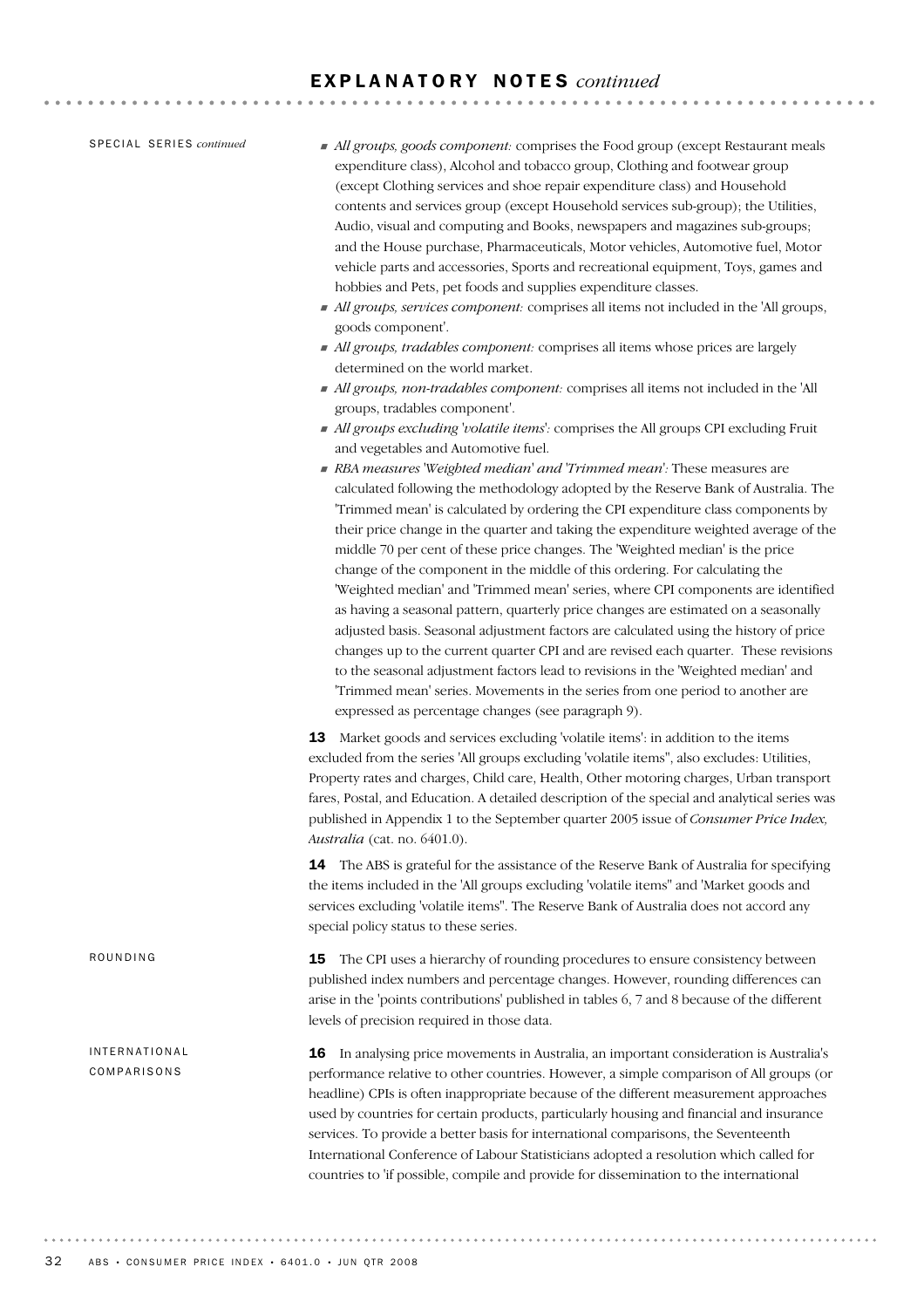community an index that excludes housing and financial services' in addition to the all-items index.

17 Table 11 aims to present indexes for selected countries on a basis consistent with the above resolution and comparable to the Australian series 'All groups excluding Housing and Financial services' (see paragraph 12). However, other than Australia and New Zealand, the countries represented in this table are yet to develop indexes on this basis, so the indexes presented here are consistent with the series previously published for All groups excluding Housing. To facilitate comparisons all indexes in this table have been converted, where necessary, to a quarterly basis and re-referenced to a base of  $1989-90 = 100.0$ .

18 In producing table 11, the ABS is grateful for the assistance of the relevant national statistical agencies which have either directly supplied indexes for all items excluding housing and financial services or data to enable their derivation.

19 Current publications and other products released by the ABS are listed in the *Catalogue of Publications and Products* (cat. no. 1101.0). The Catalogue is available from any ABS office or the ABS website <http://www.abs.gov.au>. The ABS also issues a daily Release Advice on the website which details products to be released in the week ahead. RELATED PUBLICATIONS

> 20 Users may also wish to refer to the following publications and other data products that are available free of charge from the ABS website:

- ! *Average Retail Prices of Selected Items, Eight Capital Cities* (cat. no. 6403.0.55.001)
- ! *Information Paper: Experimental Price Indexes for Financial Services* (cat. no. 6413.0)
- ! *House Price Indexes: Eight Capital Cities* (cat. no. 6416.0)
- ! *Consumer Price Index: 15th Series Weighting Pattern (Reissue)* (cat. no. 6430.0)
- ! *A Guide to the Consumer Price Index, 15th Series* (cat. no. 6440.0)
- ! *Consumer Price Index: Concordance with Household Expenditure Classification, Australia* (cat. no. 6446.0.55.001)
- ! *Information Paper: The Introduction of Hedonic Price Indexes for Personal Computers* (cat. no. 6458.0)
- ! *Australian Consumer Price Index: Concepts, Sources and Methods, 2005* (cat. no. 6461.0)
- ! *Information Paper: Introduction of the 15th Series Australian Consumer Price Index 2005 (Reissue)* (cat. no. 6462.0)
- ! *Information Paper: Consumer Price Index with Reserve Bank of Australia Consumer Price Measures, Australia, 2007* (cat. no. 6401.0.55.002)
- ! *Consumer Price Index: Historical Weighting Patterns (1948 to 2005)* (cat. no. 6431.0).

DATA AVAILARLE

21 As well as the statistics included in this publication, there is more detailed data for each capital city available on the ABS website. Inquiries should be made to the National Information and Referral Service on 1300 135 070 or to Lee Taylor on (02) 6252 6251.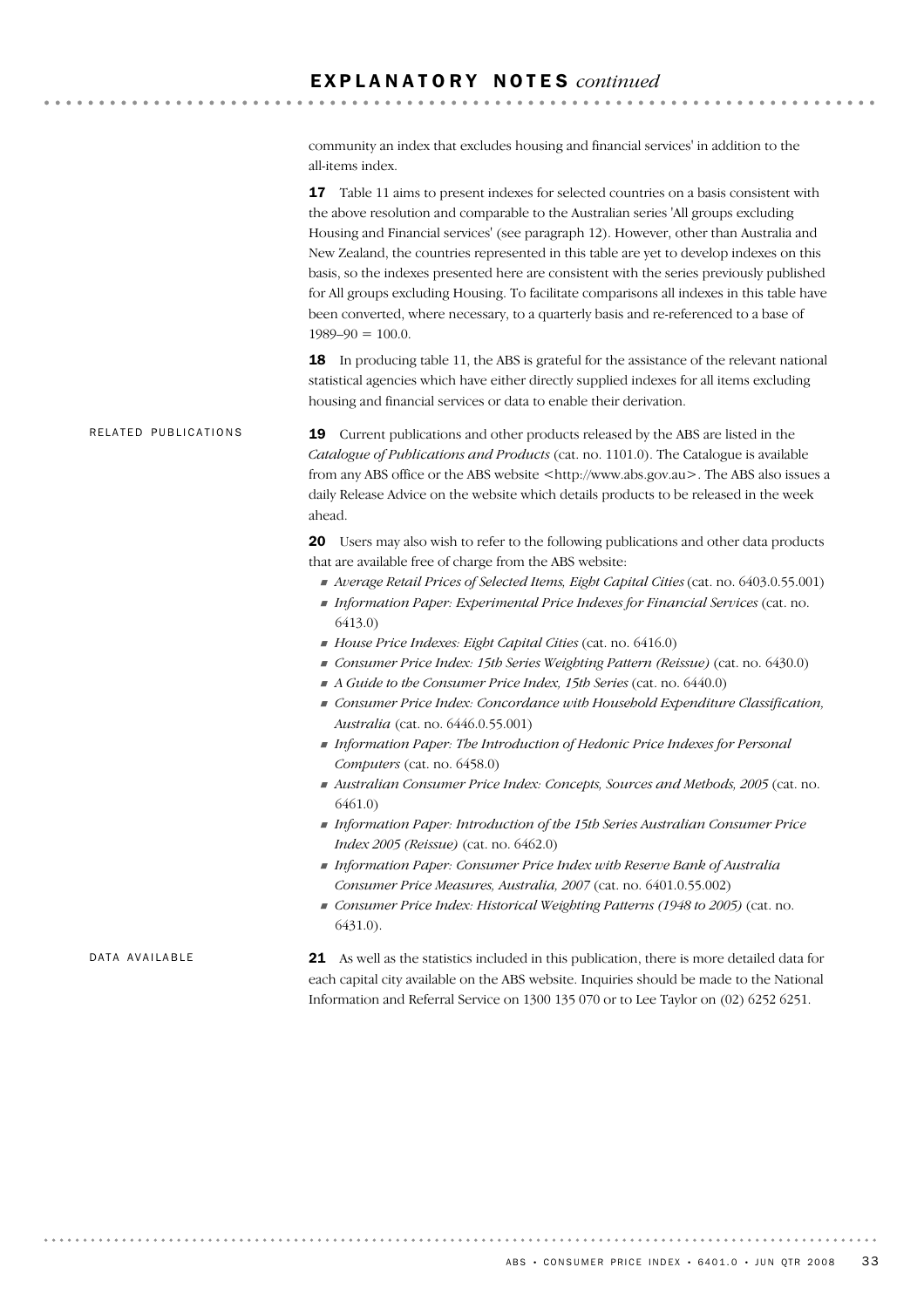The schedules used to determine the amounts payable as explicit fees are generally not linear in nature and tend to incorporate some form of step function. In other words, rather than setting a universally applied price per transaction, it is often the case that fees for certain types of transactions are only incurred after some threshold is breached (e.g. after say four transactions in a month or when account balances fall below some level). Furthermore, financial institutions often bundle products together, with the price paid for particular products depending on the bundling arrangements. In these circumstances it is not possible to simply calculate an average price from observable schedules. What would be required would be to price different bundles of each service, for example three, four, five and six over the counter withdrawals, and derive an average across the different bundles and construct a measure of price change from the changes in this average over time. However, there are several problems with this approach. Obtaining enough detailed information to construct sufficiently representative bundles of the individual services attracting fees would be an expensive process and still subject to error. It would also not be able to account for cases where the fees vary with the value of the transaction or individual account balances or cases where rebates are applied against the total of all fees that would have been charged. For these reasons, the ABS believes that the only way to reliably measure changes in fees is to work with a sample of customers' accounts. The approach adopted is similar in principle to that used for other components of the CPI. For each sampled institution (service provider) a sample of products is selected to represent each of the major product categories such as current accounts, savings and investment accounts, retirement accounts, housing and home-equity loans, personal loans, and credit cards. The specific product selected from each group (e.g. the sampled home loan product) is assigned a weight to represent all fees plus margins paid in respect of the product group (e.g. housing loans). For each sampled product the institutions provide a sample of accounts for customers living in each of the eight capital cities. Each sampled account contains information that is similar to that included on the monthly statements received by customers with the exception that any identifying information (such as the customer and who a payment was made to or received from) has been removed. However, the value of any transaction, the type of transaction (cheque, automatic teller machine (ATM) withdrawal etc.) and *Calculation of Direct Fees* This appendix describes the conceptual and methodological issues relevant to the construction of price indexes for deposit and loan facilities. In order to construct an overall measure of price change for deposit and loan facilities there are two key factors that need to be addressed concerning the ways in which these services are charged for. Banks and other deposit taking institutions earn income by lending funds at a higher rate of interest than they pay on deposits (the difference being referred to as 'interest rate margins') and by charging explicit fees for account keeping services and/or certain transactions. To the extent that income from interest margins is obtained from households, it is legitimate to regard that amount as representing a payment by households for the services they obtain. The difficulty is that these interest rate margins are not directly observable. While the explicitly charged fees are observable, the impact of these on individual households can vary significantly depending on factors such as the type of account, the frequency of particular transaction types, the account balance and the total volume of business that the customer conducts with the service provider. The challenge confronting the ABS was to develop a methodology for measuring changes in the amounts payable as explicit fees and charges, and the amounts payable as interest rate margins. The changes in both these elements then need to be combined to obtain the aggregate or net change in the price of deposit and loan facilities. DEPOSIT AND LOAN FACILITIES IN THE CPI *Introduction*

. . . . . . . . . . . . . . . .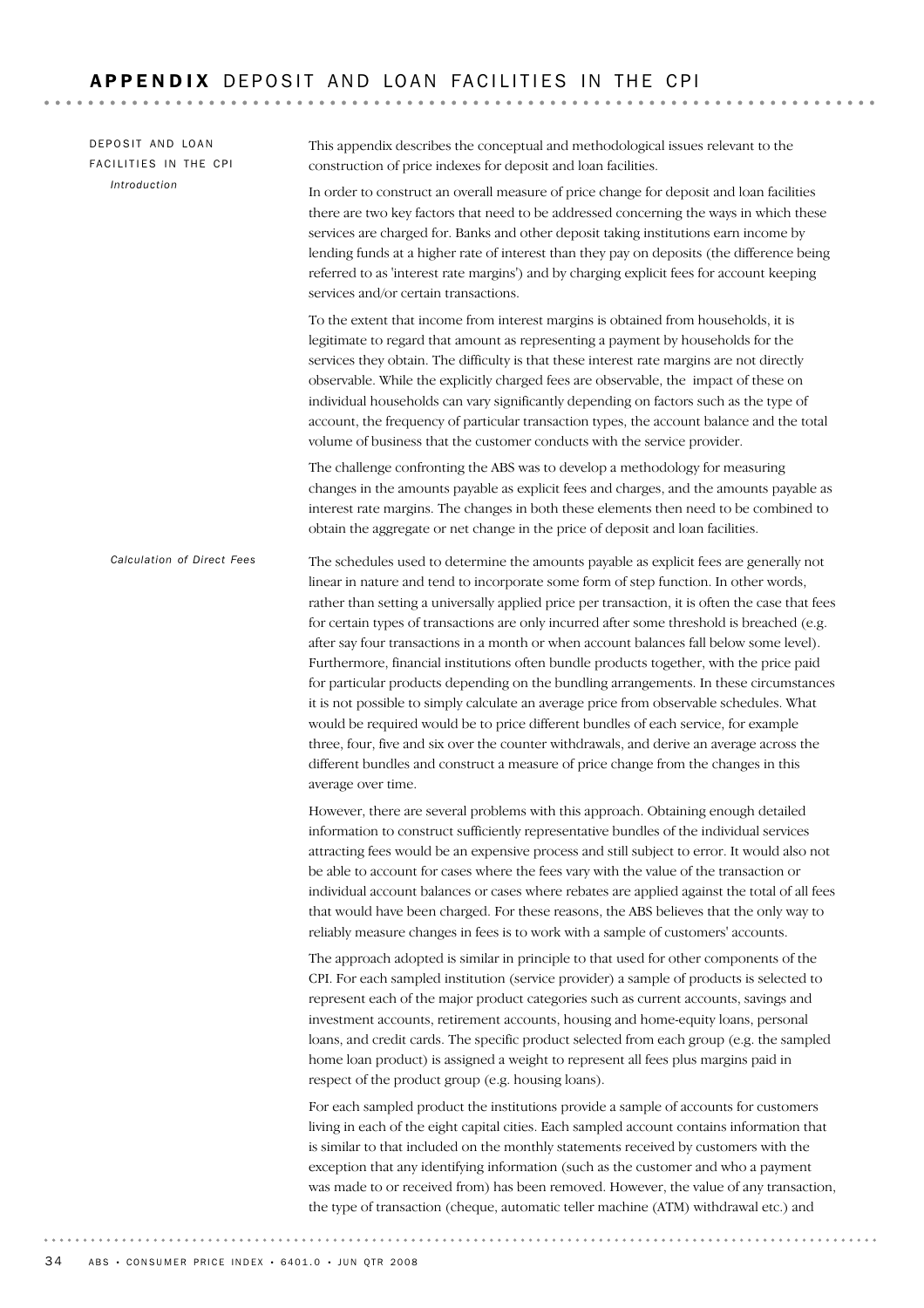The first issue is how to calculate the amount paid as an interest margin on any single product (or account provided by a financial institution). The 1993 System of National Accounts (SNA 93) recommends [para 6.125 and Annex III] that the value of services provided by means of interest-rate margins be valued as the product of the balance on the account multiplied by the difference between the interest rate payable or receivable and a reference rate of interest. This approach has the effect of valuing the service provided to a borrower as the difference between the amount of interest paid by the borrower and the (lesser) amount that would have been paid had the reference rate been used. The converse applies for depositors. Therefore, the price of the service per dollar borrowed is given by the difference between the interest rate paid by the borrower and the reference rate. For a depositor, it is the difference between the reference rate and the interest rate received by the depositor. In practice, statisticians experience great difficulty in identifying an exogenous reference rate that does not also result in volatile and sometimes negative measures of interest margins (as would occur if the reference rate lies above the lending rate or below the deposit rate). When valuing these services in the national accounts the ABS has adopted the practical expediency of setting the reference rate at the mid-point of the borrowing and lending rates. A reference rate determined in this way could be regarded as representing a market-clearing rate (i.e. the rate that would have been struck in the absence of financial intermediaries by depositors dealing directly with borrowers). To minimise problems with potential non-response and changes to the structure of the financial sector, it was decided that a slight variation of the approach used in the national accounts would be adopted in the construction of the price indexes for financial services in the CPI. A separate reference rate is calculated for each sampled service provider for these indexes. It is important to recognise that this reference rate is not intended to approximate a financial institution's cost of funds. In the simplest case, where an institution's only source of funds is amounts on deposit, its cost of funds would equal the interest rate paid on deposits. Using this as the reference rate would result in the measurement of zero services being provided to depositors. The sampled institutions provide monthly data on balances and interest flows (yields) by product and in aggregate. These data are used to calculate a current period interest rate margin for each of the sampled products. However, to minimise the effect of any *Calculation of margins* running balances have been retained along with any other information that influences the determination of charges (such as a customer relationship value or a fee-waiving flag). Each sampled account covers a full twelve months of activity. All up, the ABS has sampled approximately seven thousand individual accounts for the purpose of compiling these indexes. In aggregate these sampled accounts contain approximately three million transactions. The ABS has built a computer system capable of emulating the charging regimes employed by financial institutions. This enables the ABS to calculate, each month, the total amounts that would be paid in fees over a full year for each sampled account based on the currently prevailing fee schedules. The use of a full year's activity in this way is consistent with the methodology used to measure price change for all items in the CPI, which is based on an annual quantity basket. Some products, mainly loan products, incur an establishment fee. These are not accounted for by the sample of accounts and therefore require a separate estimation procedure. The price measure for establishment fees is calculated using changes in the average establishment fee charged on new accounts each month (information provided by the sampled institutions). Changes in these average fees reflect any discounting or waiving of fees by institutions. *Calculation of Direct Fees continued*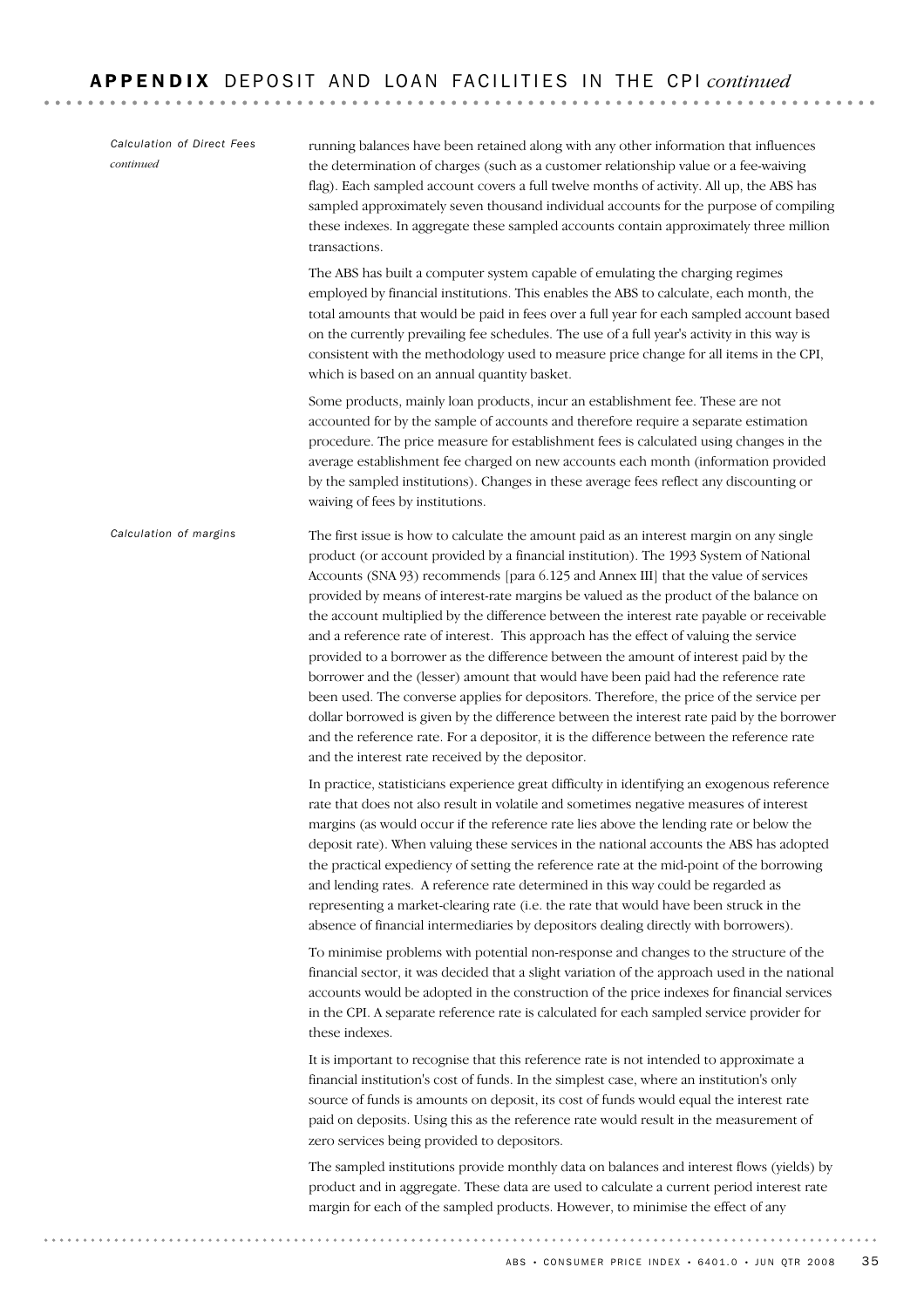| Calculation of margins<br>continued           | short-term accounting anomalies, such as posting effects and adjustments of various<br>types, the ABS constructs three-month moving averages of the average balances and<br>interest flows and derives the required interest rates, reference rates and margin rates<br>from the smoothed data.                                                                                                                                                                                                                                                                                                                                                                                                                                                                                                                                                                                                                                                                                                                                                                                                                                                                                                                                   |
|-----------------------------------------------|-----------------------------------------------------------------------------------------------------------------------------------------------------------------------------------------------------------------------------------------------------------------------------------------------------------------------------------------------------------------------------------------------------------------------------------------------------------------------------------------------------------------------------------------------------------------------------------------------------------------------------------------------------------------------------------------------------------------------------------------------------------------------------------------------------------------------------------------------------------------------------------------------------------------------------------------------------------------------------------------------------------------------------------------------------------------------------------------------------------------------------------------------------------------------------------------------------------------------------------|
| Estimating Base Period<br>Expenditure Weights | Estimating the base period value of expenditure on deposit and loan facilities, as<br>required for weighting purposes, is a complex exercise. What follows is a simplified<br>description of the general procedure.                                                                                                                                                                                                                                                                                                                                                                                                                                                                                                                                                                                                                                                                                                                                                                                                                                                                                                                                                                                                               |
|                                               | The starting point was to select a sample of deposit taking institutions each of which was<br>then approached to obtain information on balances, interest flows and fees by product<br>and in aggregate for a full financial year. Interest flows (payments on deposit products<br>and receivables on loan products) and balances were used to compute interest rates (or<br>yields) at the individual product level and for deposits and loans in total. The reference<br>rate was calculated as the mid-point of the rate paid on deposits and the rate earned on<br>loans. The percentage margin on each product was calculated as described above and<br>the dollar value of the margin computed. For all those products identified as being<br>consumer products (as distinct from those used by businesses), the total receipts from<br>households were computed by summing the margins and fees. The aggregate ratio of<br>these receipts to total balances for the sampled institutions was applied to aggregate<br>balances for all deposit taking institutions to derive a national estimate. The capital city<br>level estimates were imputed by reference to aggregate data from the Household<br>Expenditure Survey. |
| Measuring total price change                  | Because percentages (such as margin rates) are not prices, the latest period margin rates<br>have to be applied to some monetary amount in order to compute the current period<br>amounts that would be paid as margins. To preserve the quantities underpinning the<br>values of the individual transactions and account balances in the base period, the values<br>in the sampled accounts are updated each period using a four-quarter moving average of<br>the all-groups CPI.                                                                                                                                                                                                                                                                                                                                                                                                                                                                                                                                                                                                                                                                                                                                                |
|                                               | The process for measuring price change for any individual sampled account from one<br>period to the next can be described in the following way. Each quarter the transaction<br>values and the starting balances in the sampled accounts are updated using a<br>four-quarter moving average of the CPI lagged by one quarter. The fee schedules for<br>each sampled product are updated, where necessary, each month as are the current<br>period margin rates.                                                                                                                                                                                                                                                                                                                                                                                                                                                                                                                                                                                                                                                                                                                                                                   |
|                                               | The ABS calculates the dollar value of the interest margins by applying the current period<br>margin rate to the updated average balances of the sampled accounts. These amounts<br>are added to the amounts calculated for fees and charges (as described above) giving a<br>total price paid for each sampled account.                                                                                                                                                                                                                                                                                                                                                                                                                                                                                                                                                                                                                                                                                                                                                                                                                                                                                                          |
|                                               | The price index is constructed by comparing the change over time in these total<br>amounts. In practice this means that if percentage margins remain unchanged over<br>time, margin prices will move in line with the lagged four-term moving average of the<br>CPI.                                                                                                                                                                                                                                                                                                                                                                                                                                                                                                                                                                                                                                                                                                                                                                                                                                                                                                                                                              |
|                                               | The aggregate index for deposit and loan facilities is produced by weighting together the<br>indexes for each of the sampled products using the base period expenditure weights<br>described above.                                                                                                                                                                                                                                                                                                                                                                                                                                                                                                                                                                                                                                                                                                                                                                                                                                                                                                                                                                                                                               |